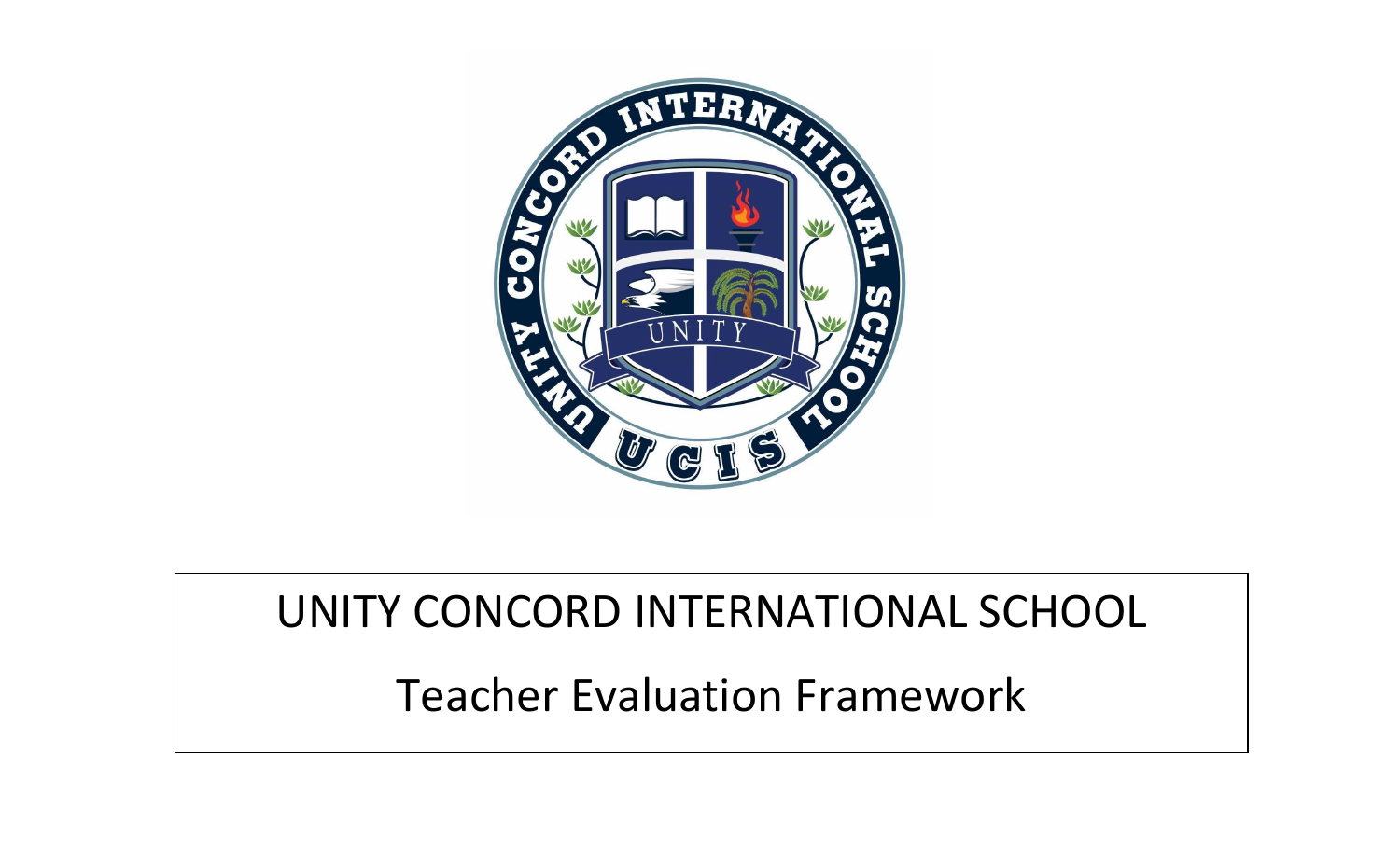Charlotte Danielson's Framework for Teaching and adapted for Unity Concord International School



#### INTRODUCTION:

This framework is designed to support student achievement and professional best-practice through the domains of Planning and Preparation, Classroom Environment, Instruction, Professional Responsibilities, and Student Growth. The *Framework* also includes many themes that run throughout the document. These themes include ideas such as equity, cultural competence, high expectations, developmental appropriateness, accommodating individual needs, effective technology integration, and student assumption of responsibility. The *Framework for Teaching* provides structure and feedback for continuous improvement through individual goals that target student and professional growth, thus supporting overall school improvement. Teacher performance will be rated for each component according to four performance levels: Ineffective, Developing, Accomplished, and Exemplary. It is important to know that the expected performance level is "Accomplished" which is bolded in the framework, but a good rule of thumb is that it is expected for a teacher to "live in Accomplished but occasionally visit Exemplary". Exemplary is purposefully designed to be difficult to achieve. The summative rating will be a holistic representation of performance, combining data from multiple measures across each domain.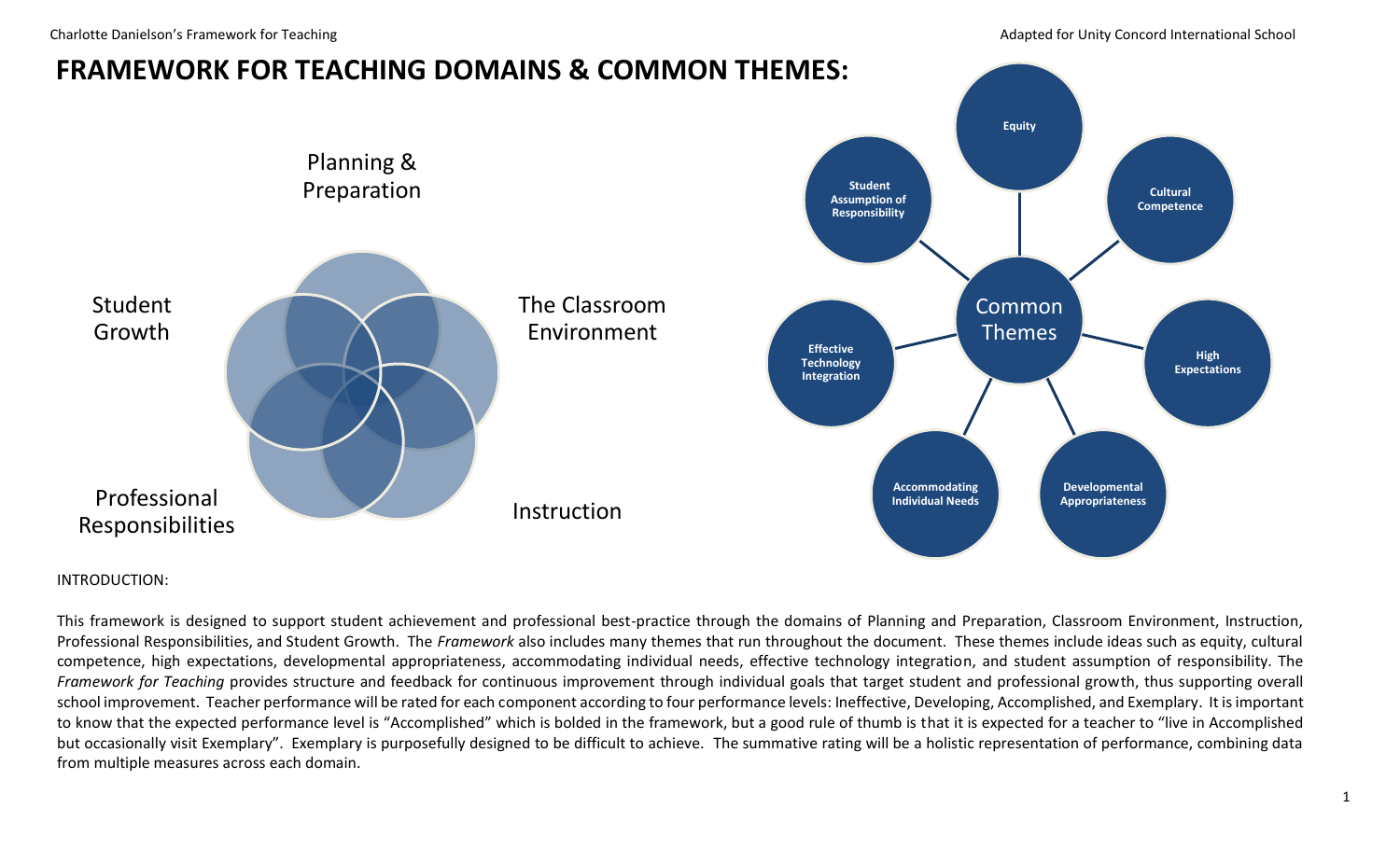| Charlotte Danielson's Framework for Teach                                                                                                                          | Component                                                                                                                                                                                                                                                                                                                                                             |                                                                                                                                                                                                                                                                                                                                                                                                                                                                 | Domain 1: Planning & Preparation .                                                                                                                                                                                                                                                                                                                                                                                                                                                               | Adapted for Unity Concord International School                                                                                                                                                                                                                                                                                                                                                                                                                                                                                                |
|--------------------------------------------------------------------------------------------------------------------------------------------------------------------|-----------------------------------------------------------------------------------------------------------------------------------------------------------------------------------------------------------------------------------------------------------------------------------------------------------------------------------------------------------------------|-----------------------------------------------------------------------------------------------------------------------------------------------------------------------------------------------------------------------------------------------------------------------------------------------------------------------------------------------------------------------------------------------------------------------------------------------------------------|--------------------------------------------------------------------------------------------------------------------------------------------------------------------------------------------------------------------------------------------------------------------------------------------------------------------------------------------------------------------------------------------------------------------------------------------------------------------------------------------------|-----------------------------------------------------------------------------------------------------------------------------------------------------------------------------------------------------------------------------------------------------------------------------------------------------------------------------------------------------------------------------------------------------------------------------------------------------------------------------------------------------------------------------------------------|
| 1A - Knowledge of<br>Content and $\sim$<br>Pedagogy                                                                                                                |                                                                                                                                                                                                                                                                                                                                                                       |                                                                                                                                                                                                                                                                                                                                                                                                                                                                 | Torder to guide student learning, accomplished teachers have command of the subjects they teach. They must know how the discipl<br>such issues as global awareness and cultural diversity, as appropriate. Accomplished teachers understand the internal relationships within the alsciplines they teach, knowing which<br>the content is not sufficient; in advancing student understanding, teachers are familiar with the particularly pedagogical approaches best suited to each discipline. | <b>Domain</b><br>incorporating<br>concepts and skills are prerequisite to the understanding of others. They are also aware of typical student misconceptions in the discipline and work to dispel them. But knowledge of                                                                                                                                                                                                                                                                                                                      |
| Knowledge of<br>Content and the<br>Structure of the<br>Discipline<br>Knowledge of<br>Prerequisite.<br>Relationships<br>Knowledge of<br>Content-Related<br>Pedagogy | <b>Ineffective</b><br>In planning and practice, teacher makes<br>Element(s)<br>ma<br>Tea<br>understanding of prerequisite relationships<br>important to student's learning of the<br>content.<br>Teacher displays little or no understanding<br>of the range of pedagogical approaches<br>suitable to student's learning of the<br>content.                           | <b>Developing</b><br>Teacher is familiar with the important<br>concepts in the discipline but displays lack<br>of awareness of how these concepts relate<br>to one another.<br>Teacher's plans and practice indicate some<br>awareness of prerequisite relationships<br>although such knowledge may be<br>inaccurate or incomplete.<br>Teacher's plans and practice reflect a<br>mited range of pedagogical approaches to<br>the discipline onto the students.  | Accompliched<br>Teacher displays solid knowledge of the<br>important concepts in the discipline and the<br>ways they relate to one another.<br>Teacher's plans and practice reflect<br>accurate understanding of prerequisite<br>relationships among topics and concents.<br>Teacher's plans and practice reflect<br>familiarity with a wide range of effective<br>pedagogical approaches to the discipline.                                                                                     | <b>Exemplary</b><br>eacher displays extensive knowledge of<br>the important concepts in the discipline and<br>the ways they relate both to one another<br>and to other disciplines.<br>Teacher's plans and practice reflect<br>understanding of prerequisite relationships<br>among topics and concepts and provide a<br>link to necessary cognitive structures<br>needed by students to ensure<br>understanding.<br>Veacher's plans and practice reflect<br>familia ity with a wide range of effective<br><b>Performance Level</b><br>anticr |
| <b>Critical Attributes</b>                                                                                                                                         | Teacher makes content errors.<br>Teacher does not consider prerequisite<br>relationships when planning.<br>Teacher's plans use inappropriate strategies<br>for the discipl                                                                                                                                                                                            | Teacher is familiar with the discipline but<br>does not see conceptual relations<br>Teacher's knowledge of prerequip<br>$\bullet$<br>relationships is inaccurate or incor<br>Lesson and unit plans use limited<br>instructional strategies, and some may not<br>be suitable to the content.<br><b>Essential guidance for</b>                                                                                                                                    | The teacher can identify important concepts<br>eir relationships toبه مط±ه ونا منه المسلم به عط<br><b>Indicators</b><br>ly provides clear<br>explanations of the content.<br>The teacher answers student questions<br>accurately and provides feedback that<br>furthers their learning.<br>The teacher seeks out content-related<br>professional development.                                                                                                                                    | In addition<br>"accomplished":<br>Teacher cites intra- and interdisciplinary<br>content relationships.<br>Teacher is proactive in uncovering student<br>misconceptions and addressing them before<br>proceeding.                                                                                                                                                                                                                                                                                                                              |
| <b>Possible Examples</b>                                                                                                                                           | The teacher says "the official language of<br>Brazil is Spanish, just like other South<br><del>America</del> n countries."<br>The teacher says, "I don't understand why<br>the math book has decimals in the same<br>unit as fractions."<br>The teacher has students copy dictionary<br>definitions each week to help his students<br>learn to spell difficult words. | observers<br>The 1<br>$\bullet$<br>perimeter muependentry or one another,<br>without linking the concepts together.<br>The teacher plans to forge ahead with a<br><b>Tesson on addition with regrouping, even</b><br>though some students nave not fully<br>grasped place value.<br>The teacher always plans the same routine<br>$\bullet$<br>to study spelling: pretest on Monday, copy<br>the words 5 times each on Tuesday and<br>Wednesday, test on Friday. | The teacher's plan for area and perimeter<br>invites students to determine the shape<br>that will yield the largest area for a given<br>perimeter.<br>$\bullet$<br>The<br>Illustrates the meaning of<br>sure<br>pr <del>ac</del><br>framework language<br>on al<br>The <sup>-</sup><br>$\bullet$<br>by having students simulate a court trial.                                                                                                                                                   | In a unit on 19 <sup>th</sup> century literature, the<br>teacher incorporates information about the<br>history of the same period.<br>Before beginning a unit on the solar system,<br>he teacher surveys the class on their beliefs<br>bout why it is hotter in the summer than in<br>he winter.                                                                                                                                                                                                                                              |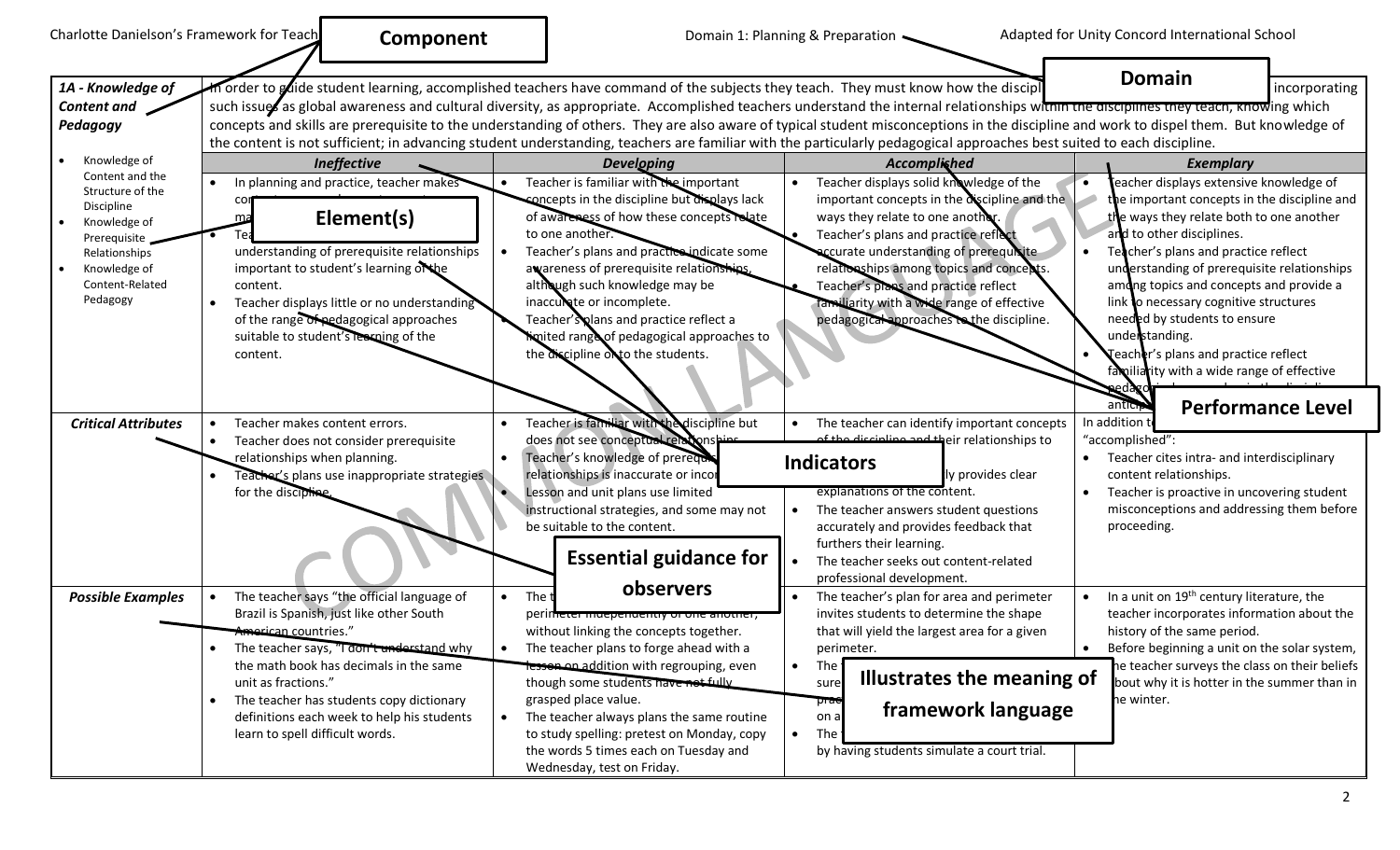| Domain 1                                                                                                                                                                                                                                                                                                                                                                                          | Domain 2                                                                                                                                                                                                                                                                                                                       | Domain 3                                                                                                                                                                                                                                                                                                                                                                                        | Domain 4                                                                                                                                                                                                                                                                                                                                                                          | <b>Domain 5</b>                                                                                                                                                                                                                        |
|---------------------------------------------------------------------------------------------------------------------------------------------------------------------------------------------------------------------------------------------------------------------------------------------------------------------------------------------------------------------------------------------------|--------------------------------------------------------------------------------------------------------------------------------------------------------------------------------------------------------------------------------------------------------------------------------------------------------------------------------|-------------------------------------------------------------------------------------------------------------------------------------------------------------------------------------------------------------------------------------------------------------------------------------------------------------------------------------------------------------------------------------------------|-----------------------------------------------------------------------------------------------------------------------------------------------------------------------------------------------------------------------------------------------------------------------------------------------------------------------------------------------------------------------------------|----------------------------------------------------------------------------------------------------------------------------------------------------------------------------------------------------------------------------------------|
| <b>Planning &amp; Preparation</b>                                                                                                                                                                                                                                                                                                                                                                 | <b>Classroom Environment</b>                                                                                                                                                                                                                                                                                                   | <b>Instruction</b>                                                                                                                                                                                                                                                                                                                                                                              | <b>Professional Responsibilities</b>                                                                                                                                                                                                                                                                                                                                              | <b>Student Growth</b>                                                                                                                                                                                                                  |
| Demonstrating Knowledge of Content and<br>Pedagogy<br>Knowledge of Content and the<br>j.<br>Structure of the Discipline<br>Knowledge of Prerequisite<br>ii.<br>Relationships<br>Knowledge of Content-Related<br>iii.<br>Pedagogy<br>Demonstrating Knowledge of Students<br>В.                                                                                                                     | Creating an Environment of Respect and<br>А.<br>Rapport<br><b>Teacher Interaction with Students</b><br>ii.<br>Student Interactions with One<br>Another<br>Establishing a Culture for Learning<br>В.<br>Importance of the Content<br>j.<br>ii.<br>Expectations for Learning and<br>Achievement<br>iii.<br>Student Pride in Work | Communicating with Students<br>А.<br><b>Expectations for Learning</b><br>ji.<br>Directions and Procedures<br>iii.<br><b>Explanation of Content</b><br>iv.<br>Use of Oral and Written Language<br>Using Questioning and Discussion<br>В.<br>Techniques<br><b>Quality of Questions</b><br>ii.<br><b>Discussion Techniques</b><br>iii.                                                             | А.<br>Reflecting on Teaching<br>Accuracy<br>j.<br>ji.<br>Use in Future Teaching<br><b>Maintaining Accurate Records</b><br>В.<br>Student Completion of<br>Assignments<br>ji.<br><b>Student Progress in Learning</b><br>iii.<br><b>Non-Instructional Records</b><br>Communicating with Families<br>C.<br>j.                                                                         | <b>Student Growth</b><br>A.<br><b>Student Growth Goal Setting</b><br>j.<br>Results<br>ii.<br><b>Rigorous Student Growth Goals</b><br>iii.<br><b>Student Growth Goal Setting</b><br>Process<br><b>Student Growth Percentiles</b><br>iv. |
| Knowledge of Child and<br>i.<br>Adolescent Development<br>Knowledge of the Learning<br>ii.<br>Process<br>Knowledge of Students' Skills,<br>iii.<br>Knowledge, and Language<br>Proficiency<br>Knowledge of Students' Interests<br>iv.<br>and Cultural Heritage<br>Knowledge of Students' Special<br>v.<br><b>Needs</b>                                                                             | C.<br><b>Managing Classroom Procedures</b><br>Management of Instructional<br>j.<br>Groups<br><b>Management of Transitions</b><br>ii.<br>iii.<br>Management of Materials and<br><b>Supplies</b><br>Performance of Non-Instructional<br>iv.<br>Duties<br>Supervision of Volunteers and<br>v.<br>Paraprofessionals                | <b>Student Participation</b><br><b>Engaging Students in Learning</b><br>C.<br><b>Activities and Assignments</b><br>ii.<br><b>Grouping of Students</b><br>iii.<br>Instructional Materials and<br>Resources<br>iv.<br><b>Structure and Pacing</b><br>Using Assessment in Instruction<br>D.<br>Assessment Criteria<br>ii.<br>Monitoring of Student Learning<br>iii.<br><b>Feedback to Students</b> | Information About the<br><b>Instructional Program</b><br>Information About Individual<br>ji.<br><b>Students</b><br>iii.<br>Engagement of Families in the<br><b>Instructional Program</b><br>Participating in a Professional Community<br>D.<br>Relationships with Colleagues<br>j.<br>Involvement in a Culture of<br>ii.<br>Professional Inquiry<br>iii.<br>Service to the School |                                                                                                                                                                                                                                        |
| Selecting Instructional Outcomes<br>C.<br>Value, Sequence, and Alignment<br>ii.<br>Clarity<br>iii.<br><b>Balance</b><br>Suitability for Diverse Learners<br>iv.<br>Demonstrating Knowledge of Resources<br>D.<br>Resources for Classroom Use<br>Resources to Extend Content<br>ii.<br>Knowledge and Pedagogy<br>iii.<br><b>Resources for Students</b>                                             | Managing Student Behavior<br>D.<br>Expectations<br>ii.<br>Monitoring of Student Behavior<br>iii.<br>Response to Student Misbehavior<br><b>Organizing Physical Space</b><br>Е.<br>Safety and Accessibility<br>Arrangement of Furniture and<br>ii.<br>Use of Physical Resources                                                  | iv.<br>Student Self-Assessment and<br><b>Monitoring of Progress</b><br>Demonstrating Flexibility and<br>E.<br>Responsiveness<br>Lesson Adjustment<br>j.<br>ji.<br><b>Response to Students</b><br>iii.<br>Persistence                                                                                                                                                                            | iv.<br>Participation in School and<br><b>District Projects</b><br>Growing and Developing Professionally<br>Ε.<br><b>Enhancement of Content</b><br>j.<br>Knowledge and Pedagogical Skill<br>Receptivity to Feedback from<br>ji.<br>Colleagues<br>iii.<br>Service to the Profession<br><b>Demonstrating Professionalism</b><br>F.<br>Integrity and Ethical Conduct<br>i.            |                                                                                                                                                                                                                                        |
| Designing Coherent Instruction<br>Е.<br><b>Learning Activities</b><br>ii.<br>Instructional Materials and<br>Resources<br>iii.<br><b>Instructional Groups</b><br>Lesson and Unit Structure<br>iv.<br><b>Designing Student Assessment</b><br>F.<br>Congruence with Instructional<br>Outcomes<br>Criteria and Standards<br>ii.<br>iii.<br>Design of Formative Assessments<br>Use for Planning<br>iv. |                                                                                                                                                                                                                                                                                                                                |                                                                                                                                                                                                                                                                                                                                                                                                 | ii.<br>Service to Students<br>iii.<br>Advocacy<br>iv.<br><b>Decision Making</b><br>Compliance with School and<br>v.<br><b>District Regulations</b>                                                                                                                                                                                                                                |                                                                                                                                                                                                                                        |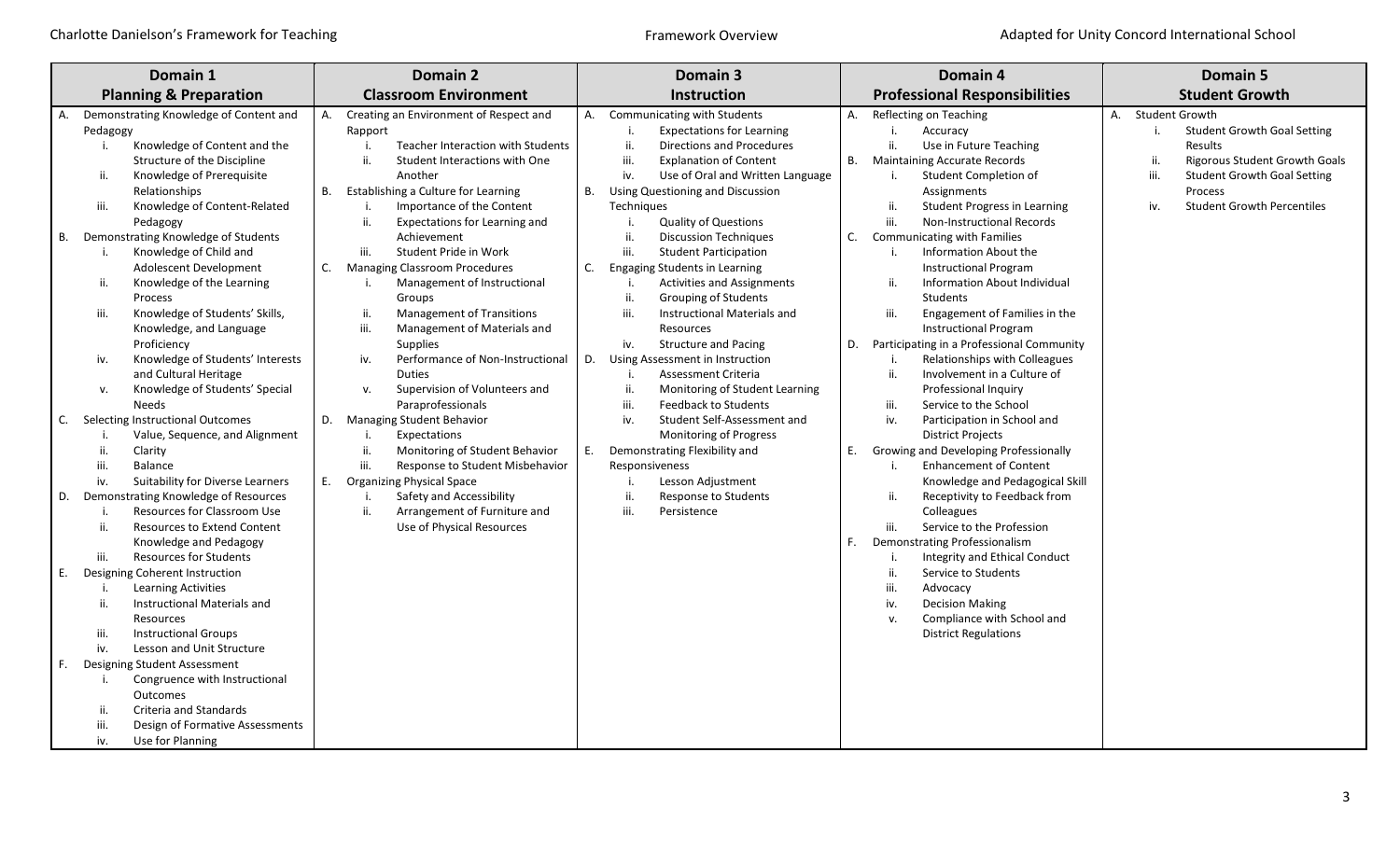# Planning & Preparation

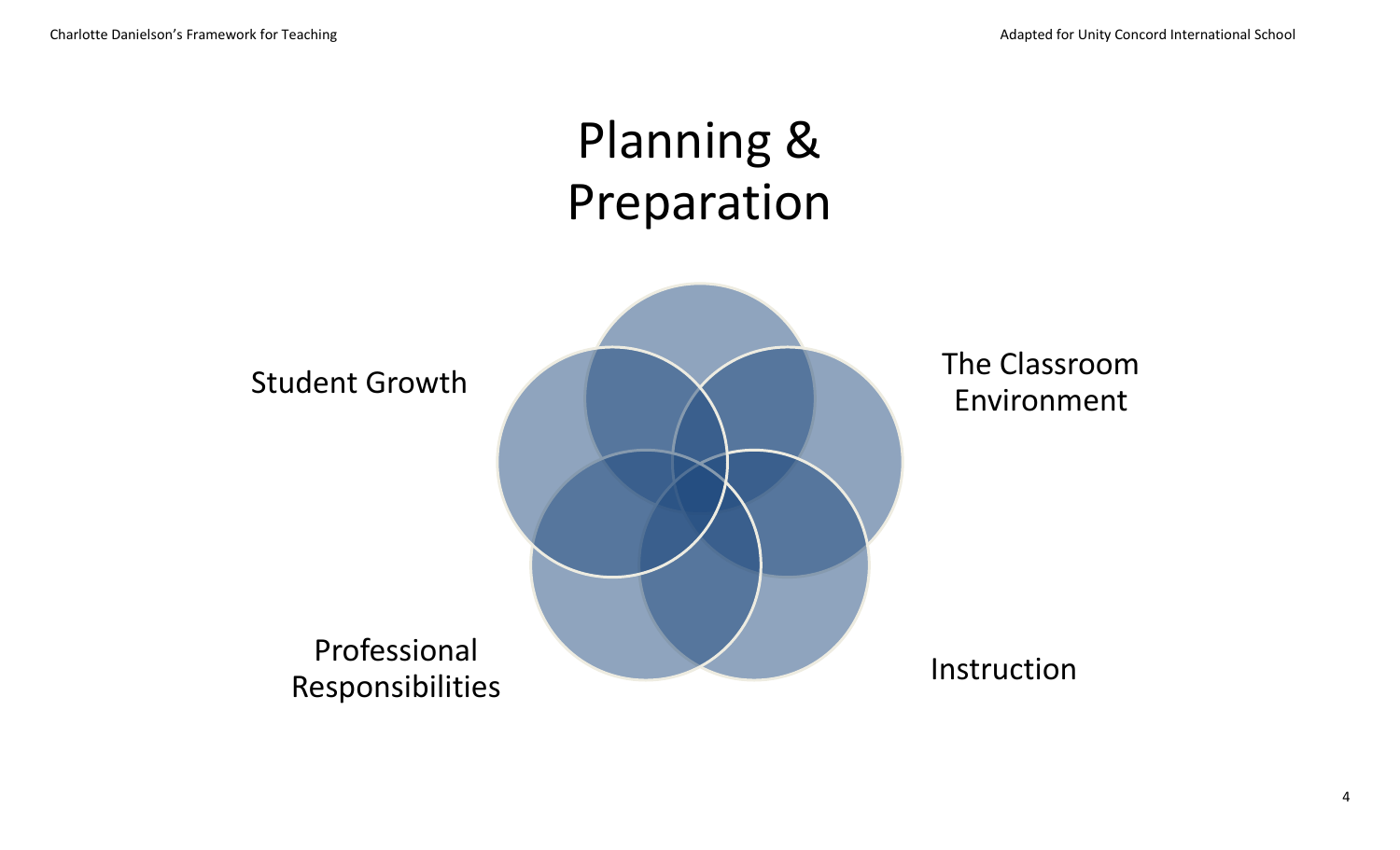| 1A - Knowledge of<br><b>Content and</b><br>Pedagogy                                                                                                            | In order to guide student learning, accomplished teachers have command of the subjects they teach. They must know how the discipline has evolved into the 21 <sup>st</sup> century,<br>incorporating such issues as global awareness and cultural diversity, as appropriate. Accomplished teachers understand the internal relationships within the disciplines they teach,<br>knowing which concepts and skills are prerequisite to the understanding of others. They are also aware of typical student misconceptions in the discipline and work to dispel them.<br>But knowledge of the content is not sufficient; in advancing student understanding, teachers are familiar with the particularly pedagogical approaches best suited to each discipline. |                                                                                                                                                                                                                                                                                                                                                                                                                                                            |                                                                                                                                                                                                                                                                                                                                                                                                                                                              |                                                                                                                                                                                                                                                                                                                                                                                                                                                                                                                                                                                                     |  |  |
|----------------------------------------------------------------------------------------------------------------------------------------------------------------|--------------------------------------------------------------------------------------------------------------------------------------------------------------------------------------------------------------------------------------------------------------------------------------------------------------------------------------------------------------------------------------------------------------------------------------------------------------------------------------------------------------------------------------------------------------------------------------------------------------------------------------------------------------------------------------------------------------------------------------------------------------|------------------------------------------------------------------------------------------------------------------------------------------------------------------------------------------------------------------------------------------------------------------------------------------------------------------------------------------------------------------------------------------------------------------------------------------------------------|--------------------------------------------------------------------------------------------------------------------------------------------------------------------------------------------------------------------------------------------------------------------------------------------------------------------------------------------------------------------------------------------------------------------------------------------------------------|-----------------------------------------------------------------------------------------------------------------------------------------------------------------------------------------------------------------------------------------------------------------------------------------------------------------------------------------------------------------------------------------------------------------------------------------------------------------------------------------------------------------------------------------------------------------------------------------------------|--|--|
| Knowledge of                                                                                                                                                   | Ineffective                                                                                                                                                                                                                                                                                                                                                                                                                                                                                                                                                                                                                                                                                                                                                  | <b>Developing</b>                                                                                                                                                                                                                                                                                                                                                                                                                                          | Accomplished                                                                                                                                                                                                                                                                                                                                                                                                                                                 | <b>Exemplary</b>                                                                                                                                                                                                                                                                                                                                                                                                                                                                                                                                                                                    |  |  |
| Content and the<br>Structure of the<br>Discipline<br>Knowledge of<br>$\bullet$<br>Prerequisite<br>Relationships<br>Knowledge of<br>Content-Related<br>Pedagogy | In planning and practice, teacher makes<br>content errors or does not correct errors<br>made by students.<br>Teacher's plans and practice display little<br>understanding of prerequisite relationships<br>important to student's learning of the<br>content.<br>Teacher displays little or no understanding<br>$\bullet$<br>of the range of pedagogical approaches<br>suitable to student's learning of the<br>content.                                                                                                                                                                                                                                                                                                                                     | Teacher is familiar with the important<br>concepts in the discipline but displays lack<br>of awareness of how these concepts relate<br>to one another.<br>Teacher's plans and practice indicate some<br>$\bullet$<br>awareness of prerequisite relationships,<br>although such knowledge may be<br>inaccurate or incomplete.<br>Teacher's plans and practice reflect a<br>limited range of pedagogical approaches to<br>the discipline or to the students. | Teacher displays solid knowledge of the<br>$\bullet$<br>important concepts in the discipline and<br>the ways they relate to one another.<br>$\bullet$<br>Teacher's plans and practice reflect<br>accurate understanding of prerequisite<br>relationships among topics and concepts.<br>Teacher's plans and practice reflect<br>$\bullet$<br>familiarity with a wide range of effective<br>pedagogical approaches to the discipline.                          | Teacher displays extensive knowledge of<br>the important concepts in the discipline<br>and the ways they relate both to one<br>another and to other disciplines.<br>Teacher's plans and practice reflect<br>$\bullet$<br>understanding of prerequisite relationships<br>among topics and concepts and provide a<br>link to necessary cognitive structures<br>needed by students to ensure<br>understanding.<br>Teacher's plans and practice reflect<br>$\bullet$<br>familiarity with a wide range of effective<br>pedagogical approaches in the discipline,<br>anticipating student misconceptions. |  |  |
| <b>Critical Attributes</b>                                                                                                                                     | Teacher makes content errors.<br>$\bullet$<br>Teacher does not consider prerequisite<br>relationships when planning.<br>Teacher's plans use inappropriate<br>$\bullet$<br>strategies for the discipline.                                                                                                                                                                                                                                                                                                                                                                                                                                                                                                                                                     | Teacher is familiar with the discipline but<br>does not see conceptual relationships.<br>Teacher's knowledge of prerequisite<br>relationships is inaccurate or incomplete.<br>Lesson and unit plans use limited<br>instructional strategies, and some may not<br>be suitable to the content.                                                                                                                                                               | The teacher can identify important<br>$\bullet$<br>concepts of the discipline and their<br>relationships to one another.<br>$\bullet$<br>The teacher consistently provides clear<br>explanations of the content.<br>The teacher answers student questions<br>$\bullet$<br>accurately and provides feedback that<br>furthers their learning.<br>The teacher seeks out content-related<br>professional development.                                            | In addition to the characteristics of<br>"accomplished":<br>Teacher cites intra- and interdisciplinary<br>$\bullet$<br>content relationships.<br>Teacher is proactive in uncovering student<br>$\bullet$<br>misconceptions and addressing them<br>before proceeding.                                                                                                                                                                                                                                                                                                                                |  |  |
| <b>Possible Examples</b>                                                                                                                                       | The teacher says "the official language of<br>Brazil is Spanish, just like other South<br>American countries."<br>The teacher says, "I don't understand why<br>$\bullet$<br>the math book has decimals in the same<br>unit as fractions."<br>The teacher has students copy dictionary<br>$\bullet$<br>definitions each week to help his students<br>learn to spell difficult words.                                                                                                                                                                                                                                                                                                                                                                          | The teacher plans lessons on area and<br>perimeter independently of one another,<br>without linking the concepts together.<br>The teacher plans to forge ahead with a<br>lesson on addition with regrouping, even<br>though some students have not fully<br>grasped place value.<br>The teacher always plans the same routine<br>to study spelling: pretest on Monday, copy<br>the words 5 times each on Tuesday and<br>Wednesday, test on Friday.         | $\bullet$<br>The teacher's plan for area and perimeter<br>invites students to determine the shape<br>that will yield the largest area for a given<br>perimeter.<br>$\bullet$<br>The teacher realizes her students are not<br>sure how to use a compass, so she plans to<br>practice that before introducing the activity<br>on angle measurement.<br>The teacher plans to expand a unit on civics<br>$\bullet$<br>by having students simulate a court trial. | In a unit on 19 <sup>th</sup> century literature, the<br>teacher incorporates information about the<br>history of the same period.<br>Before beginning a unit on the solar<br>$\bullet$<br>system, the teacher surveys the class on<br>their beliefs about why it is hotter in the<br>summer than in the winter.                                                                                                                                                                                                                                                                                    |  |  |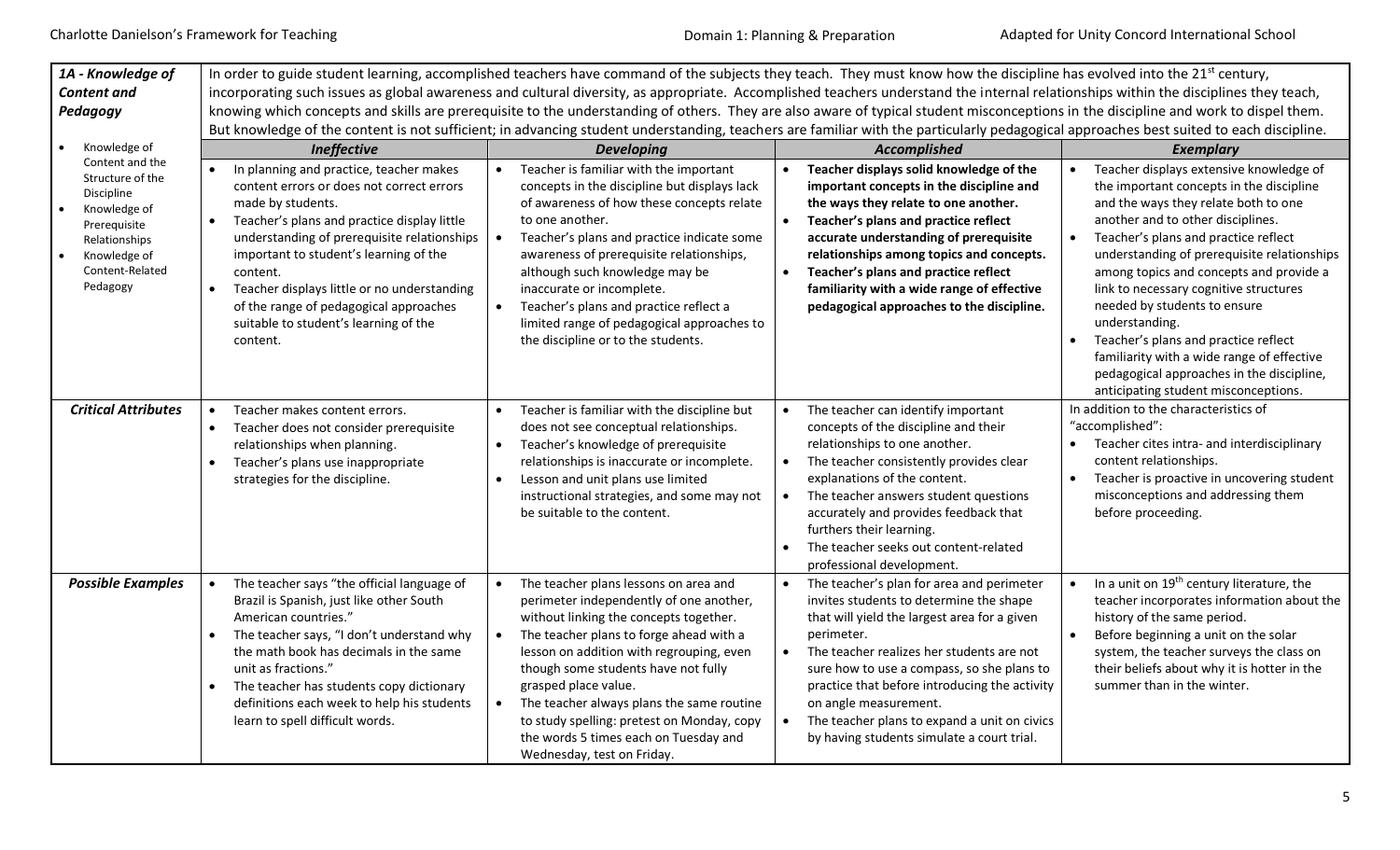| 1B - Demonstrating<br>Knowledge of<br><b>Students</b>                                                                                                                                            |                                                                                                                                                                                                                                                                                                                                                                                                                                 |                                                                                                                                                                                                                                                                                                                                                                                                                                                                                                                                                                                                  | Teachers don't teach content in the abstract; they teach it to students. In order to ensure student learning, therefore, teachers must know not only their subject content and its<br>related pedagogy but the students to whom they wish to teach that content. In ensuring student learning, teachers must appreciate what recent research in cognitive psychology has<br>confirmed: namely, that students learn through active intellectual engagement with content. While there are patterns in cognitive, social, and emotional developmental stages                                                                                         |                                                                                                                                                                                                                                                                                                                                                                                                        |
|--------------------------------------------------------------------------------------------------------------------------------------------------------------------------------------------------|---------------------------------------------------------------------------------------------------------------------------------------------------------------------------------------------------------------------------------------------------------------------------------------------------------------------------------------------------------------------------------------------------------------------------------|--------------------------------------------------------------------------------------------------------------------------------------------------------------------------------------------------------------------------------------------------------------------------------------------------------------------------------------------------------------------------------------------------------------------------------------------------------------------------------------------------------------------------------------------------------------------------------------------------|---------------------------------------------------------------------------------------------------------------------------------------------------------------------------------------------------------------------------------------------------------------------------------------------------------------------------------------------------------------------------------------------------------------------------------------------------------------------------------------------------------------------------------------------------------------------------------------------------------------------------------------------------|--------------------------------------------------------------------------------------------------------------------------------------------------------------------------------------------------------------------------------------------------------------------------------------------------------------------------------------------------------------------------------------------------------|
| Knowledge of Child<br>and Adolescent<br>Development<br>Knowledge of the<br><b>Learning Process</b>                                                                                               | understanding.<br>Ineffective                                                                                                                                                                                                                                                                                                                                                                                                   | <b>Developing</b>                                                                                                                                                                                                                                                                                                                                                                                                                                                                                                                                                                                | typical of different age groups, students learn in their individual ways and may come with gaps or misconceptions that the teacher needs to uncover in order to plan appropriate<br>learning activities. In addition, students have lives beyond school, lives that include athletic and musical pursuits, activities in their neighborhoods, and family and cultural traditions.<br>Students whose first language is not English, as well as students with other special needs, must be considered when planning lessons and identifying resources that will ensure their<br>Accomplished                                                        | Exemplary                                                                                                                                                                                                                                                                                                                                                                                              |
| Knowledge of<br>Students' Skills,<br>Knowledge, and<br>Language Proficiency<br>Knowledge of<br>Students' Interests<br>and Cultural Heritage<br>Knowledge of<br>Students' Special<br><b>Needs</b> | Teacher demonstrates little or no<br>understanding of how students learn and<br>little knowledge of students' backgrounds,<br>cultures, skills, language proficiency,<br>interests, and special needs and does not<br>seek such understanding.                                                                                                                                                                                  | Teacher indicates the importance of<br>understanding how students learn and the<br>students' backgrounds, cultures, skills,<br>language proficiency, interests, and special<br>needs, and attains this knowledge about<br>the class as a whole.                                                                                                                                                                                                                                                                                                                                                  | Teacher understands the active nature of<br>$\bullet$<br>student learning and attains information<br>about levels of development for groups of<br>students.<br>$\bullet$<br>The teacher also purposefully seeks<br>knowledge from several sources of<br>students' backgrounds, cultures, skills,<br>language proficiency, interests, and<br>special needs and attains this knowledge<br>about groups of students.                                                                                                                                                                                                                                 | Teacher actively seeks knowledge of<br>students' levels of development and their<br>backgrounds, cultures, skills, language<br>proficiency, interests, and special needs<br>from a variety of sources. This information<br>is acquired for individual students.                                                                                                                                        |
| <b>Critical Attributes</b>                                                                                                                                                                       | Teacher does not understand child<br>$\bullet$<br>development characteristics and has<br>unrealistic expectations for students.<br>Teacher does not try to ascertain varied<br>$\bullet$<br>ability levels among students in the class.<br>Teacher is not aware of student interests or<br>$\bullet$<br>cultural heritages.<br>Teacher takes no responsibility to learn<br>about students' medical or learning<br>disabilities. | Teacher cites developmental theory but<br>does not seek to integrate it into lesson<br>planning.<br>Teacher is aware of the different ability<br>levels in the class but tends to teach to the<br>"whole group".<br>The teacher recognizes that children have<br>different interests and cultural<br>backgrounds but rarely draws on their<br>contributions or differentiates materials to<br>accommodate those differences.<br>The teacher is aware of medical issues and<br>learning disabilities with some students but<br>does not seek to understand the<br>implications of that knowledge. | The teacher knows, for groups of students,<br>their levels of cognitive development.<br>The teacher is aware of the different<br>$\bullet$<br>cultural groups in the class.<br>The teacher has a good idea of the range of<br>$\bullet$<br>interests of students in the class.<br>$\bullet$<br>The teacher has identified "high",<br>"medium", and "low" groups of students<br>within the class.<br>$\bullet$<br>The teacher is well informed about<br>students' cultural heritage and<br>incorporates this knowledge into lesson<br>planning.<br>$\bullet$<br>The teacher is aware of the special needs<br>represented by students in the class. | In addition to the characteristics of<br>"accomplished":<br>The teacher uses ongoing methods to<br>assess students' skill levels and designs<br>instruction accordingly.<br>The teacher seeks out information about<br>their cultural heritage from all students.<br>The teacher maintains a system of updated<br>student records and incorporates medical<br>and/or learning needs into lesson plans. |
| <b>Possible Examples</b>                                                                                                                                                                         | The lesson plan includes a teacher<br>presentation for an entire 30-minute<br>period to a group of 7-year-olds.<br>The teacher plans to give her ELL students<br>the same writing assignment she gives the<br>rest of the class.                                                                                                                                                                                                | The teacher's lesson plan has the same<br>assignment for the entire class, in spite of<br>the fact that one activity is beyond the<br>reach of some students.<br>In the unit on Mexico, the teacher has not<br>incorporated perspectives from the three<br>Mexican-American children in the class.                                                                                                                                                                                                                                                                                               | The teacher creates an assessment of<br>$\bullet$<br>students' levels of cognitive development.<br>The teacher examines previous year's<br>$\bullet$<br>cumulative folders to ascertain the<br>proficiency levels of groups of students in<br>the class.                                                                                                                                                                                                                                                                                                                                                                                          | The teacher plans his lesson with three<br>different follow-up activities, designed to<br>meet the varied ability levels of his<br>students.<br>The teacher plans to provide multiple<br>$\bullet$<br>project options; students will self-select the                                                                                                                                                   |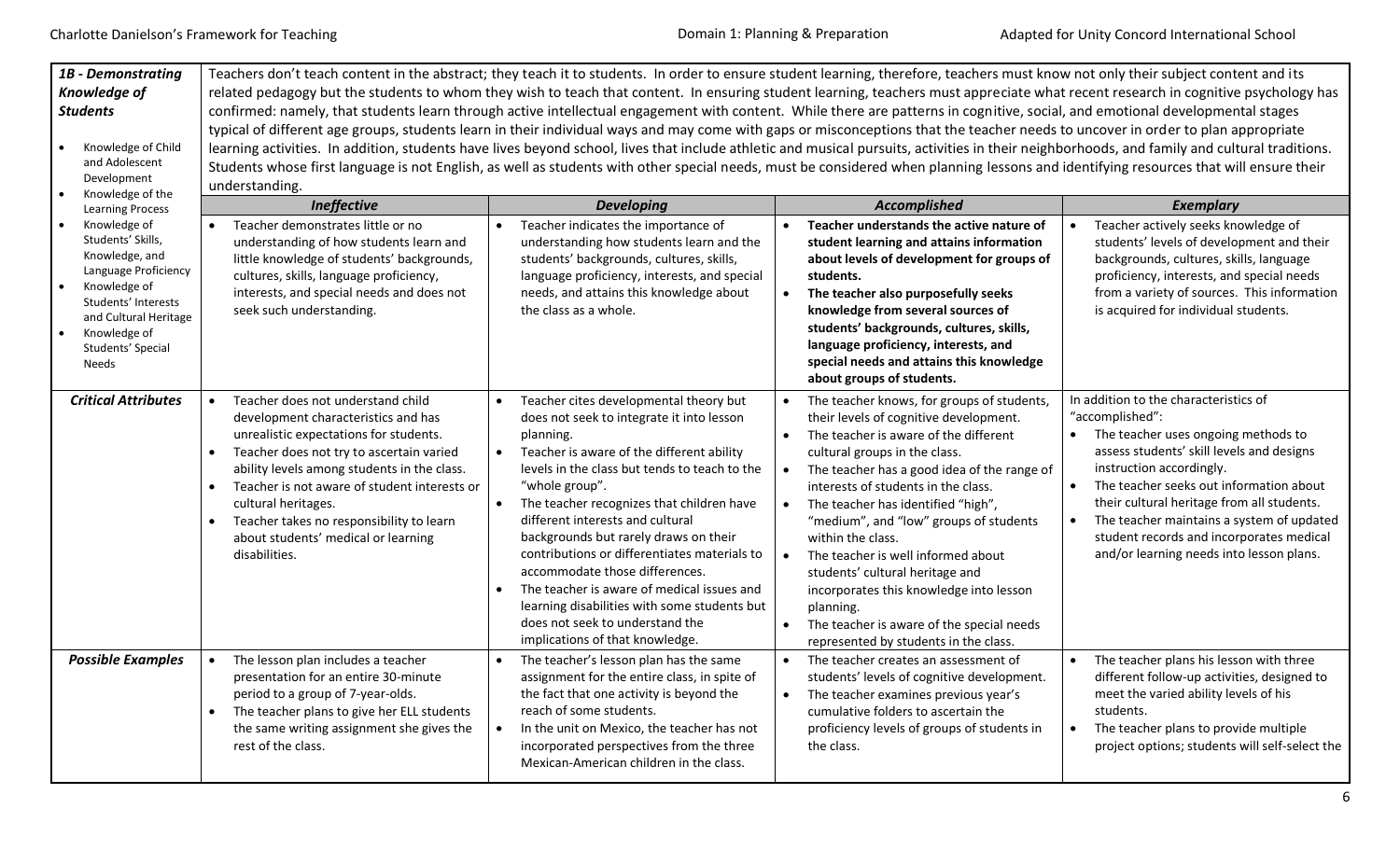| <b>Possible Examples</b><br>(cont.) | The teacher plans to teach his class<br>Christmas carols, despite the fact that he<br>has four religions represented among his<br>students. | Lesson plans make only peripheral<br>reference to students' interests.<br>The teacher knows that some of her<br>students have IEPs, but they're so long that<br>she hasn't read them yet. | The teacher administers a student interest<br>survey at the beginning of the school year.<br>The teacher plans activities based on<br>student-interest.<br>The teacher knows that five of her students<br>are in the Garden Club; she plans to have<br>them discuss horticulture as part of the<br>next biology lesson.<br>The teacher realizes that not all of his<br>students are Christian and so he plans to<br>read a Hanukkah story in December.<br>The teacher plans to ask her Spanish-<br>speaking students to discuss their ancestry<br>as part of their social studies unit on South<br>America. | project that best meets their individual<br>approach to learning.<br>The teacher encourages students to be<br>aware of their individual reading levels and<br>make independent reading choices that will<br>be challenging but not too difficult.<br>The teacher attends the local Mexican<br>heritage day, meeting several of his<br>students' extended families.<br>The teacher regularly creates adapted<br>assessment materials for several students<br>with learning disabilities. |
|-------------------------------------|---------------------------------------------------------------------------------------------------------------------------------------------|-------------------------------------------------------------------------------------------------------------------------------------------------------------------------------------------|-------------------------------------------------------------------------------------------------------------------------------------------------------------------------------------------------------------------------------------------------------------------------------------------------------------------------------------------------------------------------------------------------------------------------------------------------------------------------------------------------------------------------------------------------------------------------------------------------------------|-----------------------------------------------------------------------------------------------------------------------------------------------------------------------------------------------------------------------------------------------------------------------------------------------------------------------------------------------------------------------------------------------------------------------------------------------------------------------------------------|
|-------------------------------------|---------------------------------------------------------------------------------------------------------------------------------------------|-------------------------------------------------------------------------------------------------------------------------------------------------------------------------------------------|-------------------------------------------------------------------------------------------------------------------------------------------------------------------------------------------------------------------------------------------------------------------------------------------------------------------------------------------------------------------------------------------------------------------------------------------------------------------------------------------------------------------------------------------------------------------------------------------------------------|-----------------------------------------------------------------------------------------------------------------------------------------------------------------------------------------------------------------------------------------------------------------------------------------------------------------------------------------------------------------------------------------------------------------------------------------------------------------------------------------|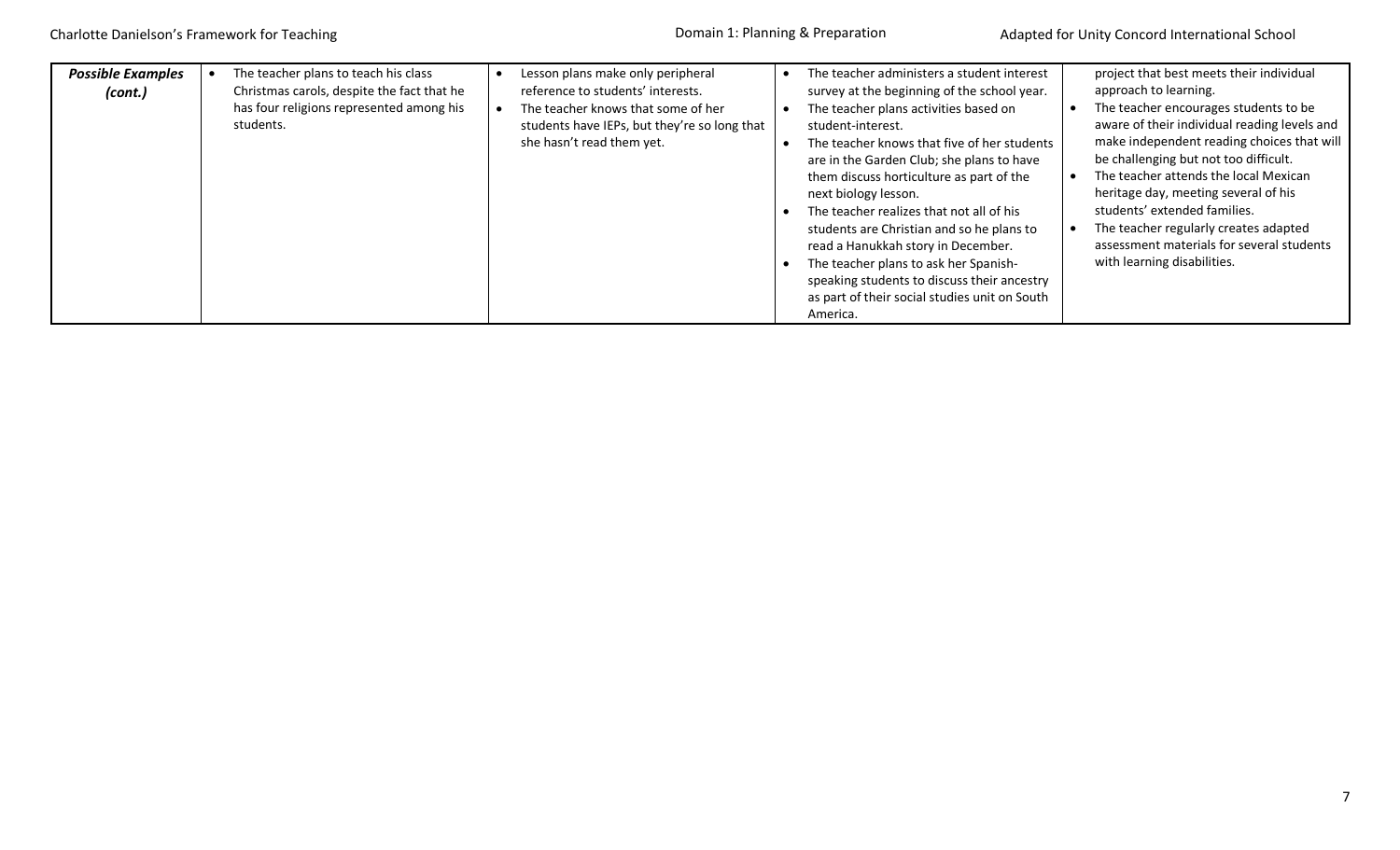| 1C - Setting               | Teaching is a purposeful activity; even the most imaginative activities are directed towards certain desired learning. Therefore, establishing instructional outcomes entails identifying |                                                                                         |                                                                                                                                                                                          |                                                                                   |  |  |  |  |
|----------------------------|-------------------------------------------------------------------------------------------------------------------------------------------------------------------------------------------|-----------------------------------------------------------------------------------------|------------------------------------------------------------------------------------------------------------------------------------------------------------------------------------------|-----------------------------------------------------------------------------------|--|--|--|--|
| <b>Instructional</b>       |                                                                                                                                                                                           |                                                                                         | exactly what students will be expected to learn; the outcomes describe not what students will do but what they will learn. The instructional outcomes should reflect important           |                                                                                   |  |  |  |  |
| <b>Outcomes</b>            |                                                                                                                                                                                           |                                                                                         | learning and must lend themselves to various forms of assessment so that all students are able to demonstrate their understanding of the content. Insofar as the outcomes                |                                                                                   |  |  |  |  |
|                            | determine the instructional activities, the resources used, their suitability for diverse learners, and the methods of assessment employed, they hold a central place in Domain 1.        |                                                                                         |                                                                                                                                                                                          |                                                                                   |  |  |  |  |
| Value, Sequence, and       | Learning outcomes are of a number of different types: factual and procedural knowledge, conceptual understanding, thinking and reasoning skills, and collaborative and                    |                                                                                         |                                                                                                                                                                                          |                                                                                   |  |  |  |  |
| Alignment                  |                                                                                                                                                                                           |                                                                                         | communication strategies. In addition, some learning outcomes refer to dispositions; not only is it important for students to learn to read, but educators also hope that they will like |                                                                                   |  |  |  |  |
| Clarity<br><b>Balance</b>  | to read. In addition, experienced teachers are able to link their learning outcomes with others both within their discipline and in other disciplines.                                    |                                                                                         |                                                                                                                                                                                          |                                                                                   |  |  |  |  |
| Suitability for Diverse    | Ineffective                                                                                                                                                                               | <b>Developing</b>                                                                       | <b>Accomplished</b>                                                                                                                                                                      | <b>Exemplary</b>                                                                  |  |  |  |  |
| Learners                   | Outcomes represent low expectations for<br>$\bullet$                                                                                                                                      | • Outcomes represent moderately high                                                    | Most outcomes represent rigorous and                                                                                                                                                     | All outcomes represent rigorous and                                               |  |  |  |  |
|                            | students and lack of rigor, and not all of                                                                                                                                                | expectations and rigor.                                                                 | important learning in the discipline.                                                                                                                                                    | important learning in the discipline.                                             |  |  |  |  |
|                            | them reflect important learning in the                                                                                                                                                    | $\bullet$<br>Some reflect important learning in the                                     | All the instructional outcomes are clear,<br>$\bullet$                                                                                                                                   | The outcomes are clear, are written in the                                        |  |  |  |  |
|                            | discipline.                                                                                                                                                                               | discipline and consist of a combination of                                              | are written in the form of student                                                                                                                                                       | form of student learning, and permit viable                                       |  |  |  |  |
|                            | Outcomes are stated as activities rather<br>$\bullet$                                                                                                                                     | outcomes and activities.                                                                | learning, and suggest viable methods of                                                                                                                                                  | methods of assessment.                                                            |  |  |  |  |
|                            | than as student learning.                                                                                                                                                                 | Outcomes reflect several types of learning,<br>$\bullet$                                | assessment.                                                                                                                                                                              | Outcomes reflect several different types of                                       |  |  |  |  |
|                            | Outcomes reflect only one type of learning                                                                                                                                                | but teacher has made no attempt at                                                      | Outcomes reflect several different types<br>$\bullet$                                                                                                                                    | learning and, where appropriate, represent                                        |  |  |  |  |
|                            | and only one discipline or stand and are                                                                                                                                                  | coordination or integration.                                                            | of learning and opportunities for                                                                                                                                                        | opportunities for both coordination and                                           |  |  |  |  |
|                            | suitable for only some students.                                                                                                                                                          | Most of the outcomes are suitable for most                                              | coordination.<br>$\bullet$                                                                                                                                                               | integration.                                                                      |  |  |  |  |
|                            |                                                                                                                                                                                           | of the students in the class in accordance<br>with global assessments of student        | Outcomes take into account the varying<br>needs of groups of students.                                                                                                                   | Outcomes take into account the varying<br>needs of individual students.           |  |  |  |  |
|                            |                                                                                                                                                                                           | learning.                                                                               |                                                                                                                                                                                          |                                                                                   |  |  |  |  |
| <b>Critical Attributes</b> | Outcomes lack rigor.<br>$\bullet$                                                                                                                                                         | Outcomes represent a mixture of low<br>$\bullet$                                        | Outcomes represent high expectations and<br>$\bullet$                                                                                                                                    | In addition to the characteristics of                                             |  |  |  |  |
|                            | Outcomes do not represent important<br>$\bullet$                                                                                                                                          | expectations and rigor.                                                                 | rigor.                                                                                                                                                                                   | "accomplished":                                                                   |  |  |  |  |
|                            | learning in the discipline.                                                                                                                                                               | Some outcomes reflect important learning                                                | Outcomes are related to the "big ideas" of<br>$\bullet$                                                                                                                                  | Teacher plans make reference to curricular                                        |  |  |  |  |
|                            | Outcomes are not clear or are stated as                                                                                                                                                   | in the discipline.                                                                      | the discipline.                                                                                                                                                                          | frameworks or blueprints to ensure                                                |  |  |  |  |
|                            | activities.                                                                                                                                                                               | Outcomes are suitable for most of the<br>$\bullet$                                      | Outcomes are written in terms of what<br>$\bullet$                                                                                                                                       | accurate sequencing.                                                              |  |  |  |  |
|                            | Outcomes are not suitable for many                                                                                                                                                        | class.                                                                                  | students will learn rather than do.                                                                                                                                                      | Teacher connects outcomes to previous                                             |  |  |  |  |
|                            | students in the class.                                                                                                                                                                    |                                                                                         | Outcomes represent a range: factual,<br>$\bullet$                                                                                                                                        | and future learning.                                                              |  |  |  |  |
|                            |                                                                                                                                                                                           |                                                                                         | conceptual understanding, reasoning,                                                                                                                                                     | Outcomes are differentiated to encourage                                          |  |  |  |  |
|                            |                                                                                                                                                                                           |                                                                                         | social, management, and communication.                                                                                                                                                   | individual students to take educational                                           |  |  |  |  |
|                            |                                                                                                                                                                                           |                                                                                         | Outcomes are suitable to groups of                                                                                                                                                       | risks.                                                                            |  |  |  |  |
|                            |                                                                                                                                                                                           |                                                                                         | students in the class and are differentiated                                                                                                                                             |                                                                                   |  |  |  |  |
|                            |                                                                                                                                                                                           |                                                                                         | where necessary.                                                                                                                                                                         |                                                                                   |  |  |  |  |
| <b>Possible Examples</b>   | A learning outcome for a fourth-grade class<br>is to make a poster illustrating a poem.                                                                                                   | Outcomes consist of understanding the<br>$\bullet$<br>relationship between addition and | One of the learning outcomes is for<br>$\bullet$<br>students to appreciate the aesthetics of                                                                                             | The teacher encourages his students to set<br>their own goals; he provides them a |  |  |  |  |
|                            | All the outcomes for a ninth-grade history                                                                                                                                                | multiplication and memorizing facts.                                                    | 18 <sup>th</sup> century English poetry.                                                                                                                                                 | taxonomy of challenge verbs to help them                                          |  |  |  |  |
|                            | class are factual knowledge.                                                                                                                                                              | • The outcomes are written with the needs                                               | The outcomes for the history unit include<br>$\bullet$                                                                                                                                   | strive for higher expectations.                                                   |  |  |  |  |
|                            | The topic of the social studies unit involves                                                                                                                                             | of the "middle" group in mind; however,                                                 | some factual information, as well as a                                                                                                                                                   |                                                                                   |  |  |  |  |
|                            | the concept of revolutions, but the teacher                                                                                                                                               |                                                                                         | comparison of the perspectives of different                                                                                                                                              |                                                                                   |  |  |  |  |
|                            |                                                                                                                                                                                           |                                                                                         |                                                                                                                                                                                          |                                                                                   |  |  |  |  |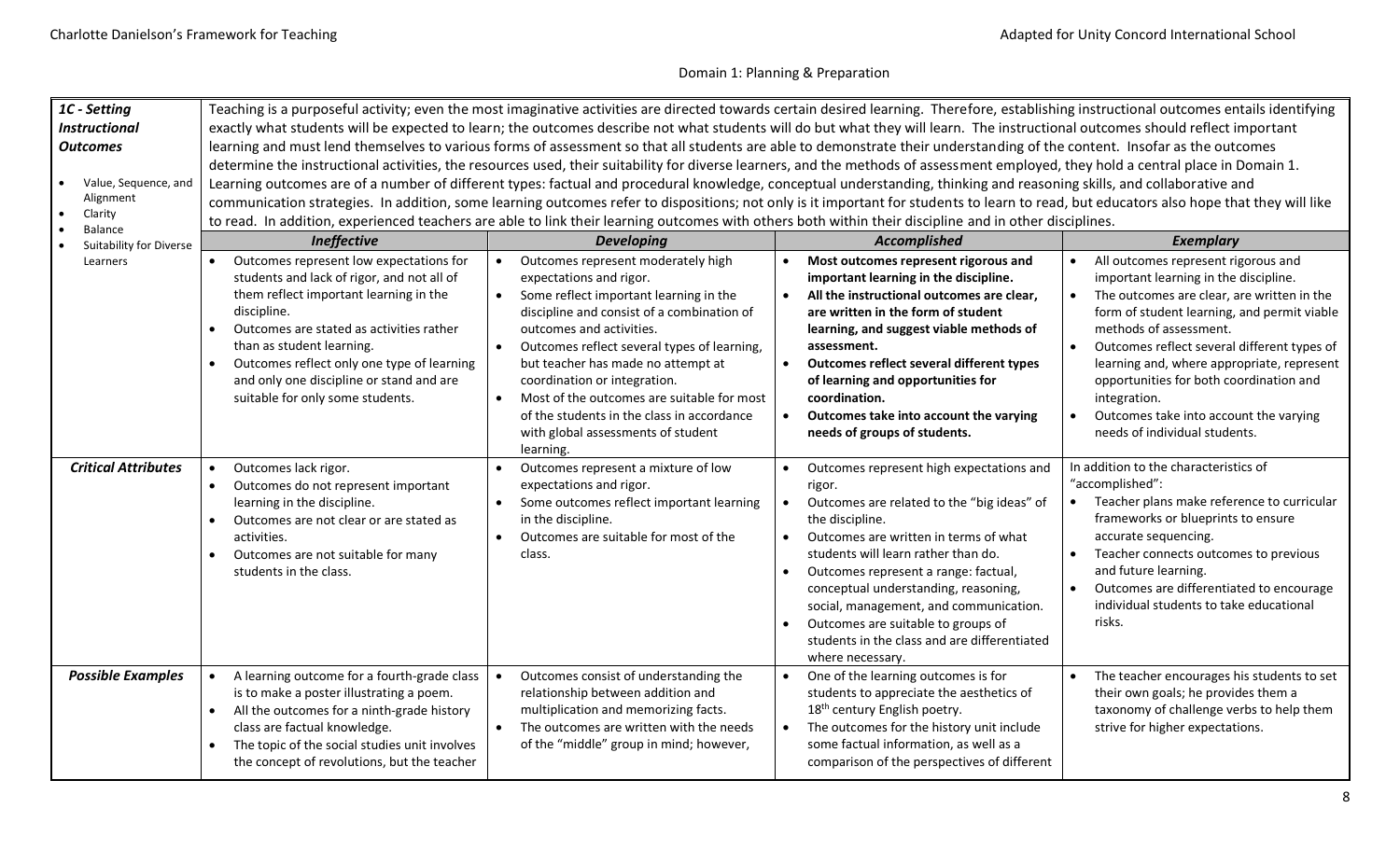|                          | expects his students to remember only the | the advanced students are benengaind: Planning & RGB3 ana inensisteading to the |  | Students will develop a concept map that  |                                             |
|--------------------------|-------------------------------------------|---------------------------------------------------------------------------------|--|-------------------------------------------|---------------------------------------------|
|                          | important dates of battles.               | some lower-level students are struggling.                                       |  | Revolutionary War.                        | links previous learning goals to those they |
| <b>Possible Examples</b> | Though there are a number of ELL students |                                                                                 |  | The teacher reviews the project           | are currently working on.                   |
| (cont.)                  | in the class, the outcomes state that all |                                                                                 |  | expectations and modifies some goals to   | Some students identify additional learning. |
|                          | writing must be grammatically correct.    |                                                                                 |  | be in line with students' IEP objectives. |                                             |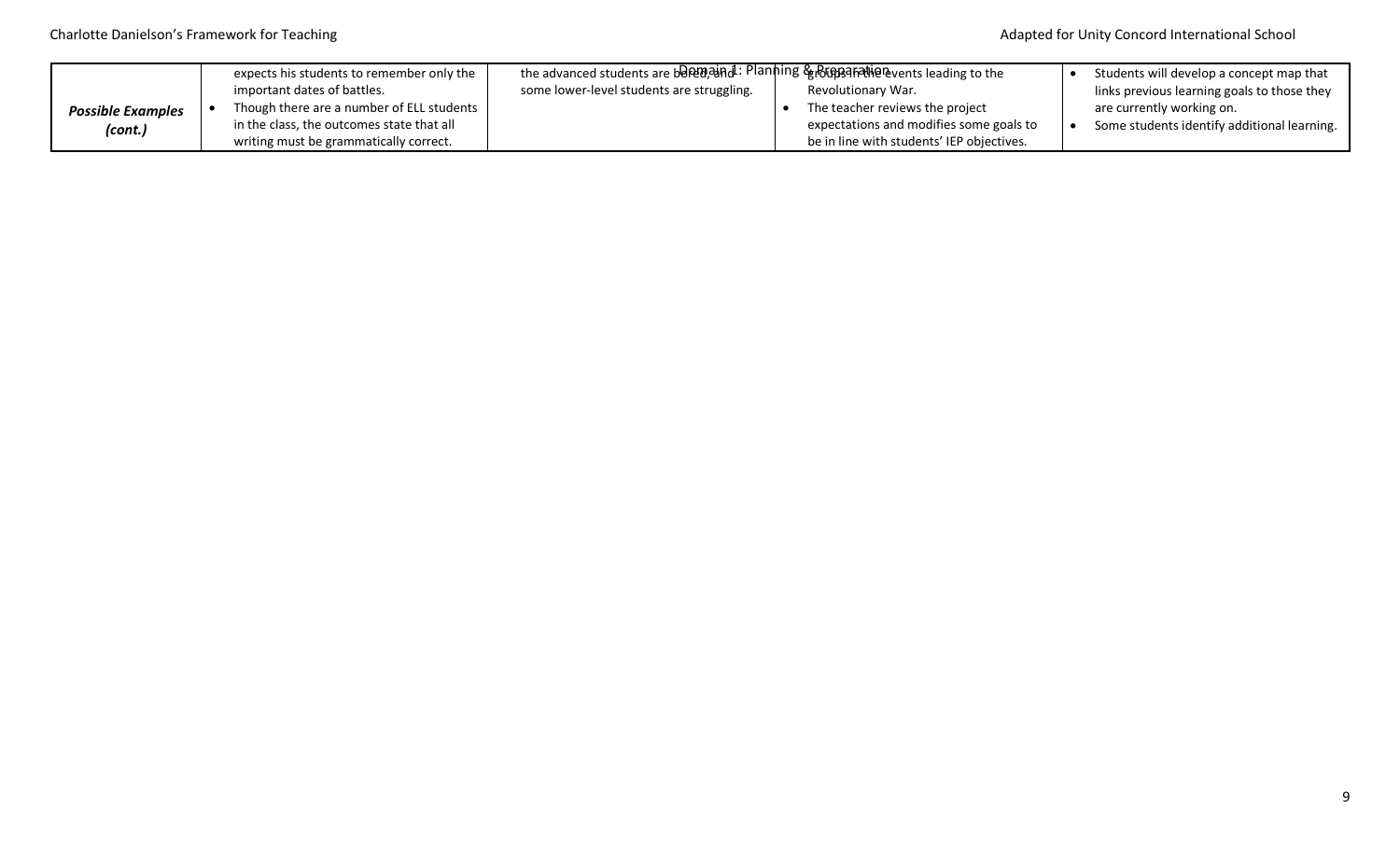| 1D - Demonstrating                |                                                                                                                                                                                    |                                                           | Student learning is enhanced by a teacher's skillful use of resources; some of these are provided by the school as "official" materials; others are secured by teachers through their      |                                                     |  |  |  |  |
|-----------------------------------|------------------------------------------------------------------------------------------------------------------------------------------------------------------------------------|-----------------------------------------------------------|--------------------------------------------------------------------------------------------------------------------------------------------------------------------------------------------|-----------------------------------------------------|--|--|--|--|
| <b>Knowledge of</b>               | own initiative. Resources fall into several different categories: those used in the classroom by students, those available beyond the classroom walls to enhance student learning, |                                                           |                                                                                                                                                                                            |                                                     |  |  |  |  |
| <b>Resources</b>                  |                                                                                                                                                                                    |                                                           | those for teachers to further their own professional knowledge and skill, and those that can provide noninstructional assistance to students. Teachers recognize the importance of         |                                                     |  |  |  |  |
|                                   |                                                                                                                                                                                    |                                                           | discretion in the selection of resources, choosing those that align directly with the learning outcomes and that will be of most use to the students. Accomplished teachers also ensure    |                                                     |  |  |  |  |
| Resources for                     |                                                                                                                                                                                    |                                                           | that the selection of materials and resources is appropriately challenging for every student; texts, for example, are available at various reading levels to guarantee all students access |                                                     |  |  |  |  |
| Classroom Use                     |                                                                                                                                                                                    |                                                           | to the content and successfully demonstrate understanding of the learning outcomes. Furthermore, expert teachers look beyond the school for resources to bring their subjects to           |                                                     |  |  |  |  |
| <b>Resources to Extend</b>        | life and to assist students who need help in both their academic and nonacademic lives.                                                                                            |                                                           |                                                                                                                                                                                            |                                                     |  |  |  |  |
| Content Knowledge<br>and Pedagogy | Ineffective                                                                                                                                                                        | <b>Developing</b>                                         | <b>Accomplished</b>                                                                                                                                                                        | <b>Exemplary</b>                                    |  |  |  |  |
| Resources for                     | Teacher is unaware of school or district                                                                                                                                           | Teacher displays basic awareness of school<br>$\bullet$   | Teacher displays awareness of resources -<br>$\bullet$                                                                                                                                     | Teacher displays extensive knowledge of             |  |  |  |  |
| Students                          | resources for classroom use, for the                                                                                                                                               | or district resources available for classroom             | not only through the school and district                                                                                                                                                   | resources - not only through the school             |  |  |  |  |
|                                   | expansion of his or her own knowledge, or                                                                                                                                          | use, for the expansion of his or her own                  | but also through sources external to the                                                                                                                                                   | and district but also in the community,             |  |  |  |  |
|                                   | for students.                                                                                                                                                                      | knowledge, and for students, but no                       | school and on the Internet - available for                                                                                                                                                 | through professional organizations and              |  |  |  |  |
|                                   |                                                                                                                                                                                    | knowledge of resources available more                     | classroom use, for the expansion of his or                                                                                                                                                 | universities, and on the Internet-for               |  |  |  |  |
|                                   |                                                                                                                                                                                    | broadly.                                                  | her own knowledge, and for students.                                                                                                                                                       | classroom use, for the expansion of is or           |  |  |  |  |
|                                   |                                                                                                                                                                                    |                                                           |                                                                                                                                                                                            | her own knowledge, and for students.                |  |  |  |  |
| <b>Critical Attributes</b>        | The teacher uses only district-provided<br>$\bullet$                                                                                                                               | The teacher uses materials in the school<br>$\bullet$     | Texts are at varied levels.<br>$\bullet$                                                                                                                                                   | In addition to the characteristics of               |  |  |  |  |
|                                   | materials, even when more variety would                                                                                                                                            | library but does not search beyond the                    | Texts are supplemented by guest speakers<br>$\bullet$                                                                                                                                      | "accomplished":                                     |  |  |  |  |
|                                   | assist some students.                                                                                                                                                              | school for resources.                                     | and field experiences.                                                                                                                                                                     | Texts are matched to student skill level.           |  |  |  |  |
|                                   | The teacher does not seek out resources                                                                                                                                            | The teacher participates in content-area                  | Teacher facilitates Internet resources.<br>$\bullet$                                                                                                                                       | The teacher has ongoing relationship with           |  |  |  |  |
|                                   | available to expand his or her own skill.                                                                                                                                          | workshops offered by the school but does                  | Resources are multipdisciplinary.<br>$\bullet$                                                                                                                                             | colleges and universities that support              |  |  |  |  |
|                                   | Although aware of some student needs,<br>$\bullet$                                                                                                                                 | not pursue other professional                             | Teacher expands knowledge with<br>$\bullet$                                                                                                                                                | student learning.                                   |  |  |  |  |
|                                   | the teacher does not inquire about possible                                                                                                                                        | development.                                              | professional learning groups and                                                                                                                                                           | The teacher maintains log of resources for          |  |  |  |  |
|                                   | resources.                                                                                                                                                                         | The teacher locates materials and                         | organizations.                                                                                                                                                                             | student reference.                                  |  |  |  |  |
|                                   |                                                                                                                                                                                    | resources for students that are available                 | Teacher pursues options offered by<br>$\bullet$                                                                                                                                            | The teacher pursues apprenticeships to<br>$\bullet$ |  |  |  |  |
|                                   |                                                                                                                                                                                    | through the school but does not pursue                    | universities.                                                                                                                                                                              | increase discipline knowledge.                      |  |  |  |  |
|                                   |                                                                                                                                                                                    | any other avenues.                                        | Teacher provides lists of resources outside                                                                                                                                                | The teacher facilitates student contact with        |  |  |  |  |
|                                   |                                                                                                                                                                                    |                                                           | the class for students to draw on.                                                                                                                                                         | resources outside the classroom.                    |  |  |  |  |
| <b>Possible Examples</b>          | For their unit on China, the students                                                                                                                                              | For a unit on ocean life, the teacher really<br>$\bullet$ | $\bullet$<br>The teacher provides her 5 <sup>th</sup> graders a                                                                                                                            | The teacher is not happy with the out-of-           |  |  |  |  |
|                                   | acquired all of their information from the                                                                                                                                         | needs more books, but the school library                  | range of nonfiction texts about the                                                                                                                                                        | date textbook; his students will critique it        |  |  |  |  |
|                                   | district-supplied textbook.                                                                                                                                                        | has only three for him to borrow.                         | American Revolution; no matter their                                                                                                                                                       | and write their own text for social studies.        |  |  |  |  |
|                                   | Mr. J is not sure how to teach fractions but<br>$\bullet$                                                                                                                          | The teacher knows she should learn more                   | reading level, all students can participate in                                                                                                                                             | The teacher spends the summer at Dow                |  |  |  |  |
|                                   | doesn't know how he's expected to learn it                                                                                                                                         | about teaching literacy, but the school                   | the discussion of important concepts.                                                                                                                                                      | Chemical learning or about current                  |  |  |  |  |
|                                   | by himself.                                                                                                                                                                        | offered only one professional development                 | The teacher took an online course on<br>$\bullet$                                                                                                                                          | research so that she can expand her                 |  |  |  |  |
|                                   | A student says, "It's too bad we can't go to<br>$\bullet$                                                                                                                          | day last year.                                            | literature to expand her knowledge of                                                                                                                                                      | knowledge base for teaching chemistry.              |  |  |  |  |
|                                   | the nature center when we're doing our                                                                                                                                             | The teacher thinks his students would<br>$\bullet$        | great American writers.                                                                                                                                                                    | The teacher matches students in her Family          |  |  |  |  |
|                                   | unit on environment."                                                                                                                                                              | benefit from hearing about health safety                  | $\bullet$<br>The teacher distributes a list of summer                                                                                                                                      | and Consumer Science class with local               |  |  |  |  |
|                                   |                                                                                                                                                                                    | from a professional; he contacts the school               | reading materials that would help prepare                                                                                                                                                  | businesses; the students spend time                 |  |  |  |  |
|                                   |                                                                                                                                                                                    | nurse to visit his classroom.                             | his 8 <sup>th</sup> graders' transition to high school.                                                                                                                                    | shadowing employees to understand how               |  |  |  |  |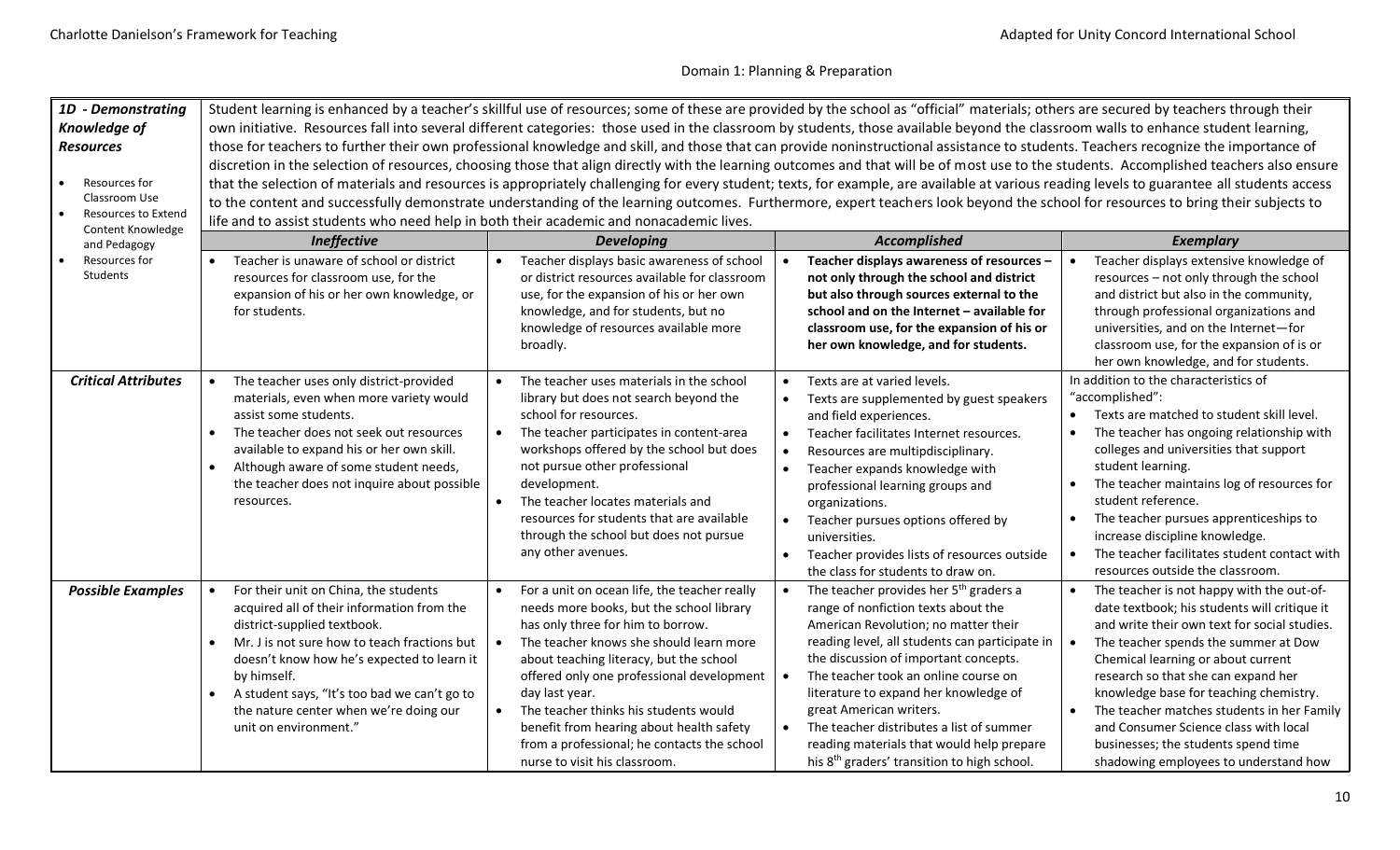|                                                                                                                                                           |                                                                                                                                                                                                                                                                                                                                                                                                                                                                                                                                                                                                                                                                                                                                                                                                                                                                                                                                                                                                                                                                                                                                                                                                                                                                                                           |                                                                                                                                                                                                                                                                                                                                                                                                                                                                                         | Domain 1: Planning & Preparation                                                                                                                                                                                                                                                                                                                                                                                                                                                                       | their classroom skills might be used on the<br>job.                                                                                                                                                                                                                                                                                                                                                                                                                                                                                                                                                     |  |  |  |
|-----------------------------------------------------------------------------------------------------------------------------------------------------------|-----------------------------------------------------------------------------------------------------------------------------------------------------------------------------------------------------------------------------------------------------------------------------------------------------------------------------------------------------------------------------------------------------------------------------------------------------------------------------------------------------------------------------------------------------------------------------------------------------------------------------------------------------------------------------------------------------------------------------------------------------------------------------------------------------------------------------------------------------------------------------------------------------------------------------------------------------------------------------------------------------------------------------------------------------------------------------------------------------------------------------------------------------------------------------------------------------------------------------------------------------------------------------------------------------------|-----------------------------------------------------------------------------------------------------------------------------------------------------------------------------------------------------------------------------------------------------------------------------------------------------------------------------------------------------------------------------------------------------------------------------------------------------------------------------------------|--------------------------------------------------------------------------------------------------------------------------------------------------------------------------------------------------------------------------------------------------------------------------------------------------------------------------------------------------------------------------------------------------------------------------------------------------------------------------------------------------------|---------------------------------------------------------------------------------------------------------------------------------------------------------------------------------------------------------------------------------------------------------------------------------------------------------------------------------------------------------------------------------------------------------------------------------------------------------------------------------------------------------------------------------------------------------------------------------------------------------|--|--|--|
| 1E - Designing<br><b>Coherent Instruction</b><br><b>Learning Activities</b><br>Instructional<br>Materials and<br>Resources<br><b>Instructional Groups</b> | Designing coherent instruction is the heart of planning, reflecting the teacher's knowledge of content and the students in the class, the intended outcomes of instruction, and the<br>available resources. Such planning requires that educators have a clear understanding of the state, district, and school expectations for student learning, and the skill to translate<br>these into a coherent plan. It also requires that teachers understand the characteristics of the students they teach and the active nature of student learning. Educators must<br>determine how best to sequence instruction in a way that will advance student learning through the required content. It further requires the thoughtful construction of lessons that<br>contain cognitively engaging learning activities, the incorporation of appropriate resources and materials, and the intentional grouping of students. Proficient practice in this<br>component recognizes that a well-designed instruction plan addresses the learning needs of various groups of students; one size does not fit all. At the distinguished level the teacher<br>plans instruction that takes into account the specific learning needs of each student and solicits ideas from students on how best to structure the learning. |                                                                                                                                                                                                                                                                                                                                                                                                                                                                                         |                                                                                                                                                                                                                                                                                                                                                                                                                                                                                                        |                                                                                                                                                                                                                                                                                                                                                                                                                                                                                                                                                                                                         |  |  |  |
| Lesson and Unit                                                                                                                                           | <b>Ineffective</b>                                                                                                                                                                                                                                                                                                                                                                                                                                                                                                                                                                                                                                                                                                                                                                                                                                                                                                                                                                                                                                                                                                                                                                                                                                                                                        | <b>Developing</b>                                                                                                                                                                                                                                                                                                                                                                                                                                                                       | Accomplished                                                                                                                                                                                                                                                                                                                                                                                                                                                                                           | <b>Exemplary</b>                                                                                                                                                                                                                                                                                                                                                                                                                                                                                                                                                                                        |  |  |  |
| Structure                                                                                                                                                 | The series of learning experiences is poorly<br>aligned with the instructional outcomes<br>and does not represent a coherent<br>structure.<br>The activities are not designed to engage<br>$\bullet$<br>students in active intellectual activity and<br>have unrealistic time allocation.<br>Instructional groups do not support the<br>instructional outcomes and offer no<br>variety.                                                                                                                                                                                                                                                                                                                                                                                                                                                                                                                                                                                                                                                                                                                                                                                                                                                                                                                   | Some of the learning activities and<br>materials are suitable to the instructional<br>outcomes and represent a moderate<br>cognitive challenge but with no<br>differentiation for different students.<br>Instructional groups partially support the<br>instructional outcomes, with an effort by<br>the teacher at providing some variety.<br>The lesson or unit has a recognizable<br>structure; the progression of activities is<br>uneven, with most time allocations<br>reasonable. | Teacher coordinates knowledge of<br>content, of students, and of resources, to<br>design a series of learning experiences<br>aligned to instructional outcomes and<br>suitable to groups of students.<br>The learning activities have reasonable<br>time allocations; they represent significant<br>cognitive challenge, with some<br>differentiation for different groups of<br>students.<br>The lesson or unit has a clear structure,<br>with appropriate and varied use of<br>instructional groups. | Plans represent the coordination of in-<br>depth content knowledge, understanding<br>of different students' needs, and available<br>resources (including technology), resulting<br>in a series of learning activities designed to<br>engage students in high-level cognitive<br>activity.<br>Learning activities are differentiated<br>appropriately for individual learners.<br>Instructional groups are varied<br>appropriately with some opportunity for<br>student choice.<br>The lesson's or unit's structure is clear and<br>allows for different pathways according to<br>diverse student needs. |  |  |  |
| <b>Critical Attributes</b>                                                                                                                                | Learning activities are boring and/or not<br>$\bullet$<br>well aligned to the instructional goals.<br>Materials are not engaging or do not meet<br>$\bullet$<br>instructional outcomes.<br>Instructional groups do not support<br>$\bullet$<br>learning.<br>Lesson plans are not structured or<br>$\bullet$<br>sequenced and are unrealistic in their<br>expectations.                                                                                                                                                                                                                                                                                                                                                                                                                                                                                                                                                                                                                                                                                                                                                                                                                                                                                                                                    | Learning activities are moderately<br>challenging.<br>Learning resources are suitable, but there<br>is limited variety.<br>Instructional groups are random or only<br>partially support objectives.<br>Lesson structure is uneven or may be<br>unrealistic in terms of time expectations.                                                                                                                                                                                               | Learning activities are matched to<br>instructional outcomes.<br>Activities provide opportunity for higher-<br>$\bullet$<br>level thinking.<br>Teacher provides a variety of appropriately<br>$\bullet$<br>challenging materials and resources.<br>Instructional student groups are organized<br>$\bullet$<br>thoughtfully to maximize learning and build<br>on student strengths.<br>The plan for the lesson or unit is well<br>$\bullet$<br>structured, with reasonable time<br>allocations.         | In addition to the characteristics of<br>"accomplished":<br>Activities permit student choice.<br>$\bullet$<br>$\bullet$<br>Learning experiences connect to other<br>disciplines.<br>Teacher provides a variety of appropriately<br>challenging resources that are<br>differentiated for students in the class.<br>Lesson plans differentiate for individual<br>student needs.                                                                                                                                                                                                                           |  |  |  |
| <b>Possible Examples</b>                                                                                                                                  | The teacher plans to have his 9 <sup>th</sup> graders<br>color in the worksheet after memorizing<br>the parts of a microscope.                                                                                                                                                                                                                                                                                                                                                                                                                                                                                                                                                                                                                                                                                                                                                                                                                                                                                                                                                                                                                                                                                                                                                                            | After the minilesson the teacher plans to<br>have the whole class play a game to<br>reinforce the skills she taught.                                                                                                                                                                                                                                                                                                                                                                    | The teacher reviews her learning activities<br>with a reference to high-level "action                                                                                                                                                                                                                                                                                                                                                                                                                  | The teacher's unit on ecosystems lists a<br>variety of high level activities in a menu;                                                                                                                                                                                                                                                                                                                                                                                                                                                                                                                 |  |  |  |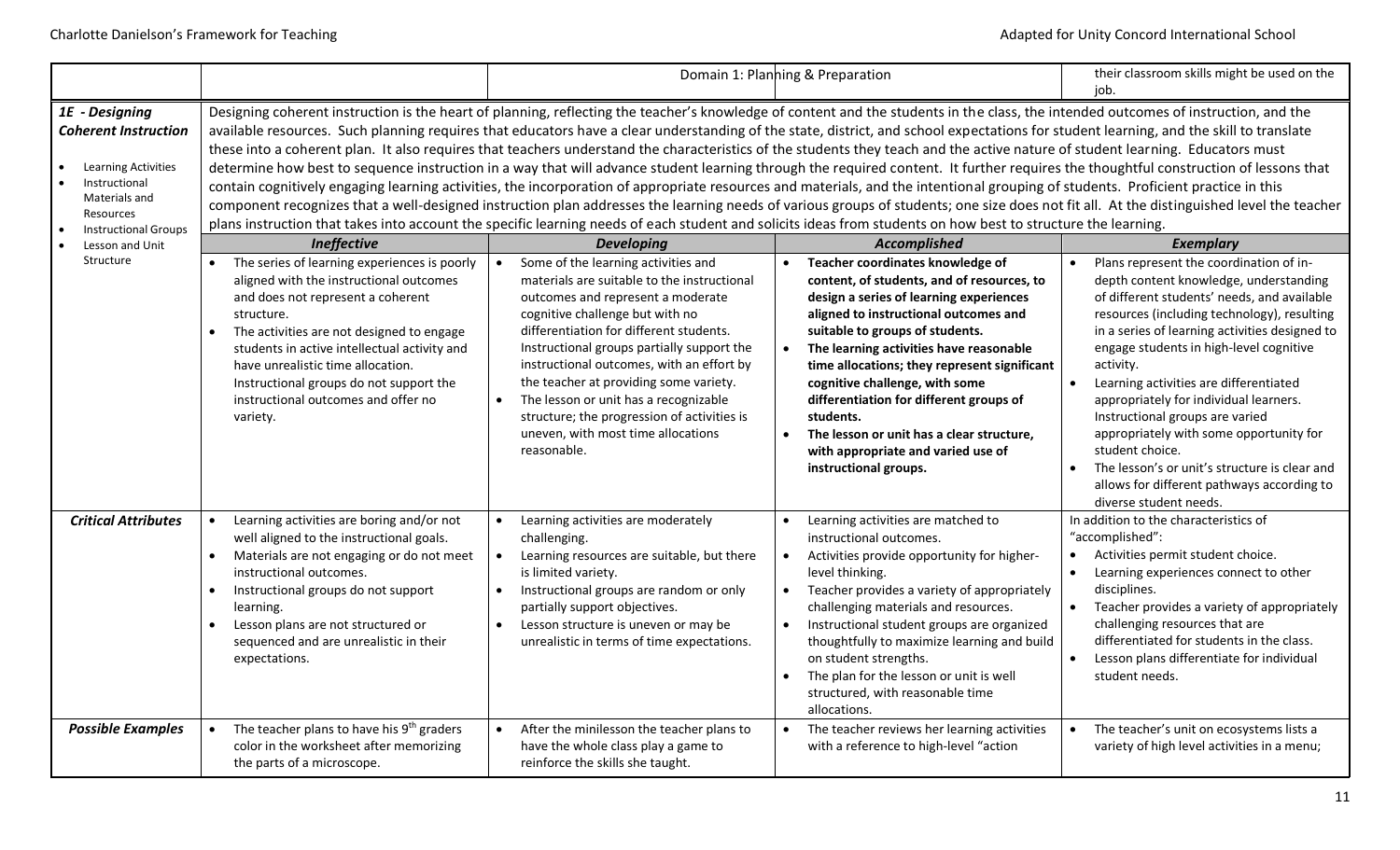| <b>Possible Examples</b><br>(cont.) | Despite having a textbook that is 15 years<br>old, the teacher plans to use that as the<br>sole resource for his communism unit.<br>The teacher organizes her class in rows,<br>seating the students alphabetically; she<br>plans to have students work all year in<br>groups of four selected on the basis of<br>where they are sitting.<br>The teacher's lesson plans are written on<br>sticky notes in his grade book; they indicate<br>lecture, activity, or test. | The teacher has found an atlas to use as a<br>supplemental resource duringemein 1: Planning & PIRMebabieme challenge level.<br>geography unit.<br>The teacher always lets students select<br>their own working groups because they<br>behave better when they can choose<br>whom they want to sit with.<br>The teacher's lesson plans are nicely<br>formatted, but the timing for many<br>activities is too short to actually cover the<br>concepts thoroughly. | verbs" and rewrites some of the activities<br>The teacher creates a list of historical<br>fiction titles that will expand her students'<br>knowledge of the age of exploration.<br>The teacher plans for students to complete<br>projects in small groups; he carefully<br>selects group members based on their<br>ability level and learning style.<br>The teacher reviews lesson plans with her<br>principal; they are well structured with<br>pacing times and activities clearly<br>indicated. | students choose those that suit their<br>approach to learning.<br>While completing their projects, the<br>teacher's students will have access to a<br>wide variety of resources that she has<br>coded by reading level so they can make<br>the best selections.<br>After the cooperative group lesson,<br>students will reflect on their participation<br>and make suggestions for new group<br>arrangements in the future.<br>The lesson plan clearly indicates the<br>concepts taught in the last few lessons; the<br>teacher plans for his students to link the<br>current lesson's outcomes to those they<br>previously learned. |
|-------------------------------------|------------------------------------------------------------------------------------------------------------------------------------------------------------------------------------------------------------------------------------------------------------------------------------------------------------------------------------------------------------------------------------------------------------------------------------------------------------------------|-----------------------------------------------------------------------------------------------------------------------------------------------------------------------------------------------------------------------------------------------------------------------------------------------------------------------------------------------------------------------------------------------------------------------------------------------------------------|----------------------------------------------------------------------------------------------------------------------------------------------------------------------------------------------------------------------------------------------------------------------------------------------------------------------------------------------------------------------------------------------------------------------------------------------------------------------------------------------------|--------------------------------------------------------------------------------------------------------------------------------------------------------------------------------------------------------------------------------------------------------------------------------------------------------------------------------------------------------------------------------------------------------------------------------------------------------------------------------------------------------------------------------------------------------------------------------------------------------------------------------------|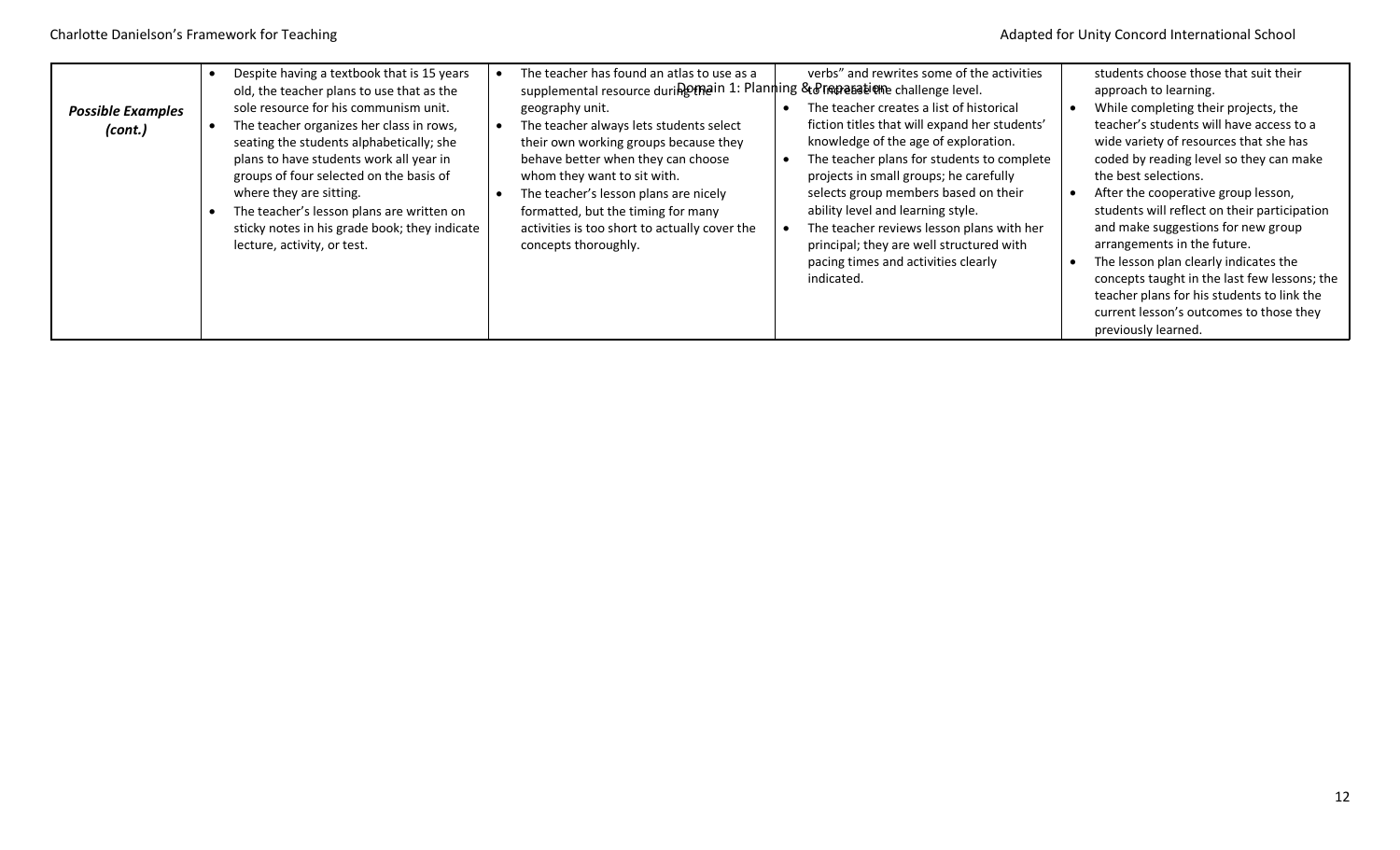| 1F - Designing                                                |                                                                                                                                                                                                                                                                                                                                 | Good teaching requires both assessment of learning and assessment for learning. Assessments of learning ensure that teachers know that students have learned the intended                                                                                                                                                                                                                                                                                                                                                                       |                                                                                                                                                                                                                                                                                                                                                                                                                                                                                           |                                                                                                                                                                                                                                                                                                                                                                                                                                                                                                                                                      |
|---------------------------------------------------------------|---------------------------------------------------------------------------------------------------------------------------------------------------------------------------------------------------------------------------------------------------------------------------------------------------------------------------------|-------------------------------------------------------------------------------------------------------------------------------------------------------------------------------------------------------------------------------------------------------------------------------------------------------------------------------------------------------------------------------------------------------------------------------------------------------------------------------------------------------------------------------------------------|-------------------------------------------------------------------------------------------------------------------------------------------------------------------------------------------------------------------------------------------------------------------------------------------------------------------------------------------------------------------------------------------------------------------------------------------------------------------------------------------|------------------------------------------------------------------------------------------------------------------------------------------------------------------------------------------------------------------------------------------------------------------------------------------------------------------------------------------------------------------------------------------------------------------------------------------------------------------------------------------------------------------------------------------------------|
| <b>Student Assessments</b>                                    |                                                                                                                                                                                                                                                                                                                                 | outcomes. These assessments must be designed in such a manner that they provide evidence of the full range of learning outcomes; that is, to assess reasoning skills and factual                                                                                                                                                                                                                                                                                                                                                                |                                                                                                                                                                                                                                                                                                                                                                                                                                                                                           |                                                                                                                                                                                                                                                                                                                                                                                                                                                                                                                                                      |
| Congruence with                                               |                                                                                                                                                                                                                                                                                                                                 | knowledge, different methods are needed. Furthermore, such assessments may need to be adapted to the particular needs of individual students; an ESL student, for example, may                                                                                                                                                                                                                                                                                                                                                                  |                                                                                                                                                                                                                                                                                                                                                                                                                                                                                           |                                                                                                                                                                                                                                                                                                                                                                                                                                                                                                                                                      |
| Instructional<br>Outcomes<br>Criteria and<br><b>Standards</b> | learning outcomes.                                                                                                                                                                                                                                                                                                              | need an alternative method of assessment to allow demonstration of understanding. Assessment for learning enables a teacher to incorporate assessments directly into the<br>instructional processes, and to modify or adapt instruction as needed to ensure student understanding. Such assessments, although used during instruction, must be designed as part<br>of the planning process. Such formative assessment strategies are ongoing and may be used by both teachers and students to monitor progress towards the understanding of the |                                                                                                                                                                                                                                                                                                                                                                                                                                                                                           |                                                                                                                                                                                                                                                                                                                                                                                                                                                                                                                                                      |
| Design of Formative                                           | <b>Ineffective</b>                                                                                                                                                                                                                                                                                                              | <b>Developing</b>                                                                                                                                                                                                                                                                                                                                                                                                                                                                                                                               | Accomplished                                                                                                                                                                                                                                                                                                                                                                                                                                                                              | <b>Exemplary</b>                                                                                                                                                                                                                                                                                                                                                                                                                                                                                                                                     |
| Assessments<br>Use for Planning                               | Assessment procedures are not congruent<br>$\bullet$<br>with instructional outcomes; the proposed<br>approach contains no criteria or standards.<br>Teacher has no plan to incorporate<br>$\bullet$<br>formative assessment in the lesson or unit<br>nor any plan to use assessment results in<br>designing future instruction. | Some of the instructional outcomes are<br>assessed through the proposed approach,<br>but others are not.<br>Assessment criteria and standards have<br>$\bullet$<br>been developed, but they are not clear.<br>Approach to the use of formative<br>assessment is rudimentary, including only<br>some of the instructional outcomes.<br>Teacher intends to use assessment results<br>to plan for future instruction for the class<br>as a whole.                                                                                                  | Teacher's plan for student assessment is<br>aligned with the instructional outcomes;<br>assessment methodologies may have<br>been adapted for groups of students.<br>Assessment criteria and standards are<br>$\bullet$<br>clear. Teacher has a well-developed<br>strategy for using formative assessment<br>and has designed particular approaches to<br>be used.<br>Teacher intends to use assessment results<br>$\bullet$<br>to plan for future instruction for groups of<br>students. | Teacher's plan for student assessment is<br>fully aligned with the instructional<br>outcomes and has clear criteria and<br>standards that show evidence of student<br>contribution to their development.<br>Assessment methodologies have been<br>adapted for individual students, as needed.<br>The approach to using formative<br>assessment is well designed and includes<br>student as well as teacher use of the<br>assessment information. Teacher intends<br>to use assessment results to plan future<br>instruction for individual students. |
| <b>Critical Attributes</b>                                    | Assessments do not match instructional<br>$\bullet$<br>outcomes.<br>Assessments have no criteria.<br>$\bullet$<br>No formative assessments have been<br>$\bullet$<br>designed.<br>Assessment results do not affect future<br>$\bullet$<br>plans.                                                                                | Only some of the instructional outcomes<br>$\bullet$<br>are addressed in the planned assessments.<br>Assessment criteria are vague.<br>Plans refer to the use of formative<br>assessments, but they are not fully<br>developed.<br>Assessment results are used to design<br>lesson plans for the whole class, not<br>individual students.                                                                                                                                                                                                       | All the learning outcomes have a method<br>for assessment.<br>Assessment types match learning<br>$\bullet$<br>expectations.<br>Plans indicate modified assessments for<br>some students as needed.<br>Assessment criteria are clearly written.<br>$\bullet$<br>Plans include formative assessments to use<br>$\bullet$<br>during instruction.<br>Lesson plans indicate possible adjustments<br>based on formative assessment data.                                                        | In addition to the characteristics of<br>"accomplished":<br>Assessments provide opportunities for<br>student choice.<br>Students participate in designing<br>assessments for their own work.<br>Teacher-designed assessments are<br>authentic with real-world application, as<br>appropriate.<br>Students develop rubrics according to<br>teacher-specified learning objectives.<br>Students are actively involved in collecting<br>information from formative assessments<br>and provide input.                                                     |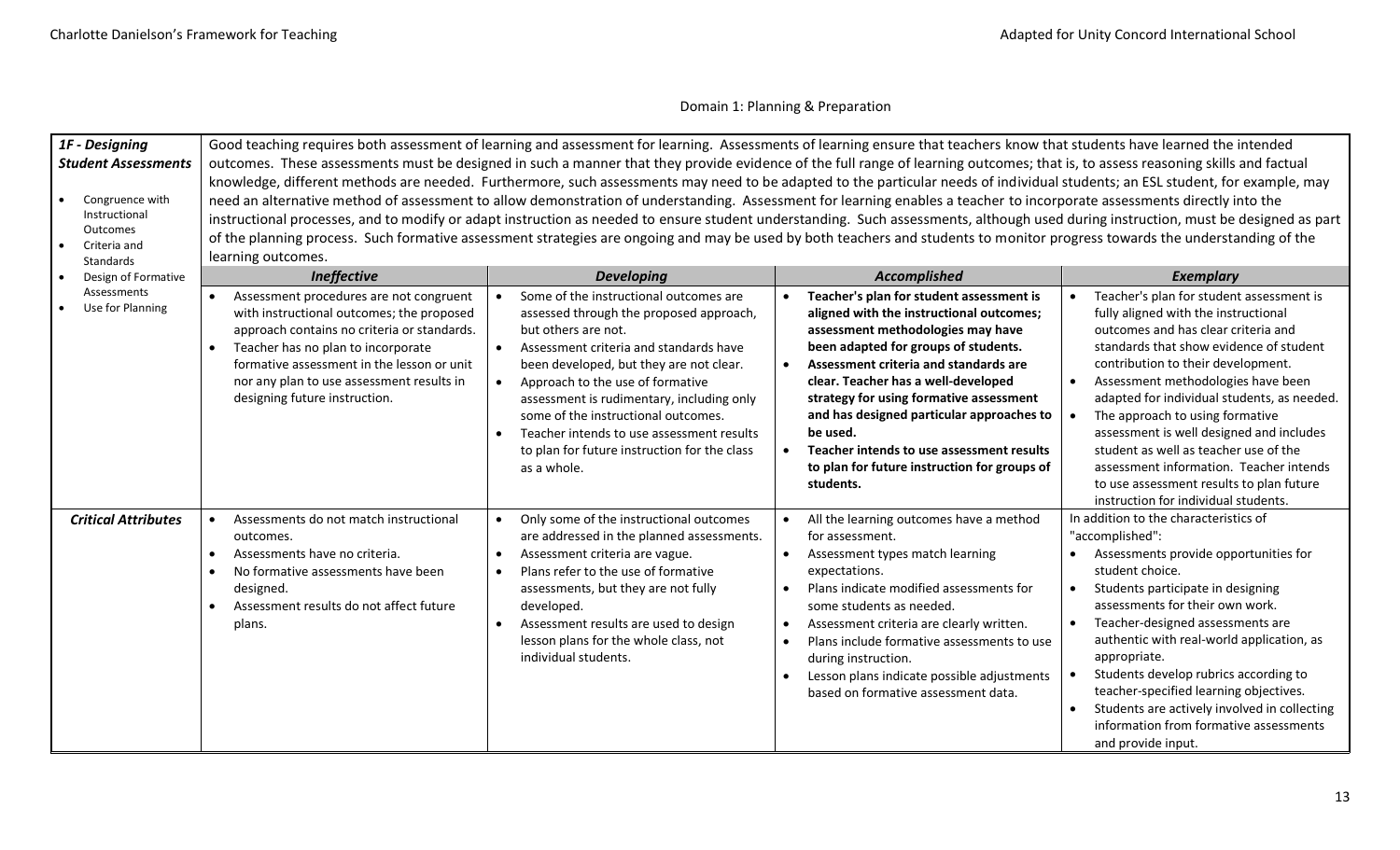| <b>Possible Examples</b>            | The teacher marks papers on the<br>foundation of the U.S. constitution on the<br>basis of grammar and punctuation; for<br>every mistake, the grade drops from an A                                                                                                                                                                                                                                                                                                                                                                    | The district goal for the Europe unit is for<br>students to understand geopolitical<br>relationships. The teacher plans to have<br>the students memorize all the country                                                                                                                                                                                                                              | Mr. K knows that his students will write a<br>persuasive essay on the state assessment;<br>he plans to have them write a variety of<br>persuasive essays as preparation.                                                                                                                                                                                                                                                                                                                                                                                                                                                         | To teach persuasive writing, Ms. H plans to<br>have her class research and write to the<br>principal on an issue that is important to<br>the students; the use of cell phones in                                                                                                                                                                                                                                                                                                                                                                                                                                       |
|-------------------------------------|---------------------------------------------------------------------------------------------------------------------------------------------------------------------------------------------------------------------------------------------------------------------------------------------------------------------------------------------------------------------------------------------------------------------------------------------------------------------------------------------------------------------------------------|-------------------------------------------------------------------------------------------------------------------------------------------------------------------------------------------------------------------------------------------------------------------------------------------------------------------------------------------------------------------------------------------------------|----------------------------------------------------------------------------------------------------------------------------------------------------------------------------------------------------------------------------------------------------------------------------------------------------------------------------------------------------------------------------------------------------------------------------------------------------------------------------------------------------------------------------------------------------------------------------------------------------------------------------------|------------------------------------------------------------------------------------------------------------------------------------------------------------------------------------------------------------------------------------------------------------------------------------------------------------------------------------------------------------------------------------------------------------------------------------------------------------------------------------------------------------------------------------------------------------------------------------------------------------------------|
| <b>Possible Examples</b><br>(cont.) | to a B, a B to a C, etc.<br>After the students present their research<br>on globalization, the teacher tells them<br>their letter grade. When students ask how<br>he has arrived at the grade, he responds,<br>"After all these years in education, I just<br>know what grade to give."<br>The teacher says, "What's the difference<br>between formative assessment and the<br>test I give at the end of the unit?"<br>The teacher says, "The district gave me this<br>entire curriculum to teach, so I just have to<br>keep moving." | capitals and rivers.<br>The teacher's students receive their tests<br>back; each one is simply marked with a<br>letter grade at the top.<br>The plan indicates that the teacher will<br>pause to "check for understanding" but<br>without a clear indication of how that is to<br>be done.<br>A student says, "If half the class passed the<br>test, why are we all reviewing the material<br>again?" | Domain 1: Planning & M septembles in the dona writing rubric for<br>her research assessment; she has drawn on<br>multiple sources to be sure the levels of<br>expectation are clearly defined.<br>Mr. C creates a short questionnaire to<br>distribute to his students at the end of<br>class; on the basis of their responses, he<br>will organize them into different groups<br>during the next lesson's activities.<br>Based on the previous morning's formative<br>assessment, Ms. D plans to have 5 students<br>to work on a more challenging project<br>while she works with 6 other students to<br>reinforce the concept. | class.<br>Mr. J's students will write a rubric for their<br>final project on the benefits of solar<br>energy; Mr. J has shown them several<br>sample rubrics, and they will refer to those<br>as they create a rubric of their own.<br>After the lesson Mr. L asks students to rate<br>their understanding on a scale of 1 to 5; the<br>students know that their rating will indicate<br>their activity for the next lesson.<br>Mrs. T has developed a routine for her<br>class: students know that if they are<br>struggling with a math concept, they will sit<br>in a small group with her during workshop<br>time. |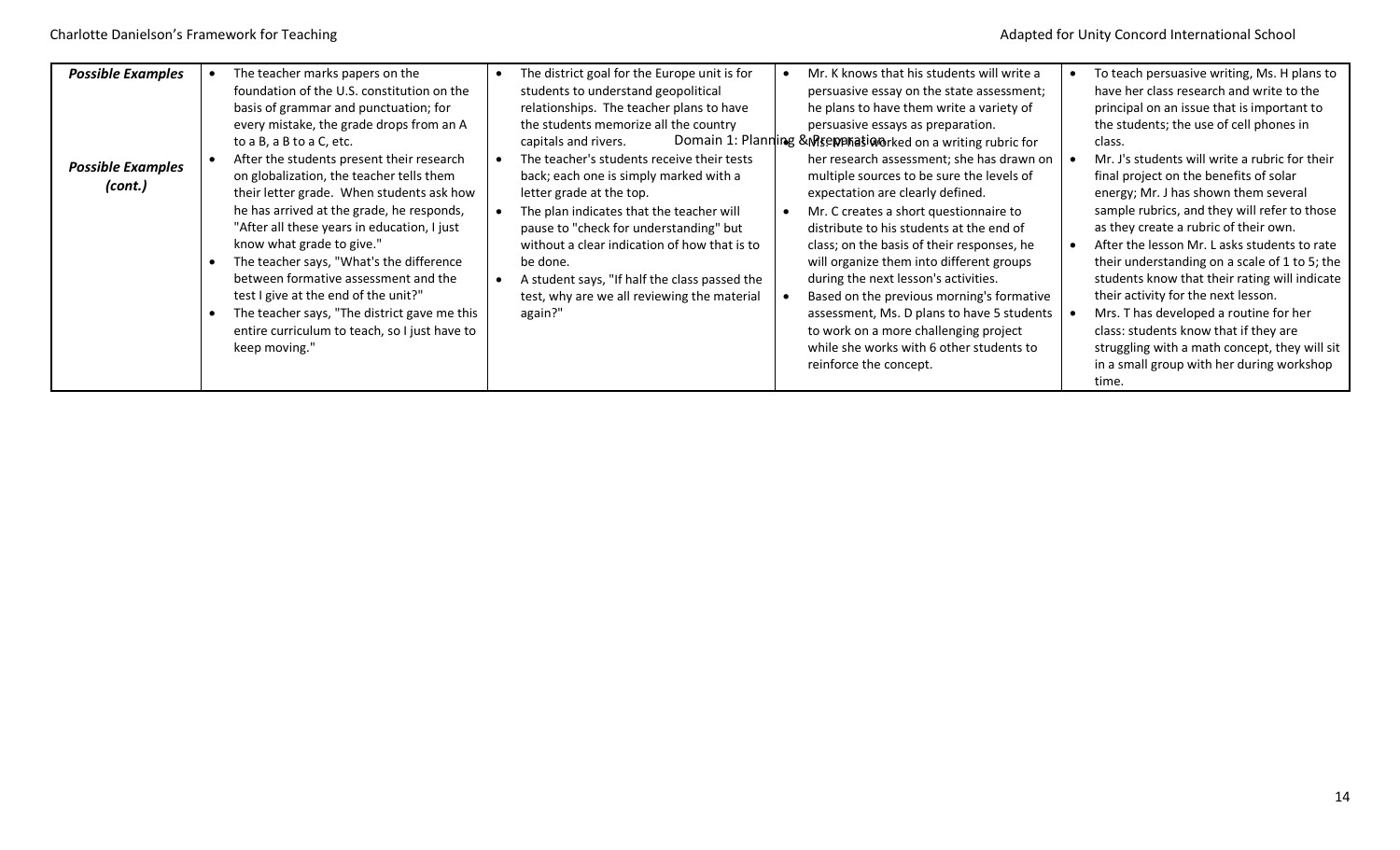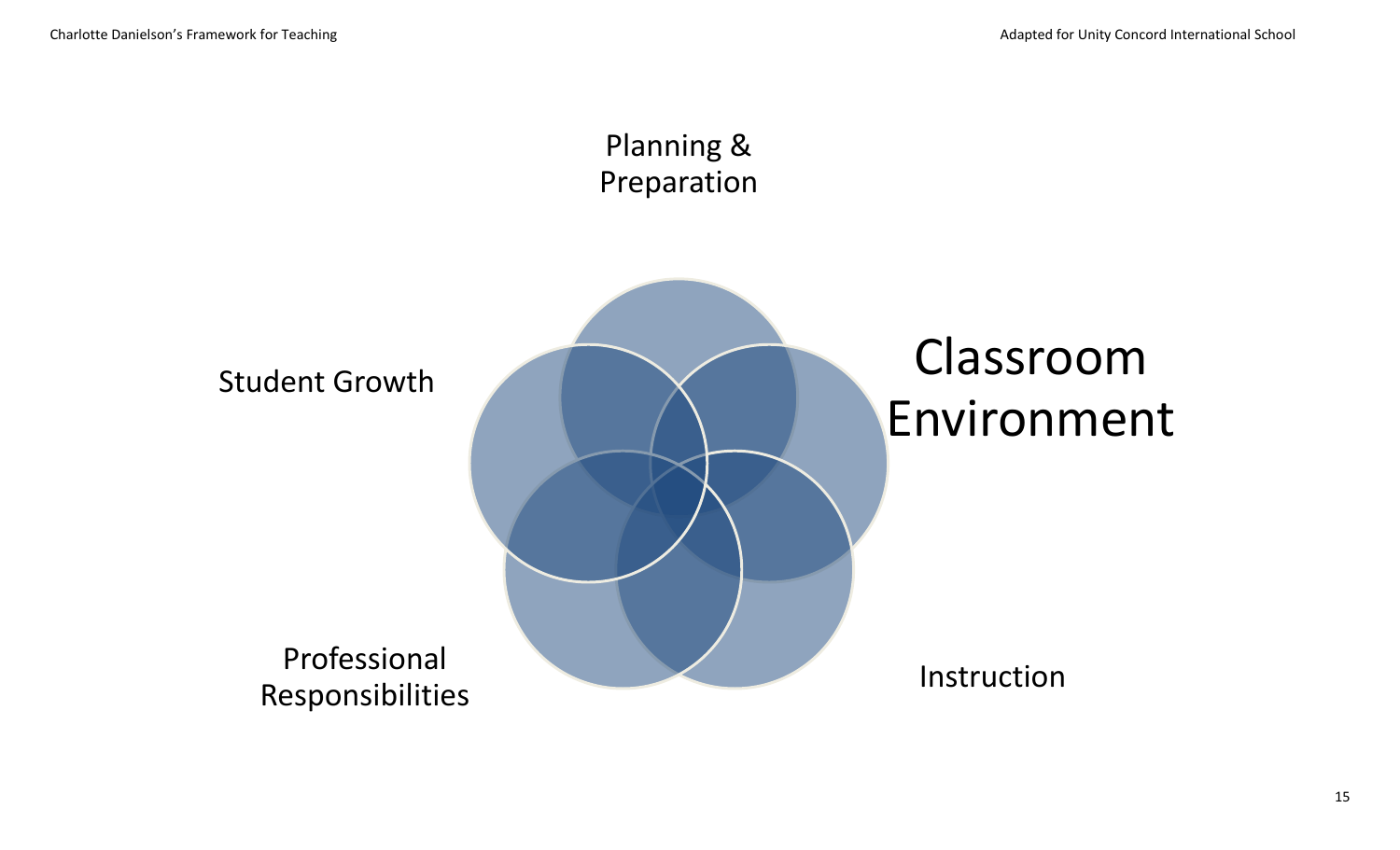| 2A - Creating an<br><b>Environment of</b><br><b>Respect and Rapport</b> | In a respectful environment, all students feel valued and safe.                                                                                                                                                                                                                                                                                                                           |                                                                                                                                                                                                                                                                                                                                                                                                                                                                                                                  | An essential skill of teaching is that of managing relationships with students and ensuring that those among students are positive and supportive. Teachers create an environment of<br>respect and rapport in their classrooms by the ways they interact with students and by the interaction they encourage and cultivate among students. An important aspect of respect<br>and rapport relates to how the teacher responds to students and how students are permitted to treat one another. Patterns of interactions are critical to the overall tone of the class. |                                                                                                                                                                                                                                                                                                                                                                                                                       |
|-------------------------------------------------------------------------|-------------------------------------------------------------------------------------------------------------------------------------------------------------------------------------------------------------------------------------------------------------------------------------------------------------------------------------------------------------------------------------------|------------------------------------------------------------------------------------------------------------------------------------------------------------------------------------------------------------------------------------------------------------------------------------------------------------------------------------------------------------------------------------------------------------------------------------------------------------------------------------------------------------------|------------------------------------------------------------------------------------------------------------------------------------------------------------------------------------------------------------------------------------------------------------------------------------------------------------------------------------------------------------------------------------------------------------------------------------------------------------------------------------------------------------------------------------------------------------------------|-----------------------------------------------------------------------------------------------------------------------------------------------------------------------------------------------------------------------------------------------------------------------------------------------------------------------------------------------------------------------------------------------------------------------|
| Teacher Interaction                                                     | Ineffective                                                                                                                                                                                                                                                                                                                                                                               | <b>Developing</b>                                                                                                                                                                                                                                                                                                                                                                                                                                                                                                | <b>Accomplished</b>                                                                                                                                                                                                                                                                                                                                                                                                                                                                                                                                                    | <b>Exemplary</b>                                                                                                                                                                                                                                                                                                                                                                                                      |
| with Students<br><b>Student Interactions</b><br>with One Another        | Patterns of classroom interactions, both<br>between the teacher and students and<br>among students, are mostly negative,<br>inappropriate, or insensitive to students'<br>ages, cultural backgrounds, and<br>developmental levels. Interactions are<br>characterized by sarcasm, put-downs, or<br>conflict.<br>Teacher does not deal with disrespectful<br>behavior.                      | Patterns of classroom interactions, both<br>between the teacher and students and<br>among students, are generally appropriate<br>but may reflect occasional inconsistencies,<br>favoritism, and disregard for students'<br>ages, cultures, and developmental levels.<br>Students rarely demonstrate disrespect for<br>one another.<br>Teacher attempts to respond to<br>disrespectful behavior, with uneven results.<br>The net result of the interactions is neutral,<br>conveying neither warmth nor conflict. | Teacher-student interactions are friendly<br>and demonstrate general caring and<br>respect. Such interactions are appropriate<br>to the ages of the students.<br>$\bullet$<br>Students exhibit respect for the teacher.<br>Interactions among students are generally<br>polite and respectful.<br>Teacher responds successfully to<br>$\bullet$<br>disrespectful behavior among students.<br>The net result of the interactions is polite<br>and respectful, but impersonal.                                                                                           | Classroom interactions among the teacher<br>and individual students are highly<br>respectful, reflecting genuine warmth and<br>caring and sensitivity to students as<br>individuals.<br>Students exhibit respect for the teacher<br>and contribute to high levels of civil<br>interaction between all members of the<br>class. The net result of interactions is that<br>of connections with students as individuals. |
| <b>Critical Attributes</b>                                              | Teacher uses disrespectful talk towards<br>students; student's body language<br>indicates feelings of hurt or insecurity.<br>Students use disrespectful talk towards one<br>another with no response from the<br>teacher.<br>Teacher displays no familiarity with or<br>caring about individual students' interests<br>or personalities.                                                  | The quality of interactions between<br>teacher and students, or among students,<br>is uneven, with occasional disrespect.<br>Teacher attempts to respond to<br>$\bullet$<br>disrespectful behavior among students,<br>with uneven results.<br>Teacher attempts to make connections<br>$\bullet$<br>with individual students, but student<br>reactions indicate that the efforts are not<br>completely successful or are unusual.                                                                                 | Talk between teacher and students and<br>$\bullet$<br>among students is uniformly respectful.<br>Teacher responds to disrespectful behavior<br>among students.<br>Teacher makes superficial connections with<br>individual students.                                                                                                                                                                                                                                                                                                                                   | In addition to the characteristics of<br>"accomplished":<br>Teacher demonstrates knowledge and<br>caring about individual students' lives<br>beyond school.<br>When necessary, students correct one<br>another in their conduct toward<br>classmates.<br>There is no disrespectful behavior among<br>students.<br>The teacher's response to a student's<br>incorrect response respects the student's<br>dignity.      |
| <b>Possible Examples</b>                                                | A student slumps in his/her chair following<br>a comment by the teacher.<br>Students roll their eyes at a classmate's<br>idea; the teacher does not respond.<br>Many students talk when the teacher and<br>other students are talking; the teacher<br>does not correct them.<br>Some students refuse to work with other<br>students.<br>Teacher does not call students by their<br>names. | Students attend passively to the teacher,<br>but tend to talk, pass notes, etc. when<br>other students are talking.<br>A few students do not engage with others<br>in the classroom, even when put together<br>in small groups.<br>Students applaud halfheartedly following a<br>classmate's presentation to the class.<br>Teacher says: "Don't talk that way to your<br>classmates," but student shrugs his/her<br>shoulders.                                                                                   | Teacher greets students by name as they<br>enter the class or during the lesson.<br>The teacher gets on the same level with<br>$\bullet$<br>students, kneeling, for example, beside a<br>student working at a desk.<br>Students attend fully to what the teacher is<br>$\bullet$<br>saying.<br>Students wait for classmates to finish<br>$\bullet$<br>speaking before beginning to talk.<br>Students applaud politely following a<br>$\bullet$<br>classmate's presentation to the class.                                                                               | Teacher inquires about a student's soccer<br>game last week-end (or extracurricular<br>activities or hobbies).<br>Students hush classmates causing a<br>distraction while the teacher or another<br>student is speaking.<br>Students clap enthusiastically after one<br>another's presentations for a job well done.<br>The teacher says: "That's an interesting<br>idea, Josh, but you're forgetting"                |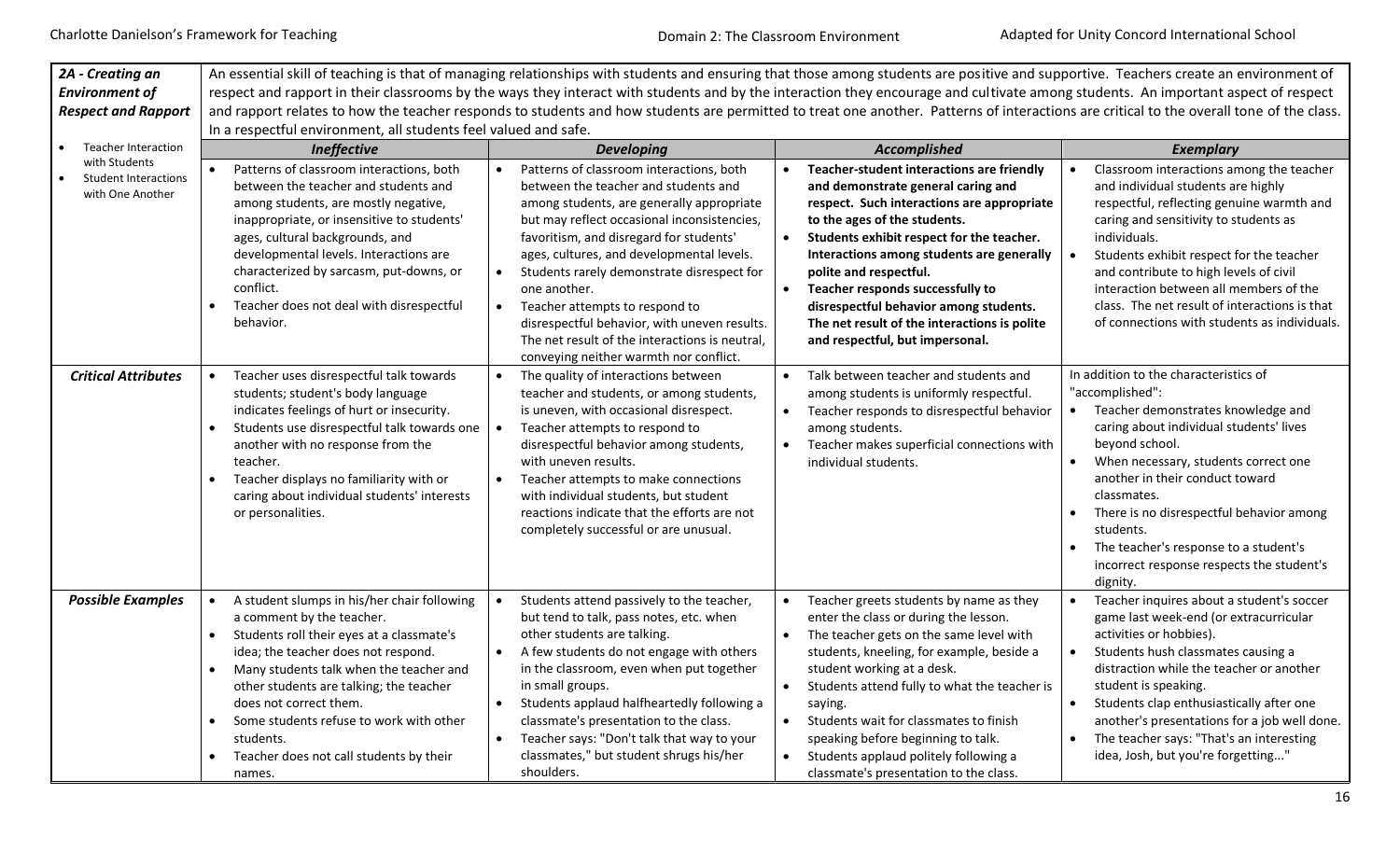| <b>Possible Examples</b> | Students help each other and accept help   |
|--------------------------|--------------------------------------------|
| (cont.)                  | from each other.                           |
|                          | Teacher and students use courtesies such   |
|                          | as "please," "thank you," "excuse me."     |
|                          | Teacher says: "Don't talk that way to your |
|                          | classmates," and the insults stop.         |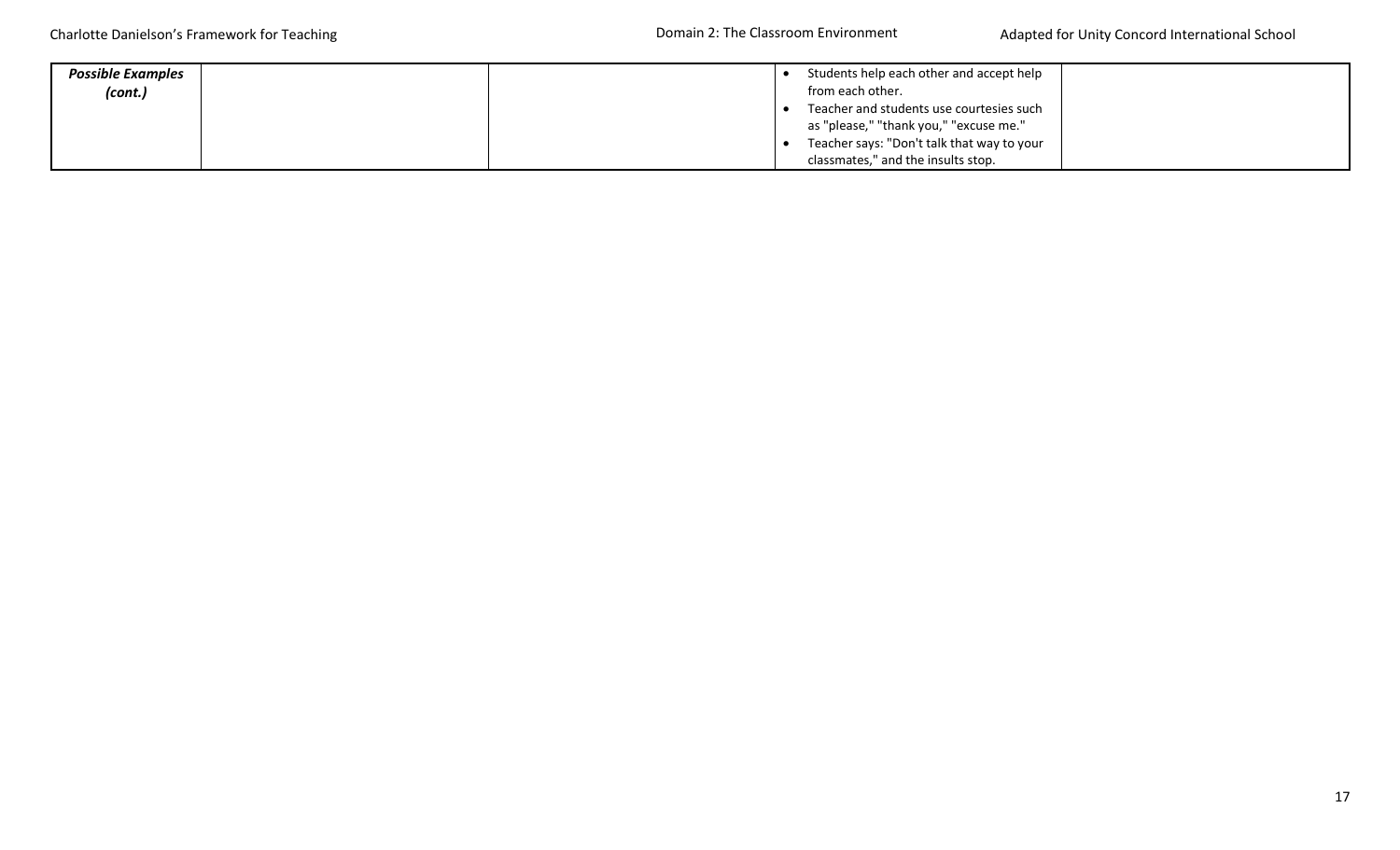Domain 2: The Classroom Environment

| 2B - Establishing a<br><b>Culture for Learning</b><br>Importance of the<br>$\bullet$ |                                                                                                                                                                                                                                                                                                                                                                                                | students. The classroom is a place where the teacher and students value learning and hard work.                                                                                                                                                                                                                                                                                                                                                                                                             | A "culture of learning" refers to the atmosphere in the classroom that reflects the educational importance of the work undertaken by both students and teacher. It describes the<br>norms that govern the interactions among individuals about the activities and assignments, the value of hard work and perseverance, and the general tone of the class. The<br>classroom is characterized by high cognitive energy and by a sense that what is happening there is important and that it is essential to get it right. There are high expectations for all |                                                                                                                                                                                                                                                                                                                                                                                                                                                                                                                                                                                         |
|--------------------------------------------------------------------------------------|------------------------------------------------------------------------------------------------------------------------------------------------------------------------------------------------------------------------------------------------------------------------------------------------------------------------------------------------------------------------------------------------|-------------------------------------------------------------------------------------------------------------------------------------------------------------------------------------------------------------------------------------------------------------------------------------------------------------------------------------------------------------------------------------------------------------------------------------------------------------------------------------------------------------|--------------------------------------------------------------------------------------------------------------------------------------------------------------------------------------------------------------------------------------------------------------------------------------------------------------------------------------------------------------------------------------------------------------------------------------------------------------------------------------------------------------------------------------------------------------|-----------------------------------------------------------------------------------------------------------------------------------------------------------------------------------------------------------------------------------------------------------------------------------------------------------------------------------------------------------------------------------------------------------------------------------------------------------------------------------------------------------------------------------------------------------------------------------------|
| Content                                                                              | Ineffective                                                                                                                                                                                                                                                                                                                                                                                    | <b>Developing</b>                                                                                                                                                                                                                                                                                                                                                                                                                                                                                           | Accomplished                                                                                                                                                                                                                                                                                                                                                                                                                                                                                                                                                 | <b>Exemplary</b>                                                                                                                                                                                                                                                                                                                                                                                                                                                                                                                                                                        |
| <b>Expectations for</b><br>Learning and<br>Achievement<br>Student Pride in<br>Work   | The classroom culture is characterized by a<br>lack of teacher or student commitment to<br>the learning and/or little or no investment<br>of student energy into the task at hand.<br>Hard work is not expected or valued.<br>Medium or low expectations for student<br>$\bullet$<br>achievement are the norm, with high<br>expectations for learning reserved for only<br>one or two students | The classroom culture is characterized by<br>little commitment to learning by teacher or<br>students.<br>The teacher appears to be only going<br>through the motions, and students indicate<br>that they are interested in completion of a<br>task, rather than quality.<br>The teacher conveys that student success is<br>the result of natural ability rather than<br>hard work; high expectations for learning<br>are reserved for those students thought to<br>have a natural aptitude for the subject. | The classroom culture is a cognitively busy<br>$\bullet$<br>place where learning is valued by all, with<br>high expectations for learning being the<br>norm for most students.<br>The teacher conveys that with hard work<br>$\bullet$<br>students can be successful.<br>Students understand their role as learners<br>$\bullet$<br>and consistently expend effort to learn.<br>$\bullet$<br><b>Classroom interactions support learning</b><br>and hard work.                                                                                                | The classroom culture is a cognitively<br>vibrant place, characterized by a shared<br>belief in the importance of learning.<br>The teacher conveys high expectations for<br>$\bullet$<br>learning by all students and insists on hard<br>work.<br>Students assume responsibility for high<br>quality by initiating improvements, making<br>revisions, adding detail, and/or helping<br>peers.                                                                                                                                                                                           |
| <b>Critical Attributes</b>                                                           | The teacher conveys that the reasons for<br>the work are external or trivializes the<br>learning goals and assignments.<br>The teacher conveys to at least some<br>students that the work is too challenging<br>for them<br>Students exhibit little or no pride in their<br>work.<br>Class time is devoted more to socializing<br>$\bullet$<br>than to learning.                               | Teacher's energy for the work is neutral,<br>indicating neither a high level of<br>commitment nor "blowing it off".<br>The teacher conveys high expectations for<br>only some students.<br>Students comply with the teacher's<br>expectations for learning, but they don't<br>indicate commitment on their own<br>initiative for the work.<br>Many students indicate that they are<br>looking for an "easy path".                                                                                           | The teacher communicates the importance<br>of learning and the assurance that with<br>hard work all students can be successful in<br>it.<br>The teacher demonstrates a high regard for<br>$\bullet$<br>student abilities.<br>Teacher conveys an expectation of high<br>levels of student effort.<br>$\bullet$<br>Students expend good effort to complete<br>work of high quality.                                                                                                                                                                            | In addition to the characteristics of<br>"accomplished":<br>The teacher communicates a genuine<br>$\bullet$<br>passion for the subject.<br>Students indicate that they are not satisfied<br>$\bullet$<br>unless they have complete understanding.<br>Students questions and comments indicate<br>$\bullet$<br>a desire to understand the content rather<br>than, for example, simply learn a procedure<br>for getting the correct answer.<br>Students recognize the efforts of their<br>$\bullet$<br>classmates.<br>Students take initiative in improving the<br>quality of their work. |
| <b>Possible Examples</b>                                                             | The teacher tells students that they're<br>doing lessons because it's on the test, in<br>the book, or mandated by the district.<br>Teacher says to a student: "Why don't you<br>try this easier problem?"<br>Students turn in sloppy or incomplete<br>$\bullet$<br>work.<br>Students don't engage in work, and the<br>teacher ignores it.                                                      | Teacher says: "Let's get through this."<br>Teachers says: "I think most of you will be<br>able to do this."<br>Students consult with one another to<br>determine how to fill out a worksheet but<br>do not encourage each other to questions<br>their ideas.<br>Teacher does not encourage students who<br>are struggling.                                                                                                                                                                                  | Teacher says: "This is important: you'll<br>$\bullet$<br>need to speak grammatical English when<br>you apply for a job."<br>Teacher says: "This idea is really important!<br>It's central to our understanding of<br>history."<br>Teacher says: "Let's work on this together:<br>$\bullet$<br>it's hard, but you all will be able to do it<br>well."                                                                                                                                                                                                         | The teacher says: "It's really fun to find the<br>$\bullet$<br>patterns for factoring polynomials."<br>Student asks a classmate to explain a<br>$\bullet$<br>concept or procedure since s/he didn't<br>quite follow the teacher's explanation.<br>Students question one another on answers.<br>$\bullet$<br>Student asks the teacher whether s/he can<br>redo a piece of work since s/he now sees<br>how it could be strengthened.                                                                                                                                                      |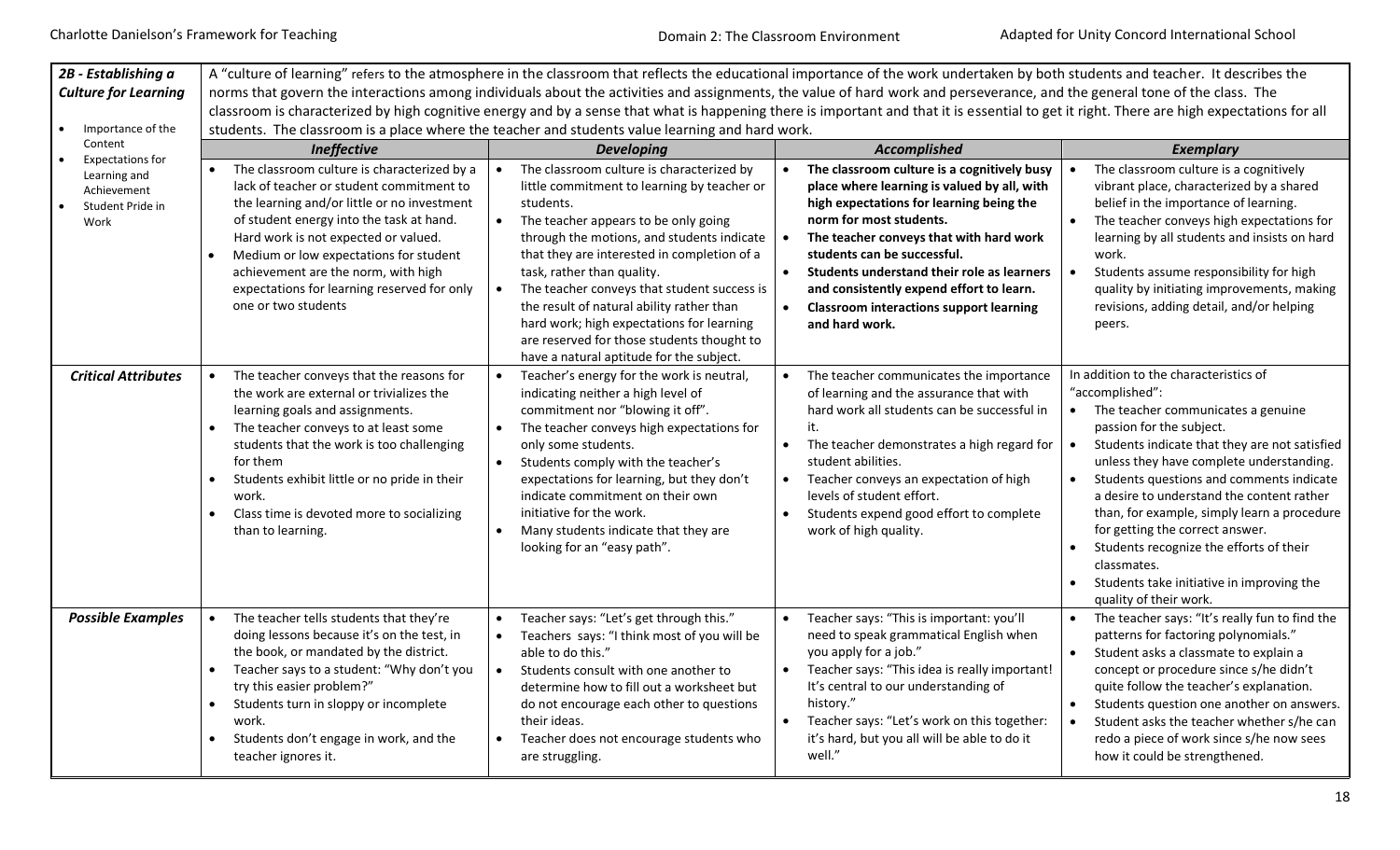| <b>Possible Examples</b><br>(cont.) | Students have not completed their<br>homework, and the teacher does not<br>respond.<br>Almost all of the activities are busy work. | Only some students get down to work after<br>an assignment is given or after entering the<br>room. | Teacher hands a paper back to a student,<br>saying, "I know you can do a better job on<br>this." The student accepts the comment<br>without complaint.<br>Students get down to work right away<br>when an assignment is given or after | Students work even when the teacher isn't<br>working with them or directing their<br>efforts. |
|-------------------------------------|------------------------------------------------------------------------------------------------------------------------------------|----------------------------------------------------------------------------------------------------|----------------------------------------------------------------------------------------------------------------------------------------------------------------------------------------------------------------------------------------|-----------------------------------------------------------------------------------------------|
|                                     |                                                                                                                                    |                                                                                                    | entering the room.                                                                                                                                                                                                                     |                                                                                               |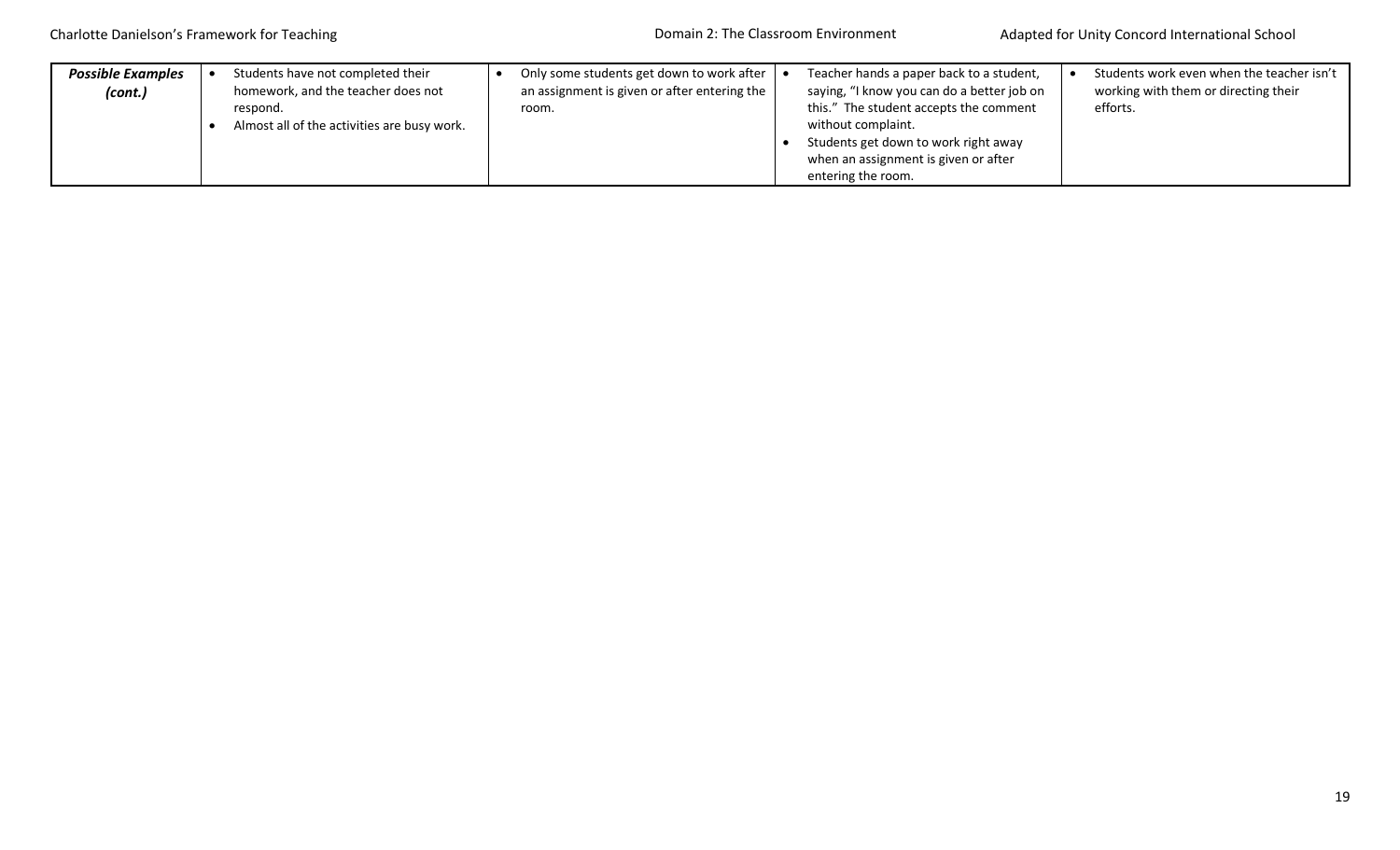| 2C - Managing<br><b>Classroom</b>                                                                                                                                                                                        |                                                                                                                                                                                                                                                                                                                                                                                                                                                                                                                                                                                            |                                                                                                                                                                                                                                                                                                                                                                                                                                                                                                                     | A smoothly functioning classroom is a prerequisite to good instruction and high levels of student engagement. Teachers establish and monitor routines and procedure for the smooth<br>operation of the classroom and the efficient use of time. Hallmarks of a well-managed operation of the classroom are that instructional groups are used effectively, noninstuctional                                                                                                                                                                                                                                                              |                                                                                                                                                                                                                                                                                                                                                                                                                                                                                                                           |
|--------------------------------------------------------------------------------------------------------------------------------------------------------------------------------------------------------------------------|--------------------------------------------------------------------------------------------------------------------------------------------------------------------------------------------------------------------------------------------------------------------------------------------------------------------------------------------------------------------------------------------------------------------------------------------------------------------------------------------------------------------------------------------------------------------------------------------|---------------------------------------------------------------------------------------------------------------------------------------------------------------------------------------------------------------------------------------------------------------------------------------------------------------------------------------------------------------------------------------------------------------------------------------------------------------------------------------------------------------------|-----------------------------------------------------------------------------------------------------------------------------------------------------------------------------------------------------------------------------------------------------------------------------------------------------------------------------------------------------------------------------------------------------------------------------------------------------------------------------------------------------------------------------------------------------------------------------------------------------------------------------------------|---------------------------------------------------------------------------------------------------------------------------------------------------------------------------------------------------------------------------------------------------------------------------------------------------------------------------------------------------------------------------------------------------------------------------------------------------------------------------------------------------------------------------|
| <b>Procedures</b>                                                                                                                                                                                                        |                                                                                                                                                                                                                                                                                                                                                                                                                                                                                                                                                                                            |                                                                                                                                                                                                                                                                                                                                                                                                                                                                                                                     | tasks are completed efficiently, and transitions between activities and management of materials and supplies are skillfully done in order to maintain momentum and maximize<br>instructional time. The establishment of efficient routines, and success in teaching students to employ them, may be inferred from the sense that the class "runs itself".                                                                                                                                                                                                                                                                               |                                                                                                                                                                                                                                                                                                                                                                                                                                                                                                                           |
| Management of<br>$\bullet$                                                                                                                                                                                               | <b>Ineffective</b>                                                                                                                                                                                                                                                                                                                                                                                                                                                                                                                                                                         | <b>Developing</b>                                                                                                                                                                                                                                                                                                                                                                                                                                                                                                   | Accomplished                                                                                                                                                                                                                                                                                                                                                                                                                                                                                                                                                                                                                            | Exemplary                                                                                                                                                                                                                                                                                                                                                                                                                                                                                                                 |
| <b>Instructional Groups</b><br>Management of<br>Transitions<br>Management of<br>Materials and<br>Supplies<br>Performance of Non-<br><b>Instructional Duties</b><br>Supervision of<br>Volunteers and<br>Paraprofessionals | Much instructional time is lost through<br>$\bullet$<br>inefficient classroom routines and<br>procedures.<br>There is little or no evidence that the<br>$\bullet$<br>teacher is managing instructional groups,<br>transitions, and /or the handling of<br>materials and supplies effectively.<br>$\bullet$<br>There is little evidence that students know<br>or follow established routines.                                                                                                                                                                                               | Some instructional time is lost through only<br>partially effective classroom routines and<br>procedures.<br>The teacher's management of instructional<br>$\bullet$<br>groups, transitions, and/or the handling of<br>materials and supplies is inconsistent, the<br>result being some disruption of learning.<br>With regular guidance and prompting<br>$\bullet$<br>students follow established routines.                                                                                                         | There is little loss of instructional time<br>$\bullet$<br>because of effective classroom routines<br>and procedures.<br>$\bullet$<br>The teacher's management of<br>instructional groups and the handling of<br>materials and supplies are consistently<br>successful.<br>With minimal guidance and prompting<br>$\bullet$<br>students follow established classroom<br>routines.                                                                                                                                                                                                                                                       | Instructional time is maximized because of<br>efficient routine and procedures.<br>Students contribute to the management of<br>$\bullet$<br>instructional groups, transitions, and the<br>handling of materials and supplies.<br>Routines are well understood and may be<br>$\bullet$<br>initiated by students.                                                                                                                                                                                                           |
| <b>Critical Attributes</b>                                                                                                                                                                                               | Students not working with the teacher are<br>not productively engaged or are disruptive<br>to the class.<br>There are no established procedures for<br>distributing and collecting materials.<br>Procedures for other activities are<br>$\bullet$<br>confused or chaotic.                                                                                                                                                                                                                                                                                                                  | Small groups are only partially engaged<br>while not working directly with the teacher.<br>Procedures for transitions and for<br>$\bullet$<br>distribution/collection of materials seem to<br>have been established, but their operation<br>is rough.<br>Classroom routines function unevenly.<br>$\bullet$                                                                                                                                                                                                         | The students are productively engaged<br>$\bullet$<br>during small-group work.<br>Transitions between large- and small-group<br>$\bullet$<br>activities are smooth.<br>Routines for distribution and collections of<br>$\bullet$<br>materials and supplies work efficiently.<br>Classroom routines function smoothly.<br>$\bullet$                                                                                                                                                                                                                                                                                                      | In addition the characteristics of<br>"accomplished":<br>Students take the initiative with their<br>classmates to ensure that their time is used<br>productively.<br>Student themselves ensure that transitions<br>$\bullet$<br>and other routines are accomplished<br>smoothly.<br>Students take initiative in distributing and<br>$\bullet$<br>collecting materials efficiently.                                                                                                                                        |
| <b>Possible Examples</b>                                                                                                                                                                                                 | When moving into small groups, students<br>$\bullet$<br>are confused about where they are<br>supposed to go, whether they should take<br>their chair, etc.<br>There are long lines for materials and<br>supplies, or distributing supplies is time<br>consuming.<br>Students bump into one another lining up<br>$\bullet$<br>or sharpening pencils.<br>Roll taking consumes much time at the<br>$\bullet$<br>beginning of the lesson, and students are<br>not working on anything during the<br>process.<br>Most students ask what they are to do or<br>look around for clues from others. | Some students not working with the<br>$\bullet$<br>teacher are not productively engaged in<br>learning.<br>Transitions between large- and small-group<br>activities are rough, but they are<br>accomplished.<br>Students are not sure what to do when<br>$\bullet$<br>materials are being distributed or collected.<br>Students ask some clarifying questions<br>about procedures.<br>The attendance or lunch count consumes<br>$\bullet$<br>more time than it would need if the<br>procedure were more routinized. | Students get started on an activity while<br>$\bullet$<br>the teacher takes attendance.<br>Students move smoothly between large-<br>$\bullet$<br>and small-group activities.<br>The teacher has an established timing<br>$\bullet$<br>device, such as counting down to signal<br>students to return to their desks.<br>Teacher has an established attention<br>$\bullet$<br>signal, such as raising a hand, or dimming<br>the lights.<br>One member of each small group collects<br>$\bullet$<br>materials for the table.<br>There is an established color-coded system<br>$\bullet$<br>indicating where materials should be<br>stored. | Students direct classmates in small groups<br>$\bullet$<br>not working directly with the teacher o be<br>more efficient in their work.<br>A student reminds classmates of the roles<br>$\bullet$<br>that they are to play within the group.<br>A student redirects a classmate to the<br>$\bullet$<br>table s/he should be at following a<br>transition.<br>Students propose an improved attention<br>$\bullet$<br>signal.<br>Students independently check themselves<br>$\bullet$<br>into class on the attendance board. |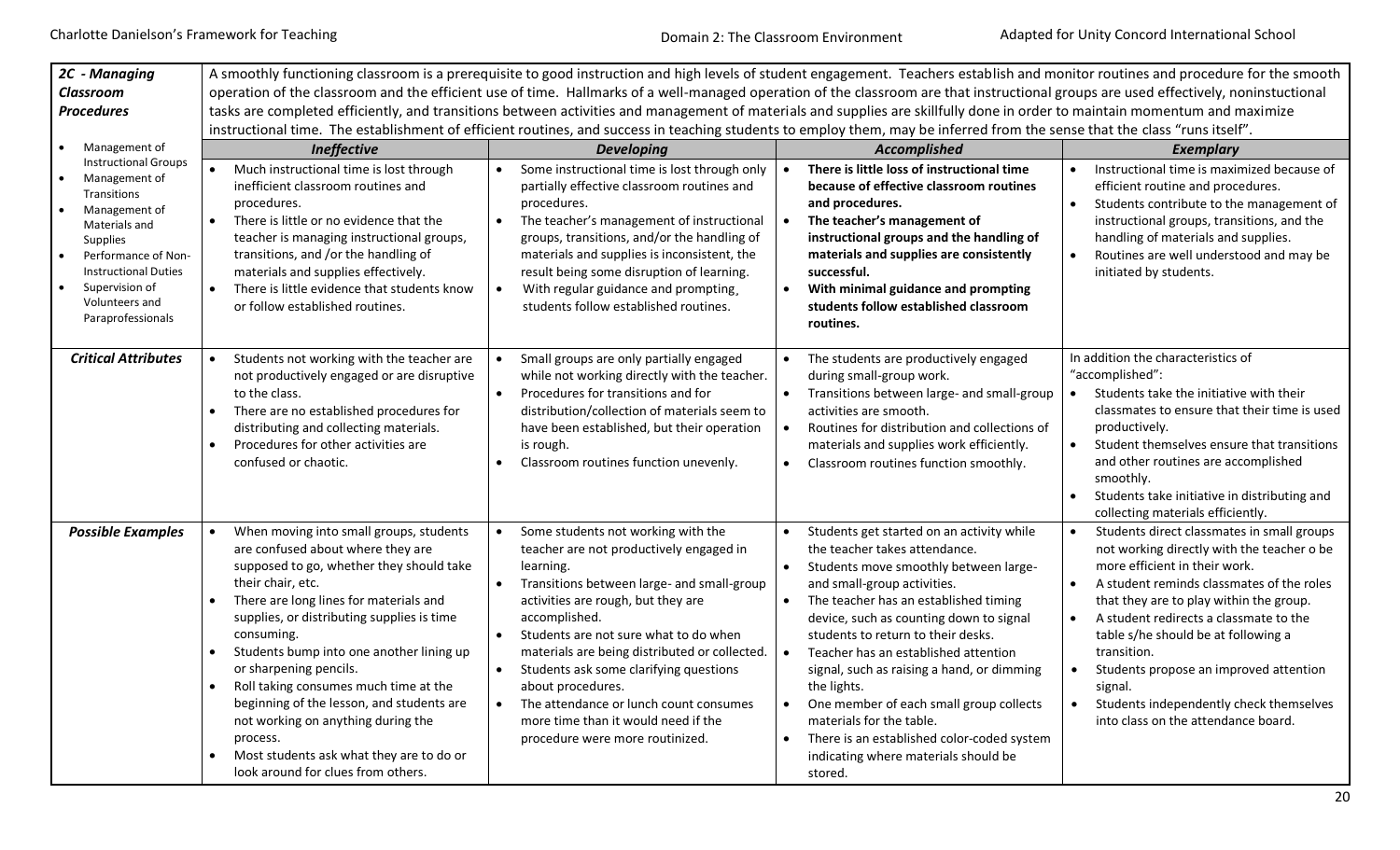| <b>Possible Examples</b><br>(cont.) |  | In small-group work, students have<br>established roles, they listen to one |  |
|-------------------------------------|--|-----------------------------------------------------------------------------|--|
|                                     |  | another summarize different vies, etc.                                      |  |
|                                     |  | Cleanup at the end of a lesson is fast and                                  |  |
|                                     |  | efficient.                                                                  |  |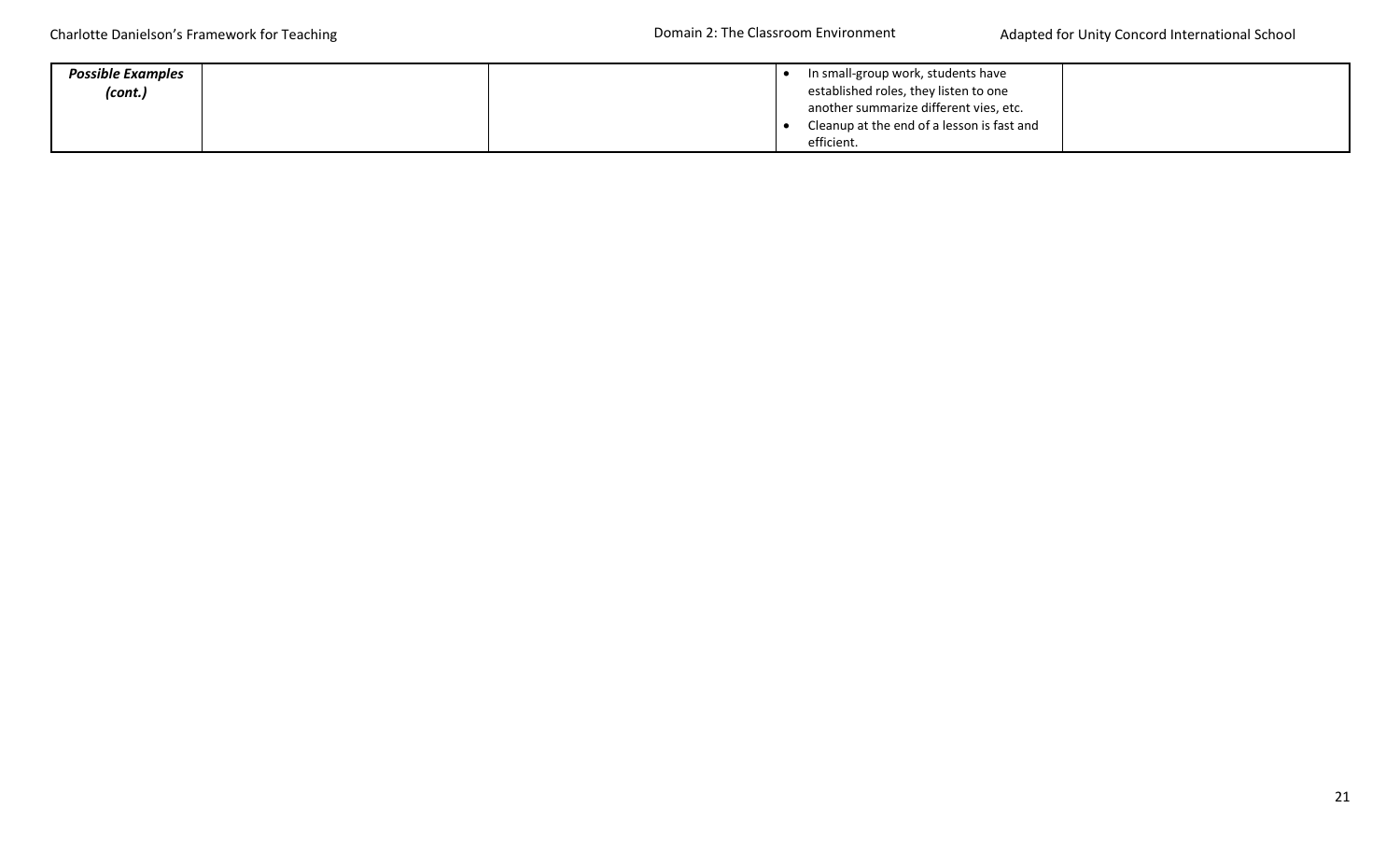Domain 2: The Classroom Environment

| 2D - Managing<br><b>Student Behavior</b><br>Expectations      | prerequisite to high levels of engagement in content.                                                                                                                                                                                                                                                                                                   | In order for student to be able to engage deeply with content, the classroom environment must be orderly; the atmosphere must feel businesslike and productive, without being<br>authoritarian. In a productive classroom, standards of conduct are clear to students; they know what they are permitted to do and what they can expect of their classmates. Even<br>when their behavior is being corrected, students feel respected; their dignity is not undermined. Skilled teachers regard positive student behavior not as an end in itself, but as a |                                                                                                                                                                                                                                                                                                                                  |                                                                                                                                                                                                                                                                                                                                                                                  |
|---------------------------------------------------------------|---------------------------------------------------------------------------------------------------------------------------------------------------------------------------------------------------------------------------------------------------------------------------------------------------------------------------------------------------------|------------------------------------------------------------------------------------------------------------------------------------------------------------------------------------------------------------------------------------------------------------------------------------------------------------------------------------------------------------------------------------------------------------------------------------------------------------------------------------------------------------------------------------------------------------|----------------------------------------------------------------------------------------------------------------------------------------------------------------------------------------------------------------------------------------------------------------------------------------------------------------------------------|----------------------------------------------------------------------------------------------------------------------------------------------------------------------------------------------------------------------------------------------------------------------------------------------------------------------------------------------------------------------------------|
| Monitoring of                                                 | <b>Ineffective</b>                                                                                                                                                                                                                                                                                                                                      | <b>Developing</b>                                                                                                                                                                                                                                                                                                                                                                                                                                                                                                                                          | Accomplished                                                                                                                                                                                                                                                                                                                     | <b>Exemplary</b>                                                                                                                                                                                                                                                                                                                                                                 |
| <b>Student Behavior</b><br>Response to Student<br>Misbehavior | There appear to be no established<br>standards of conduct and little or no<br>teacher monitoring of student behavior.<br>Students challenge the standards of<br>conduct.<br>Response to students' misbehavior is<br>repressive or disrespectful of student<br>dignity                                                                                   | Standards of conduct appear to have been<br>established, but their implementation is<br>inconsistent.<br>Teacher tries, with uneven results, to<br>monitor student behavior and respond to<br>student misbehavior.<br>There is inconsistent implementation of the<br>standards of conduct.                                                                                                                                                                                                                                                                 | Student behavior is generally appropriate.<br>The teacher monitors student behavior<br>$\bullet$<br>against established standards of conduct.<br>Teacher response to student misbehavior<br>$\bullet$<br>is consistent, proportionate, respectful to<br>students, and effective.                                                 | Student behavior is entirely appropriate.<br>Students take an active role in monitoring<br>their own behavior and that of other<br>students against standards of conduct.<br>Teachers' monitoring of student behavior is<br>subtle and preventative.<br>Teacher's response to student misbehavior<br>is sensitive to individual student needs and<br>respects students' dignity. |
| <b>Critical Attributes</b>                                    | The classroom environment is chaotic, with<br>no apparent standards of conduct.<br>The teacher does not monitor student<br>behavior.<br>Some students violate classroom rules,<br>$\bullet$<br>without apparent teacher awareness.<br>When the teacher notices student<br>$\bullet$<br>misbehavior, s/he appears helpless to do<br>anything about it.   | Teacher attempts to maintain order in the<br>classroom but with uneven success;<br>standards of conduct, if they exist, are not<br>evident.<br>Teacher attempts to keep track of student<br>behavior, but with no apparent system.<br>The teacher's response to student<br>misbehavior is inconsistent, at times very<br>harsh, other times lenient.                                                                                                                                                                                                       | Standards of conduct appear to have been<br>established.<br>$\bullet$<br>Student behavior is generally appropriate.<br>The teacher frequently monitors student<br>$\bullet$<br>behavior.<br>Teacher's response to student misbehavior<br>is effective.<br>Teacher acknowledges good behavior.<br>$\bullet$                       | In addition to the characteristics of<br>"accomplished":<br>Student behavior is entirely appropriate;<br>there is no evidence of student<br>misbehavior.<br>The teacher monitors student behavior<br>without speaking-just moving about.<br>Students respectfully intervene as<br>appropriate with classmates to ensure<br>compliance with standards of conduct.                 |
| <b>Possible Examples</b>                                      | Students are talking among themselves,<br>with no attempt by the teacher to silence<br>them.<br>An object flies through the air, without<br>teacher notice.<br>Students are running around the room, the<br>result being a chaotic environment.<br>Their phones and other electronics distract<br>$\bullet$<br>students; but, the teacher does nothing. | Classroom rules are posted, but neither<br>teacher nor students refer to them.<br>The teacher repeatedly asks students to<br>take their seats, they ignore him/her.<br>Teacher says to one student: "Where's<br>your late pass? Go to the office." To<br>another: "You don't have a late pass?<br>Come in and take your seat; you've missed<br>enough already."                                                                                                                                                                                            | Upon a nonverbal signal from the teacher,<br>$\bullet$<br>students correct their behavior.<br>The teacher moves to every section of the<br>$\bullet$<br>classroom; keeping a close eye on student<br>behavior.<br>The teacher gives a student a hard look,<br>$\bullet$<br>and the student stops talking to his/her<br>neighbor. | A student suggests a revision in one of the<br>classroom rules.<br>The teacher notices that some students are<br>talking among themselves and without a<br>word moves nearer to them, the talking<br>stops.<br>The teacher asks to speak to a student<br>privately about misbehavior.<br>A student reminds his/her classmates of<br>the class rule about chewing gum.            |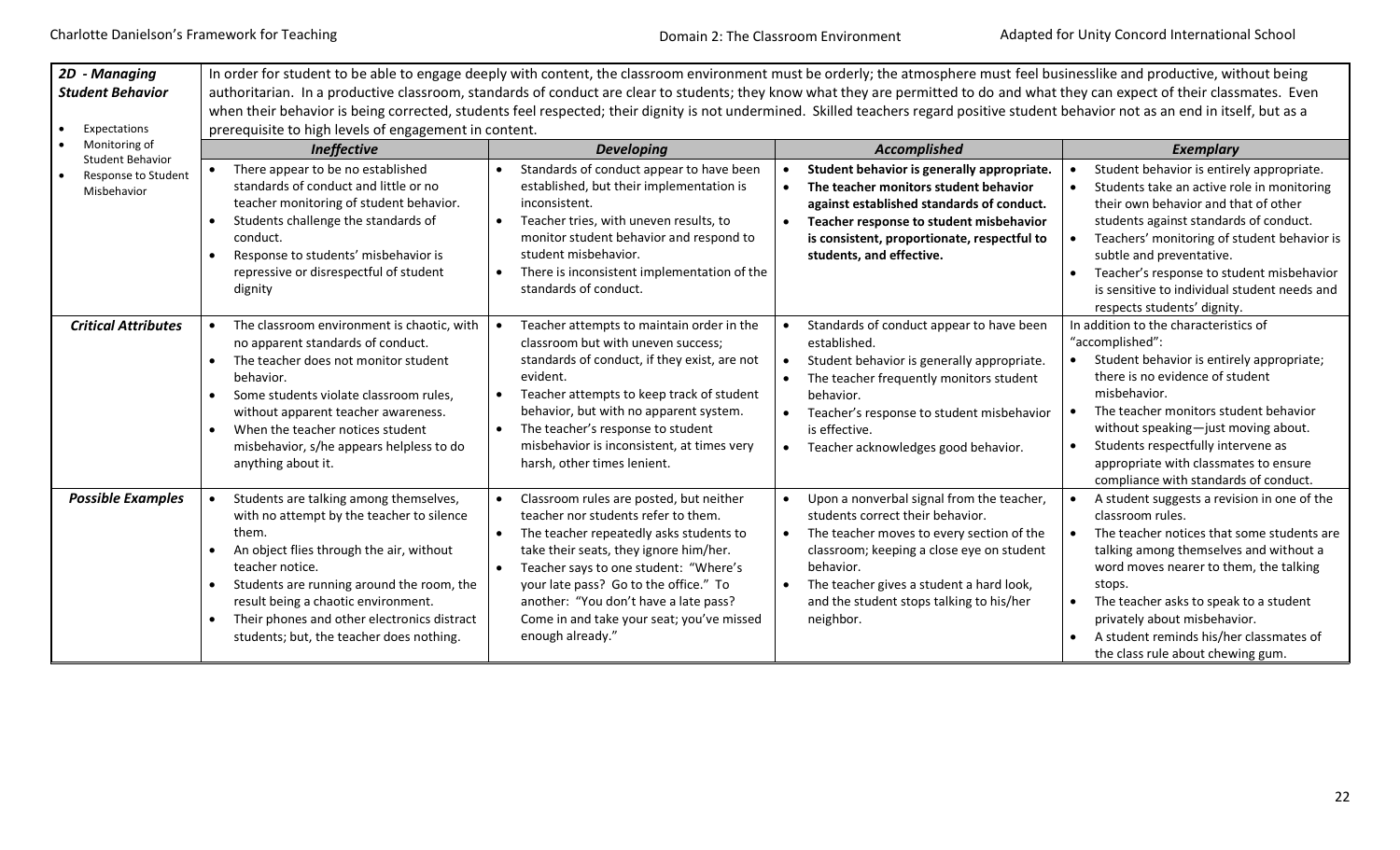| 2E - Organizing<br><b>Physical Space</b><br>Safety and              | teacher and students make effective use of computer (and other) technology.                                                                                                                                                                                                            | The use of the physical environment to promote student learning is a hallmark of an experienced teacher. Its use varies, of course, with the age of the students: in a primary<br>classroom, centers and reading corners may structure class activities, while with older students, the position of chairs and desks can facilitate, or inhibit, rich discussion. Naturally,<br>classrooms must be safe (no dangling wires or dangerous traffic patterns), and all students must be able to see and hear what's going on so they can participate actively. Both the |                                                                                                                                                                                                                                                                                                                                            |                                                                                                                                                                                                                                                                                                                                                                                                                              |
|---------------------------------------------------------------------|----------------------------------------------------------------------------------------------------------------------------------------------------------------------------------------------------------------------------------------------------------------------------------------|---------------------------------------------------------------------------------------------------------------------------------------------------------------------------------------------------------------------------------------------------------------------------------------------------------------------------------------------------------------------------------------------------------------------------------------------------------------------------------------------------------------------------------------------------------------------|--------------------------------------------------------------------------------------------------------------------------------------------------------------------------------------------------------------------------------------------------------------------------------------------------------------------------------------------|------------------------------------------------------------------------------------------------------------------------------------------------------------------------------------------------------------------------------------------------------------------------------------------------------------------------------------------------------------------------------------------------------------------------------|
| Accessibility                                                       | Ineffective                                                                                                                                                                                                                                                                            | <b>Developing</b>                                                                                                                                                                                                                                                                                                                                                                                                                                                                                                                                                   | <b>Accomplished</b>                                                                                                                                                                                                                                                                                                                        | <b>Exemplary</b>                                                                                                                                                                                                                                                                                                                                                                                                             |
| Arrangement of<br>Furniture and Use of<br><b>Physical Resources</b> | The physical environment is unsafe, or<br>many students don't have access to<br>learning resources.<br>There is poor coordination between the<br>lesson activities and the arrangement of<br>furniture and resources, including<br>computer technology.                                | The classroom is safe, and essential<br>learning is accessible to most students.<br>The teacher's use of physical resources,<br>including computer technology, is<br>moderately effective.<br>Teacher makes some attempt to modify<br>the physical arrangement to suit learning<br>activities, with partial success.                                                                                                                                                                                                                                                | The classroom is safe, and learning is<br>accessible to all students; teacher ensures<br>that the physical arrangement is<br>appropriate to the learning activities.<br>Teacher makes effective use of physical<br>$\bullet$<br>resources, including computer technology.                                                                  | The classroom is safe, and learning is<br>accessible to all students, including those<br>with special needs.<br>Teacher makes effective use of physical<br>resources, including computer technology.<br>The teacher ensures that the physical<br>arrangement is appropriate to the learning<br>activities.                                                                                                                   |
| <b>Critical Attributes</b>                                          | There are physical hazards in the<br>classroom, endangering student safety.<br>Many students can't see or hear the<br>teacher or the board.<br>Available technology is not being used,<br>even if its use would enhance the lesson.                                                    | The physical environment is safe, and most<br>students can see and hear.<br>The physical environment is not an<br>impediment to learning but does not<br>enhance it.<br>The teacher makes limited use of available<br>technology and other resources                                                                                                                                                                                                                                                                                                                | The classroom is safe, and all students are<br>able to see and hear.<br>The classroom is arranged to support the<br>$\bullet$<br>instructional goals and learning activities.<br>The teacher makes appropriate use of<br>$\bullet$<br>available technology.                                                                                | In addition to the characteristics of<br>"accomplished":<br>Modifications are made to the physical<br>environment to accommodate students<br>with special needs.<br>There is total alignment between the goals<br>of the lesson and the physical environment.<br>Students take the initiative to adjust the<br>physical environment.<br>Teachers and students make extensive and<br>imaginative use of available technology. |
| <b>Possible Examples</b>                                            | There are electrical cords placed in unsafe<br>locations around the classroom.<br>There is a pole in the middle of the room;<br>some students can't see the board.<br>A white board is in the classroom, but it is<br>facing the wall, indicating that it is rarely, if<br>ever, used. | The teacher ensures that dangerous<br>chemicals are stored safely.<br>The classroom desks remain in two<br>semicircles, even though the activity for<br>small groups would be better served by<br>moving the desks to make tables for a<br>portion of the lesson.<br>The teacher tries to use a computer to<br>illustrate a concept but requires several<br>attempts to make it work.                                                                                                                                                                               | There are established guidelines<br>concerning where backpacks are left during<br>class to keep the pathways clear; students<br>comply.<br>Desks are moved to make tables so<br>$\bullet$<br>students can work together, or in a circle<br>for class discussion.<br>The use of an Internet connection enriches<br>$\bullet$<br>the lesson. | Students ask whether they can shift the<br>furniture to better suit the differing needs<br>of small-group work and large-group<br>discussion.<br>A student closes the door to shut out noise<br>in the corridor or lowers a blind to block<br>the sun from a classmate's eyes.<br>A student suggests an application of the<br>white board for an activity.                                                                   |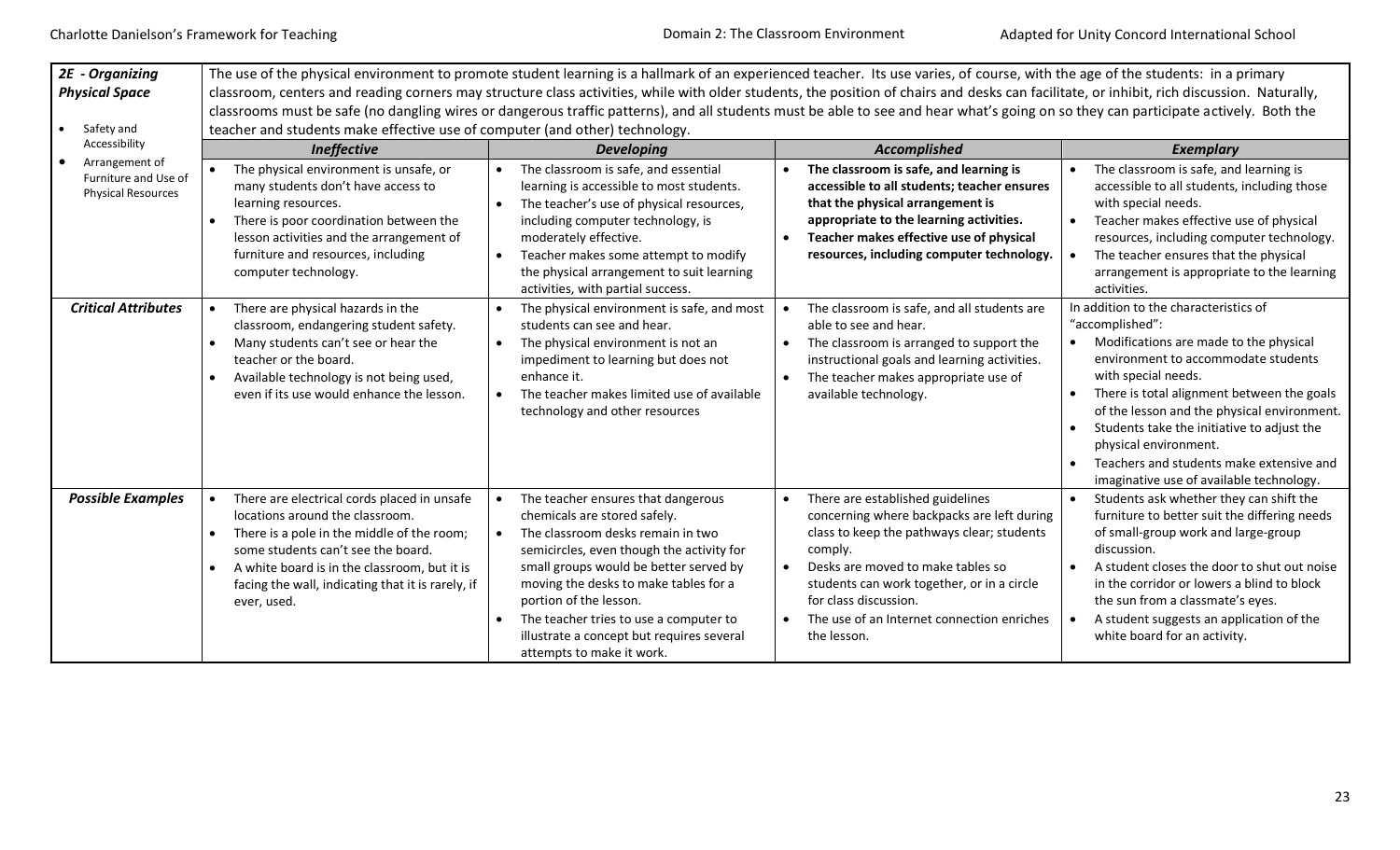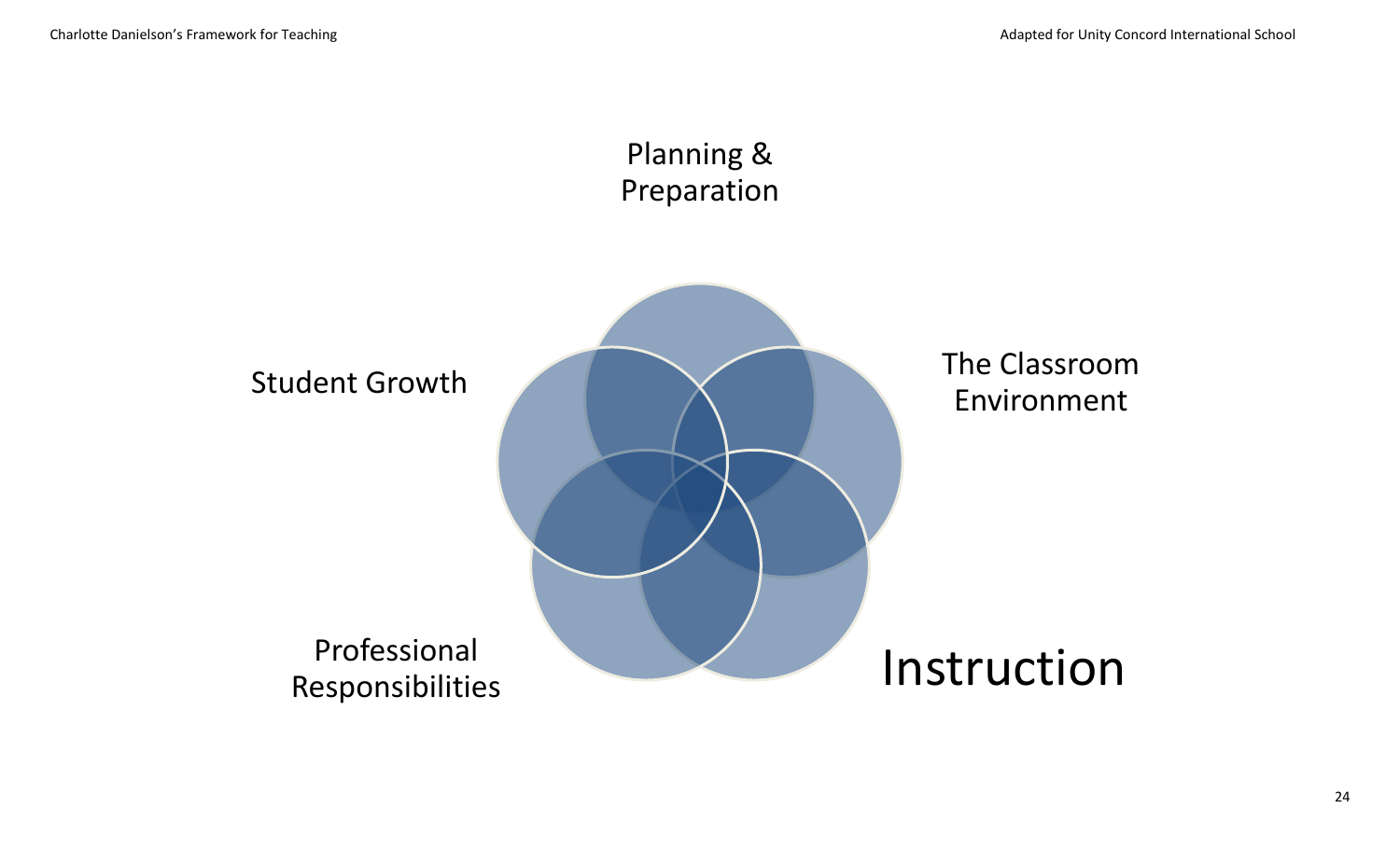| <b>3A</b> - Communicating  |                                                         |                                              | Teachers communicate with students for several independent, but related purposes. First they convey that teaching and learning are purposeful activities; they make that purpose      |                                                         |
|----------------------------|---------------------------------------------------------|----------------------------------------------|---------------------------------------------------------------------------------------------------------------------------------------------------------------------------------------|---------------------------------------------------------|
| with students              |                                                         |                                              | clear to students. They also provide clear directions for classroom activities, so that students know what it is that they are to do. When teachers present concepts and information, |                                                         |
|                            |                                                         |                                              | those presentations are made with accuracy, clarity, and imagination; when expanding upon the topic is appropriate to the lesson, skilled teachers embellish their explanations with  |                                                         |
| <b>Expectations for</b>    |                                                         |                                              | analogies or metaphors, linking them to students' interests and prior knowledge. Teachers occasionally withhold information from students (for example in an inquiry-based science    |                                                         |
| Learning                   |                                                         |                                              | lesson) to encourage them to think on their own, but what information they do convey is accurate and reflects deep understanding. And the teacher's use of language is vivid, rich    |                                                         |
| Directions and             |                                                         |                                              |                                                                                                                                                                                       |                                                         |
| Procedures                 |                                                         |                                              | and error free, affording the opportunity for students to hear language well used and to extend their own vocabularies. Teacher presents complex concepts in ways that provide        |                                                         |
| Explanation of             | scaffolding and access to students.                     |                                              |                                                                                                                                                                                       |                                                         |
| Content                    | Ineffective                                             | <b>Developing</b>                            | Accomplished                                                                                                                                                                          | <b>Exemplary</b>                                        |
| Use of Oral and            | The instructional purpose of the lesson is              | The teacher's attempt to explain the         | The teacher clearly communicates                                                                                                                                                      | The teacher links the instructional purpose             |
| Written Language           | unclear to students, and the directions and             | instructional purpose has only limited       | instructional purpose of the lesson,                                                                                                                                                  | of the lesson to the students' interests; the           |
|                            | procedures are confusing.                               | success, and/or directions and procedures    | including where it is situated within the                                                                                                                                             | directions and procedures are clear and                 |
|                            | The teacher's explanation of the content<br>$\bullet$   | must be clarified after initial student      | broader learning, and explains procedures                                                                                                                                             | anticipate possible student                             |
|                            | contains major errors.                                  | confusion.                                   | and directions clearly.                                                                                                                                                               | misunderstanding.                                       |
|                            | The teacher's spoken or written language<br>$\bullet$   | The teacher's explanation of the content     | Teacher's explanation of content is well<br>$\bullet$                                                                                                                                 | The teacher's explanation of content is                 |
|                            | contains errors.                                        | may contain minor errors; some portions      | scaffolded, clear and accurate, and                                                                                                                                                   | thorough and clear, developing conceptual               |
|                            | The teacher's spoken or written language<br>$\bullet$   | are clear; other portions are difficult to   | connects with students' knowledge and                                                                                                                                                 | understanding through artful scaffolding                |
|                            | contains errors of grammar or syntax                    | follow.                                      | experience.                                                                                                                                                                           | and connecting with students' interest.                 |
|                            | The teacher's vocabulary is inappropriate,<br>$\bullet$ | The teacher's explanation consists of a      | During the explanation of content, the<br>$\bullet$                                                                                                                                   | Students contribute to extending the                    |
|                            | vague, or used incorrectly, leaving students            | monologue, with no invitation to the         | teacher invites student intellectual                                                                                                                                                  | content and help explain concepts to their              |
|                            | confused.                                               | students for intellectual engagement.        | engagement.                                                                                                                                                                           | classmates.                                             |
|                            |                                                         | Teacher's spoken language is correct;        | Teacher's spoken and written language is<br>$\bullet$                                                                                                                                 | The teacher's spoken and written language<br>$\bullet$  |
|                            |                                                         | however, his or her vocabulary is limited,   | clear and correct and uses vocabulary                                                                                                                                                 | is expressive, and the teacher finds                    |
|                            |                                                         | or not fully appropriate to the students'    | appropriate to the students' ages and                                                                                                                                                 | opportunities to extend students'                       |
|                            |                                                         | ages or backgrounds.                         | interests.                                                                                                                                                                            | vocabularies.                                           |
| <b>Critical Attributes</b> | At no time during the lesson does the                   | The teacher refers in passing to what the    | The teacher states clearly, at some point                                                                                                                                             | In addition to the characteristics of                   |
|                            | teacher convey to the student what they                 | students will be learning, or has written it | during the lesson, what the students will be                                                                                                                                          | "accomplished":                                         |
|                            | will be learning.                                       | on the board with no elaboration or          | learning.                                                                                                                                                                             | The teacher points out possible areas of                |
|                            | Students indicate through their questions<br>$\bullet$  | explanation.                                 | If the tactic is appropriate, the teacher                                                                                                                                             | misunderstanding.                                       |
|                            | that they are confused about the learning               | The teacher must clarify the learning task   | models the process to be followed in the                                                                                                                                              | Teacher explains content clearly and                    |
|                            | task.                                                   | so that student can complete it.             | task.                                                                                                                                                                                 | imaginatively, using metaphors and                      |
|                            | The teacher makes a serious content error               | The teacher makes no serious content         | Students engage with the learning task,<br>$\bullet$                                                                                                                                  | analogies to bring content to life.                     |
|                            | that will affect students' understanding of             | errors but may make a minor error.           | indicating that they understand what they                                                                                                                                             | All students seem to understand the<br>$\bullet$        |
|                            | the lesson.                                             | The teacher's explanation of the content     | are to do.                                                                                                                                                                            | presentation.                                           |
|                            | Students indicate through body language<br>$\bullet$    | consists of monologue or is purely           | The teacher makes no content errors.<br>$\bullet$                                                                                                                                     | The teacher invites student to explain the<br>$\bullet$ |
|                            | or questions that they don't understand                 | procedural, with minimal participation by    | The teacher's explanation of content is<br>$\bullet$                                                                                                                                  | content to the class or to classmates.                  |
|                            | the content being presented.                            | students.                                    | clear and invites student participation and                                                                                                                                           | Teacher uses rich language, offering brief<br>$\bullet$ |
|                            | Teacher's communications include errors<br>$\bullet$    | Vocabulary and usage are correct but         | thinking.                                                                                                                                                                             | vocabulary lessons where appropriate.                   |
|                            | of vocabulary or usage.                                 | unimaginative.                               | The teacher's vocabulary and usage are                                                                                                                                                |                                                         |
|                            | The teacher's vocabulary is inappropriate<br>$\bullet$  | Vocabulary is too advanced or too juvenile   | correct and completely suited to the                                                                                                                                                  |                                                         |
|                            | to the age or culture of the students.                  | for the students.                            | lesson.                                                                                                                                                                               |                                                         |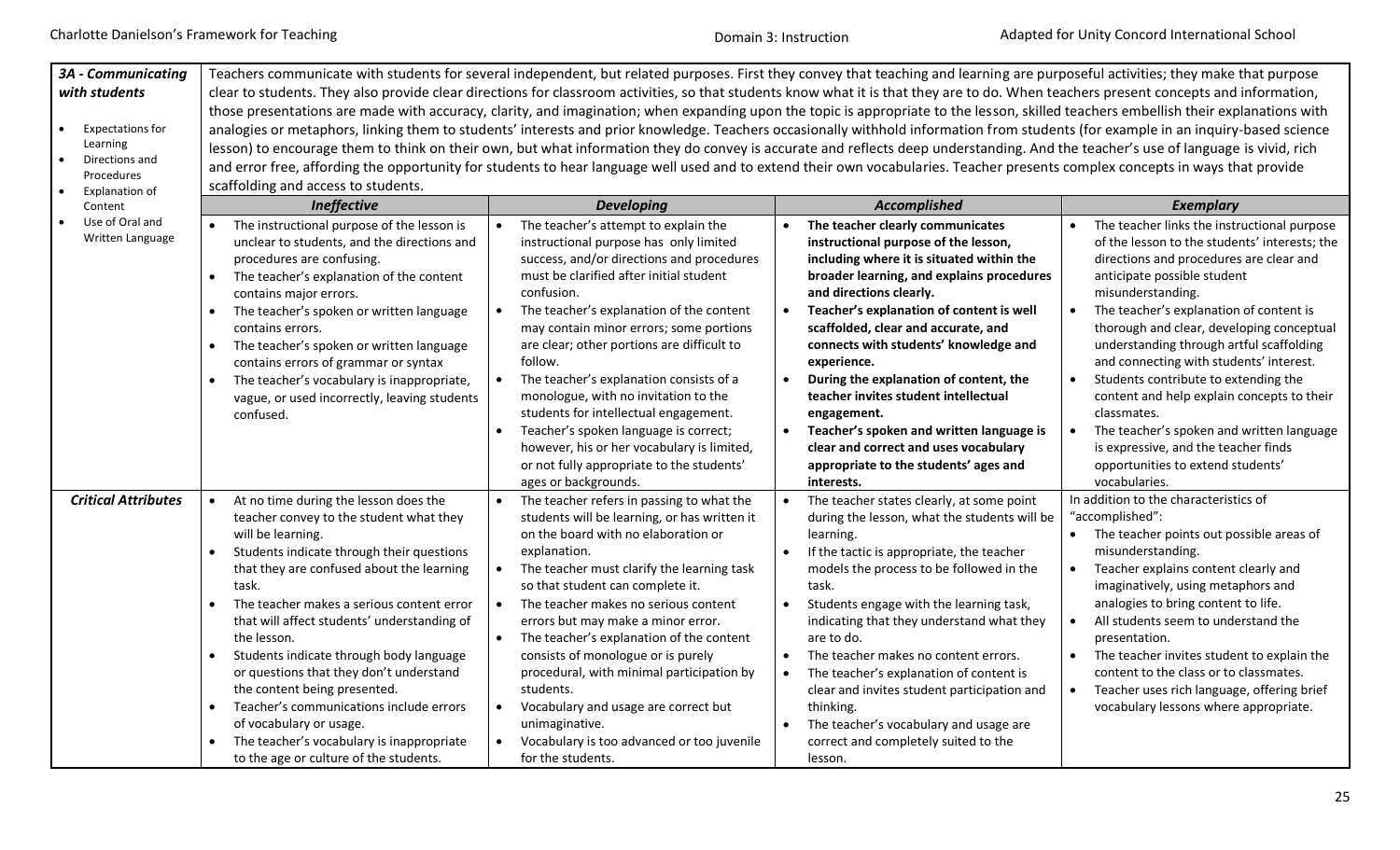|                          |                                                                                                                                                                                                                                                                                                                                                                                                                                                                                                                      |                                                                                                                                                                                                                                                                                                                                                                                                                                                                                                                                                                                     | The teacher's vocabulary is appropriate to<br>the students' ages and levels of<br>development.                                                                                                                                                                                                                                                                                                                  |                                                                                                                                                                                                                                                                                                                                                                                                                                                                                                                                                                                                                                                                                                                                                                              |
|--------------------------|----------------------------------------------------------------------------------------------------------------------------------------------------------------------------------------------------------------------------------------------------------------------------------------------------------------------------------------------------------------------------------------------------------------------------------------------------------------------------------------------------------------------|-------------------------------------------------------------------------------------------------------------------------------------------------------------------------------------------------------------------------------------------------------------------------------------------------------------------------------------------------------------------------------------------------------------------------------------------------------------------------------------------------------------------------------------------------------------------------------------|-----------------------------------------------------------------------------------------------------------------------------------------------------------------------------------------------------------------------------------------------------------------------------------------------------------------------------------------------------------------------------------------------------------------|------------------------------------------------------------------------------------------------------------------------------------------------------------------------------------------------------------------------------------------------------------------------------------------------------------------------------------------------------------------------------------------------------------------------------------------------------------------------------------------------------------------------------------------------------------------------------------------------------------------------------------------------------------------------------------------------------------------------------------------------------------------------------|
| <b>Possible Examples</b> | A student asks: "What are we supposed to<br>be doing? But the teacher ignores the<br>question.<br>The teacher states that to add fractions<br>they must have the same numerator.<br>Students have a quizzical look on their<br>faces; some may withdraw from the lesson.<br>Students become disruptive, or talk among<br>themselves in an effort to follow the<br>lesson.<br>The teacher uses technical terms with an<br>elementary class without explaining their<br>meanings.<br>The teacher tends to say "ain't." | The teacher mispronounces some common<br>words.<br>The teacher says: "And oh, by the way,<br>today we're going to factor polynomials."<br>A student asks: "What are we supposed to<br>be doing?" and the teacher clarifies the<br>task.<br>Students ask, "What do I write here?" in<br>order to complete a task.<br>Having asked students only to listen, the<br>teacher says: "Watch me while I show you<br>how to. $\ldots$ "<br>A number of students do not seem to be<br>following the explanation.<br>Students are inattentive during the<br>teacher's explanation of content. | The teacher says, "By the end of today's<br>lesson, you're all going to be able to factor<br>different types of polynomials."<br>In the course of a presentation of content,<br>$\bullet$<br>the teacher asks students: "Can anyone<br>think of an example of that?"<br>The teacher uses a board or projection<br>$\bullet$<br>device so students can refer to it without<br>requiring the teacher's attention. | The teacher says: "Here's a spot where<br>some students have difficulty be sure to<br>read it carefully."<br>The teacher asks a student to explain the<br>task to other students.<br>When help is needed a student offers<br>clarification about the learning task to<br>classmates.<br>The teacher explains passive solar energy<br>by inviting student to think about the<br>temperature in a closed car on a cold but<br>sunny day or by the water in a hose that<br>has been sitting in the sun.<br>The teacher says: "Who would like to<br>explain this idea to us?"<br>The teacher pauses during an explanation<br>of civil rights movement to remind<br>students that the prefix "in" as in<br>"inequality," means "not" and the prefix<br>"un" means the same thing. |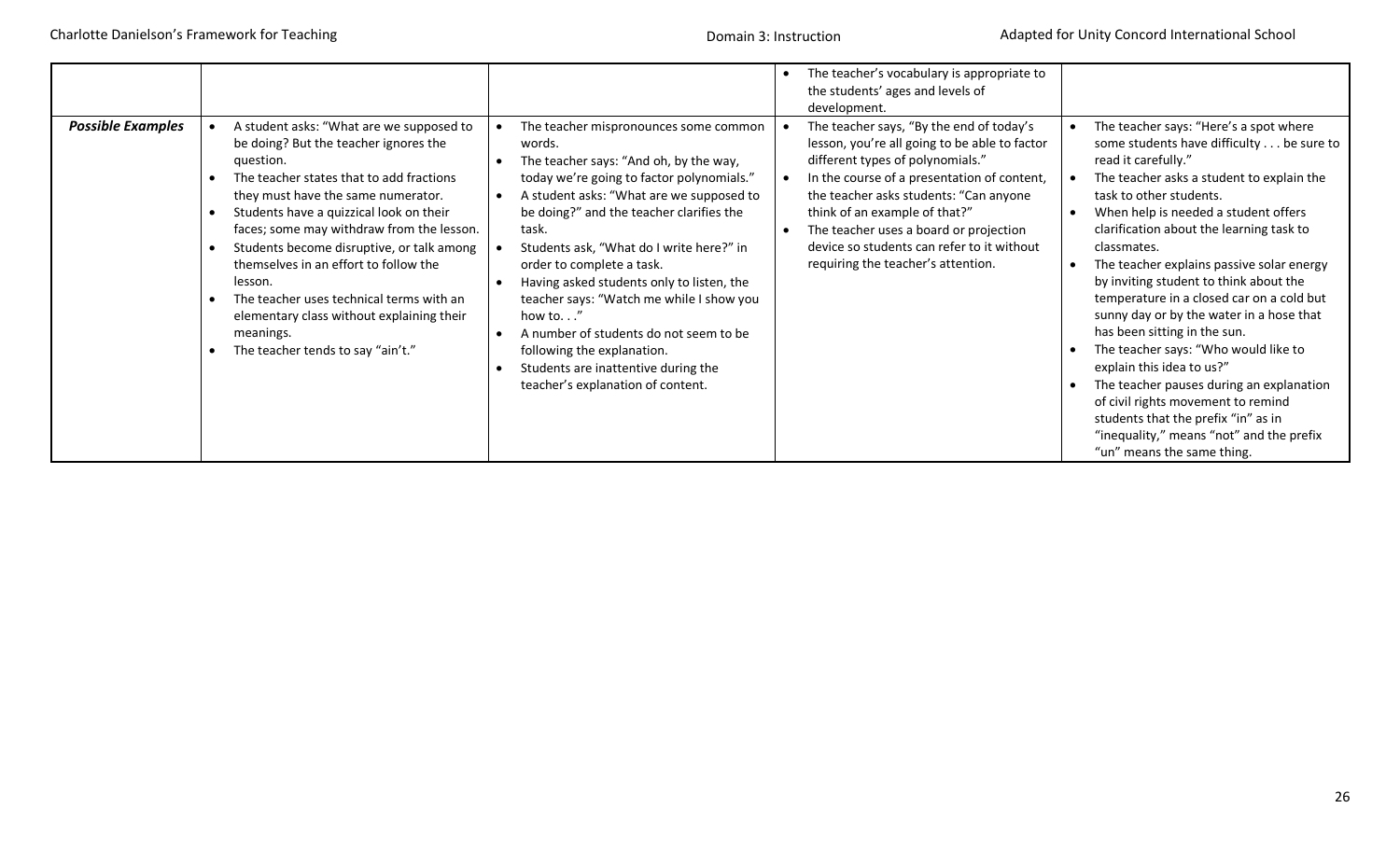| 3B - Questioning and<br><b>Discussion</b><br><b>Techniques</b><br><b>Quality of Questions</b><br>Discussion<br>Techniques<br><b>Student Participation</b> | discussions, provide evidence that these skills have been taught.                                                                                                                                                                                                                                                            | extend their understanding. These discussions may be based on questions formulated by the students themselves.<br>work, the quality of the student's questions and discussion in their small groups may be considered part of this component.                                                                                                                                                                                                    | Questioning and discussion are the only instructional strategies specifically referred to in the framework for teaching; this fact reflects their central importance to teachers' practice.<br>But in the framework it is important that questioning and discussion are used as techniques to deepen student understanding are being used rather than serving as recitation or a<br>verbal quiz. Good teachers use divergent as well as convergent questions, framed in such a way that they invite students to formulate hypotheses, make connections, or challenge<br>previously held views. Students' responses to questions are valued; effective teachers are especially adept at responding to and building upon student responses and making use of<br>their ideas. High- quality questions encourage student to make connections among concepts or events previously believed to be unrelated, and arrive at new understandings of<br>complex material. Effective teachers also pose questions for which they do not know the answers. Even when a question has limited number of correct responses, the question, being<br>non-formulaic, is likely to promote thinking by students. Class discussions are animated, engaging all students in important issues and in using their own language to deepen and<br>Not all questions must be at high cognitive level in order for a teacher's performance to be rated at a high level; that is, when exploring a topic, a teacher might begin with a series of<br>questions of low cognitive challenge to provide a review, or to ensure that everyone in the class is "on board." Furthermore, if the questions are at a high level, but only a few<br>students participate in the discussion, the teacher's performance on the component cannot be judged to be at a high level. In addition, in lessons involving student in small-group<br>In order for students to formulate high-level questions, they must have learned how to do so. Therefore, high-level questions from students, either in the full class, or in small group |                                                                                                                                                                                                                                                                                                                                                           |
|-----------------------------------------------------------------------------------------------------------------------------------------------------------|------------------------------------------------------------------------------------------------------------------------------------------------------------------------------------------------------------------------------------------------------------------------------------------------------------------------------|--------------------------------------------------------------------------------------------------------------------------------------------------------------------------------------------------------------------------------------------------------------------------------------------------------------------------------------------------------------------------------------------------------------------------------------------------|-----------------------------------------------------------------------------------------------------------------------------------------------------------------------------------------------------------------------------------------------------------------------------------------------------------------------------------------------------------------------------------------------------------------------------------------------------------------------------------------------------------------------------------------------------------------------------------------------------------------------------------------------------------------------------------------------------------------------------------------------------------------------------------------------------------------------------------------------------------------------------------------------------------------------------------------------------------------------------------------------------------------------------------------------------------------------------------------------------------------------------------------------------------------------------------------------------------------------------------------------------------------------------------------------------------------------------------------------------------------------------------------------------------------------------------------------------------------------------------------------------------------------------------------------------------------------------------------------------------------------------------------------------------------------------------------------------------------------------------------------------------------------------------------------------------------------------------------------------------------------------------------------------------------------------------------------------------------------------------------------------------------------------------------------------------------------------------------------|-----------------------------------------------------------------------------------------------------------------------------------------------------------------------------------------------------------------------------------------------------------------------------------------------------------------------------------------------------------|
|                                                                                                                                                           | Ineffective                                                                                                                                                                                                                                                                                                                  | <b>Developing</b>                                                                                                                                                                                                                                                                                                                                                                                                                                | Accomplished                                                                                                                                                                                                                                                                                                                                                                                                                                                                                                                                                                                                                                                                                                                                                                                                                                                                                                                                                                                                                                                                                                                                                                                                                                                                                                                                                                                                                                                                                                                                                                                                                                                                                                                                                                                                                                                                                                                                                                                                                                                                                  | <b>Exemplary</b>                                                                                                                                                                                                                                                                                                                                          |
|                                                                                                                                                           | Teacher's questions are of low cognitive<br>challenge, require single correct responses,<br>and are asked in rapid succession.<br>Interaction between teacher and students<br>is predominantly recitation style, with the<br>teacher mediating all questions and<br>answers.<br>A few students dominate the discussion.      | Teacher's questions lead students through<br>a single path of inquiry, with answers<br>seemingly determined in advance.<br>Alternatively, the teacher attempts to<br>frame some questions designed to<br>promote student thinking and<br>understanding, but only a few students are<br>involved.<br>Teacher attempts to engage all students in<br>the discussion and to encourage them to<br>respond to one another, but with uneven<br>results. | Although the teacher may use some low-<br>$\bullet$<br>level questions, he or she asks the<br>students questions designed to promote<br>thinking and understanding.<br>Teacher creates a genuine discussion<br>$\bullet$<br>among students, providing adequate time<br>for students to respond and stepping<br>aside when appropriate.<br>Teacher successfully engages most<br>$\bullet$<br>students in the discussion, employing a<br>range of strategies to ensure that most<br>students are heard.                                                                                                                                                                                                                                                                                                                                                                                                                                                                                                                                                                                                                                                                                                                                                                                                                                                                                                                                                                                                                                                                                                                                                                                                                                                                                                                                                                                                                                                                                                                                                                                         | Teacher uses a variety or series of<br>questions or prompts to challenge students<br>cognitively, advance high-level thinking and<br>discourse, and promote metacognition.<br>Students formulate many questions,<br>initiate topics, and make unsolicited<br>contributions.<br>Students themselves ensure that all voices<br>are heard in the discussion. |
| <b>Critical Attributes</b>                                                                                                                                | Questions are rapid-fire, and convergent<br>$\bullet$<br>with a single correct answer.<br>Questions do not invite student thinking.<br>$\bullet$<br>All discussion is between teacher and<br>$\bullet$<br>students; students are not invited to speak<br>directly to one another.<br>A few Students dominate the discussion. | Teacher frames some questions designed<br>to promote student thinking, but only a<br>small number of students are involved.<br>The teacher invites students to respond<br>$\bullet$<br>directly to one another's ideas, but few<br>students respond.<br>Teacher calls on many students, but only a<br>few actually participate in the discussion.                                                                                                | Teacher uses open-ended questions,<br>$\bullet$<br>inviting students to think and/or offer<br>multiple possible answers.<br>The teacher makes effective use of wait<br>$\bullet$<br>time.<br>The teacher effectively builds on student<br>$\bullet$<br>responses to questions.<br>Discussions enable students to talk to one<br>$\bullet$<br>another without ongoing mediation by the<br>teacher.<br>The teacher calls on most students, even<br>those who don't initially volunteer.                                                                                                                                                                                                                                                                                                                                                                                                                                                                                                                                                                                                                                                                                                                                                                                                                                                                                                                                                                                                                                                                                                                                                                                                                                                                                                                                                                                                                                                                                                                                                                                                         | In addition to the characteristics of<br>"accomplished":<br>Students initiate higher-order questions.<br>Students extend the discussion, enriching<br>it.<br>Students invite comments from their<br>classmates during a discussion.                                                                                                                       |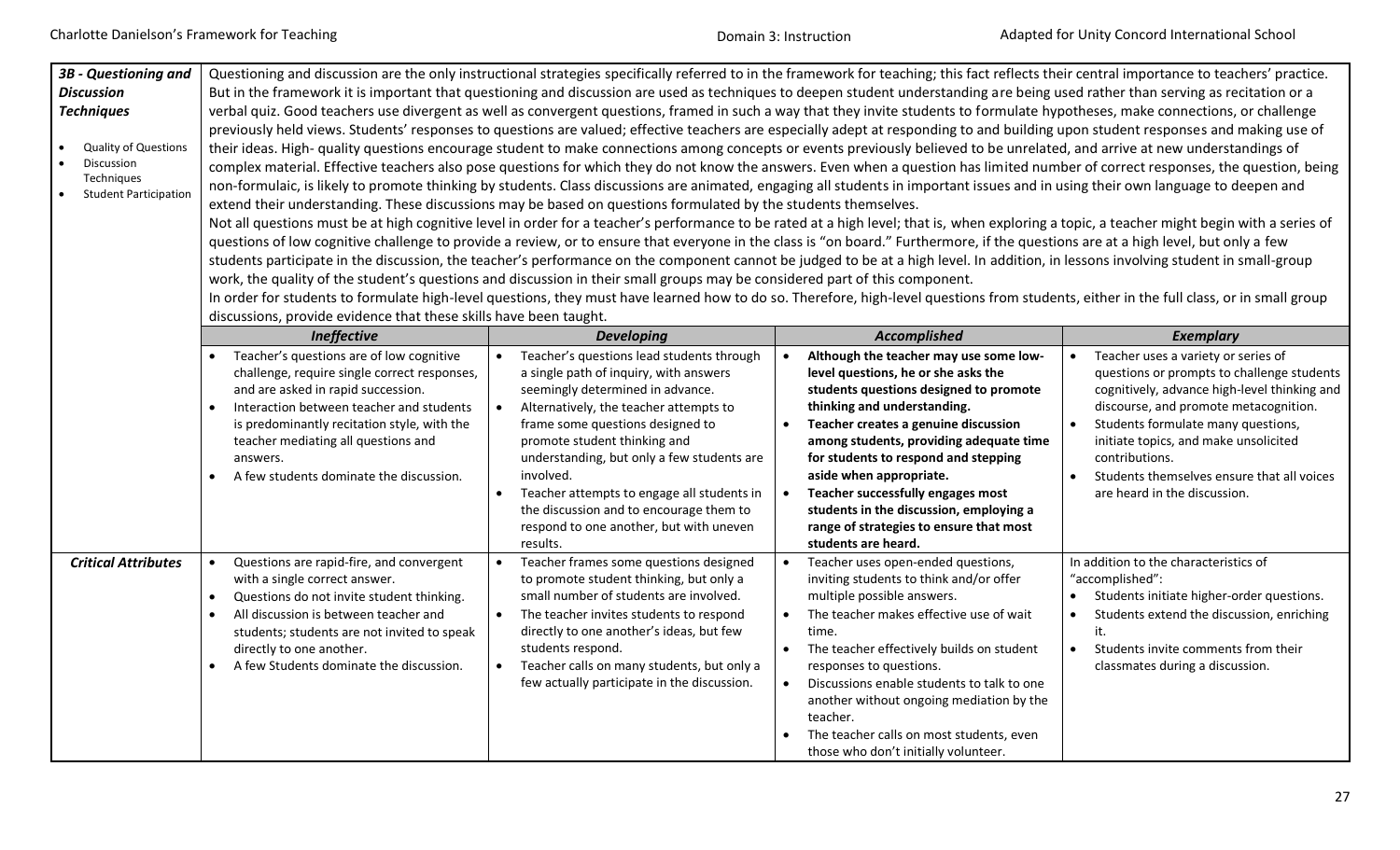|                          |                                                                                                                                                                                                                                                        |                                                                                                                                                                                                                                                                                                                                                                                      | Many students actively engage in the<br>discussion.                                                                                                                                                                                                                                                                                                                                                                                                                                                                                                                                                                                                                                                                                                                                                                                                                            |
|--------------------------|--------------------------------------------------------------------------------------------------------------------------------------------------------------------------------------------------------------------------------------------------------|--------------------------------------------------------------------------------------------------------------------------------------------------------------------------------------------------------------------------------------------------------------------------------------------------------------------------------------------------------------------------------------|--------------------------------------------------------------------------------------------------------------------------------------------------------------------------------------------------------------------------------------------------------------------------------------------------------------------------------------------------------------------------------------------------------------------------------------------------------------------------------------------------------------------------------------------------------------------------------------------------------------------------------------------------------------------------------------------------------------------------------------------------------------------------------------------------------------------------------------------------------------------------------|
| <b>Possible Examples</b> | All questions are of the "recitation" type<br>such as "What is 3 x 4?"<br>The teacher asks a questions for which the<br>answer is on the board; students respond<br>by reading it.<br>The teacher calls only upon students who<br>have their hands up. | Many questions are of the "recitation"<br>type, such as "How many members of the<br>House of Representatives are there?"<br>The teacher asks: "Who has an idea about<br>this?" but only the usual three students<br>offer comments.<br>The teacher asks: "Michael can you<br>comment on Mary's idea?" but Michael<br>does not respond or makes a comment<br>directly to the teacher. | The teacher asks: "What might have<br>A student asks, "How many ways are there<br>happened if the colonists had not prevailed<br>to get this answer?"<br>in the American war for independence?"<br>A student says to a classmate: "I don't think<br>The teacher uses the plural form in asking<br>l agree with you on this, because"<br>questions, such as "What are some things<br>A student asks of other students: "Does<br>you think might contribute to?"<br>anyone have another idea how we might<br>The teacher asks; "Michael, can you<br>figure this out?"<br>comment on Mary's idea?" and Michael<br>A student asks, "What if?"<br>responds directly to Mary.<br>After posing a question and asking each of<br>the students to write a brief response and<br>then share it with a partner, the teacher<br>invites a few to offer their ideas to the<br>entire class. |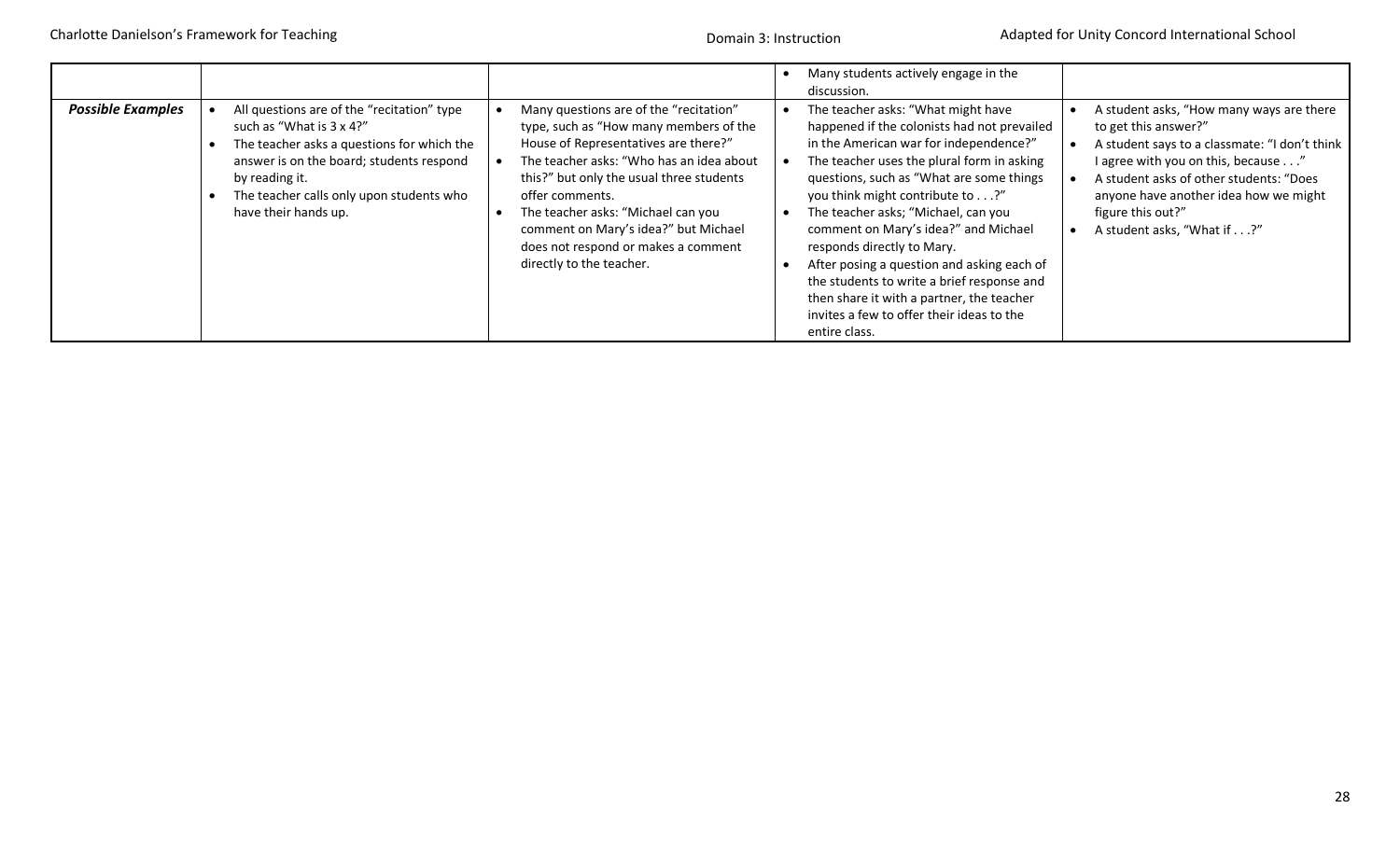#### Domain 3: Instruction

| 3C - Engaging<br><b>Students in Learning</b><br>Activities and<br>Assignments<br><b>Grouping of Students</b><br>Instructional<br>Materials and<br>Resources<br><b>Structure and Pacing</b> | Student engagement in learning is the centerpiece of the framework for teaching; all other components contribute to it. When students are engaged in learning, they are not merely<br>"busy," nor are they "on task." The critical distinction between a classroom in which students are compliant and busy and one in which they are engaged is that the latter students are<br>developing their understanding through what they do. That is, they are engaged in discussing, debating, answering "what if?" questions, discovering patterns, and the like. They may<br>be selecting their work from a range of (teacher-arranged) choices and making important contributions to the intellectual life of the class. Such activities don't typically consume the<br>entire lesson, but they are essential components of engagement.<br>A lesson in which students are engaged usually has a discernible structure: a beginning, a middle, and an end, with scaffolding provided by the teacher or by the activities themselves.<br>The teacher organizes student tasks to provide cognitive challenge and then encourages students to reflect on what they have done and what they have learned. This is, the lesson<br>has closure, in which students derive the important learning from their own actions. A critical question for an observer in determining the degree of student engagement is "What<br>are the students being asked to do?" If the answer to that question is that they are filling in blanks on a worksheet or performing a rote procedure, they are unlikely to be cognitively<br>engaged.<br>In observing a lesson it is essential no only to watch the teacher but also pay close attention to the students and what they are doing. The best evidence for student engagement is<br>what students are saying and doing as a consequence of what the teacher does, or has done, or has planned. |                                                                                                                                                                                                                                                                                                                          |                                                                                                                                                                                                                                                                                                                                                                                                                                                   |                                                                                                                                                                                                                                                                                                                                                                                                                                                                                                                                                                                                                                                                       |  |
|--------------------------------------------------------------------------------------------------------------------------------------------------------------------------------------------|---------------------------------------------------------------------------------------------------------------------------------------------------------------------------------------------------------------------------------------------------------------------------------------------------------------------------------------------------------------------------------------------------------------------------------------------------------------------------------------------------------------------------------------------------------------------------------------------------------------------------------------------------------------------------------------------------------------------------------------------------------------------------------------------------------------------------------------------------------------------------------------------------------------------------------------------------------------------------------------------------------------------------------------------------------------------------------------------------------------------------------------------------------------------------------------------------------------------------------------------------------------------------------------------------------------------------------------------------------------------------------------------------------------------------------------------------------------------------------------------------------------------------------------------------------------------------------------------------------------------------------------------------------------------------------------------------------------------------------------------------------------------------------------------------------------------------------------------------------------------------------------------------------------------------|--------------------------------------------------------------------------------------------------------------------------------------------------------------------------------------------------------------------------------------------------------------------------------------------------------------------------|---------------------------------------------------------------------------------------------------------------------------------------------------------------------------------------------------------------------------------------------------------------------------------------------------------------------------------------------------------------------------------------------------------------------------------------------------|-----------------------------------------------------------------------------------------------------------------------------------------------------------------------------------------------------------------------------------------------------------------------------------------------------------------------------------------------------------------------------------------------------------------------------------------------------------------------------------------------------------------------------------------------------------------------------------------------------------------------------------------------------------------------|--|
|                                                                                                                                                                                            | Ineffective                                                                                                                                                                                                                                                                                                                                                                                                                                                                                                                                                                                                                                                                                                                                                                                                                                                                                                                                                                                                                                                                                                                                                                                                                                                                                                                                                                                                                                                                                                                                                                                                                                                                                                                                                                                                                                                                                                               | <b>Developing</b>                                                                                                                                                                                                                                                                                                        | <b>Accomplished</b>                                                                                                                                                                                                                                                                                                                                                                                                                               | <b>Exemplary</b>                                                                                                                                                                                                                                                                                                                                                                                                                                                                                                                                                                                                                                                      |  |
|                                                                                                                                                                                            | The learning tasks and activities, materials,<br>resources, instructional groups and<br>technology are poorly aligned with the<br>instructional outcomes or require only rote<br>responses.<br>The pace of the lesson is too slow or too<br>rushed.<br>Few students are intellectually engaged or<br>interested.                                                                                                                                                                                                                                                                                                                                                                                                                                                                                                                                                                                                                                                                                                                                                                                                                                                                                                                                                                                                                                                                                                                                                                                                                                                                                                                                                                                                                                                                                                                                                                                                          | The learning tasks and activities are<br>partially aligned with the instructional<br>outcomes but require only minimal<br>thinking by students, allowing most to be<br>passive or merely compliant.<br>The pacing of the lesson may not provide<br>students the time needed to be<br>intellectually engaged.             | The learning tasks and activities are<br>aligned with instructional outcomes and<br>designed to challenge student thinking,<br>the result being that most students<br>display active intellectual engagement<br>with important and challenging content<br>and are supported in that engagement by<br>teacher scaffolding.<br>The pacing of the lesson is appropriate,<br>providing most students the time needed<br>to be intellectually engaged. | Virtually all students are intellectually<br>engaged in challenging content through<br>well-designed learning tasks and suitable<br>scaffolding by the teacher and fully aligned<br>with the instructional outcomes.<br>In addition, there is evidence of some<br>student initiation of inquiry and of student<br>contribution to the exploration of<br>important content.<br>The pacing of the lesson provides students<br>the time needed to intellectually engage<br>with and reflect upon their learning and to<br>consolidate their understanding.<br>Students may have some choice in how<br>they complete tasks and may serve as<br>resources for one another. |  |
| <b>Critical Attributes</b>                                                                                                                                                                 | Few students are intellectually engaged in<br>the lesson.<br>Learning tasks require only recall or have a<br>single correct response or method.<br>The materials used ask students to perform<br>only rote tasks.<br>Only one type of instructional group is used<br>(whole group, small groups) when variety<br>would better serve the instructional<br>purpose.                                                                                                                                                                                                                                                                                                                                                                                                                                                                                                                                                                                                                                                                                                                                                                                                                                                                                                                                                                                                                                                                                                                                                                                                                                                                                                                                                                                                                                                                                                                                                         | Some students are intellectually engaged in<br>the lesson.<br>Learning tasks are a mix of those requiring<br>thinking and recall.<br>Students are in large part passively<br>engaged with the content, learning<br>primarily facts or procedures.<br>Students have no choice in how they<br>$\bullet$<br>complete tasks. | Most students are intellectually engaged in<br>the lesson.<br>Learning tasks have multiple correct<br>$\bullet$<br>responses or approaches and/or demand<br>higher-order thinking.<br>Students have some choice in how they<br>$\bullet$<br>complete learning tasks.<br>There is a mix of different types of<br>$\bullet$<br>groupings, suitable to the lesson objectives.                                                                        | In addition to the characteristics of<br>"accomplished":<br>• Virtually all students are highly engaged in<br>the lesson.<br>Students take initiative to modify a learning<br>task to make it more meaningful or<br>relevant to their needs.<br>Students suggest modifications to the<br>grouping patterns used.<br>Students have extensive choice in how they<br>complete tasks.                                                                                                                                                                                                                                                                                     |  |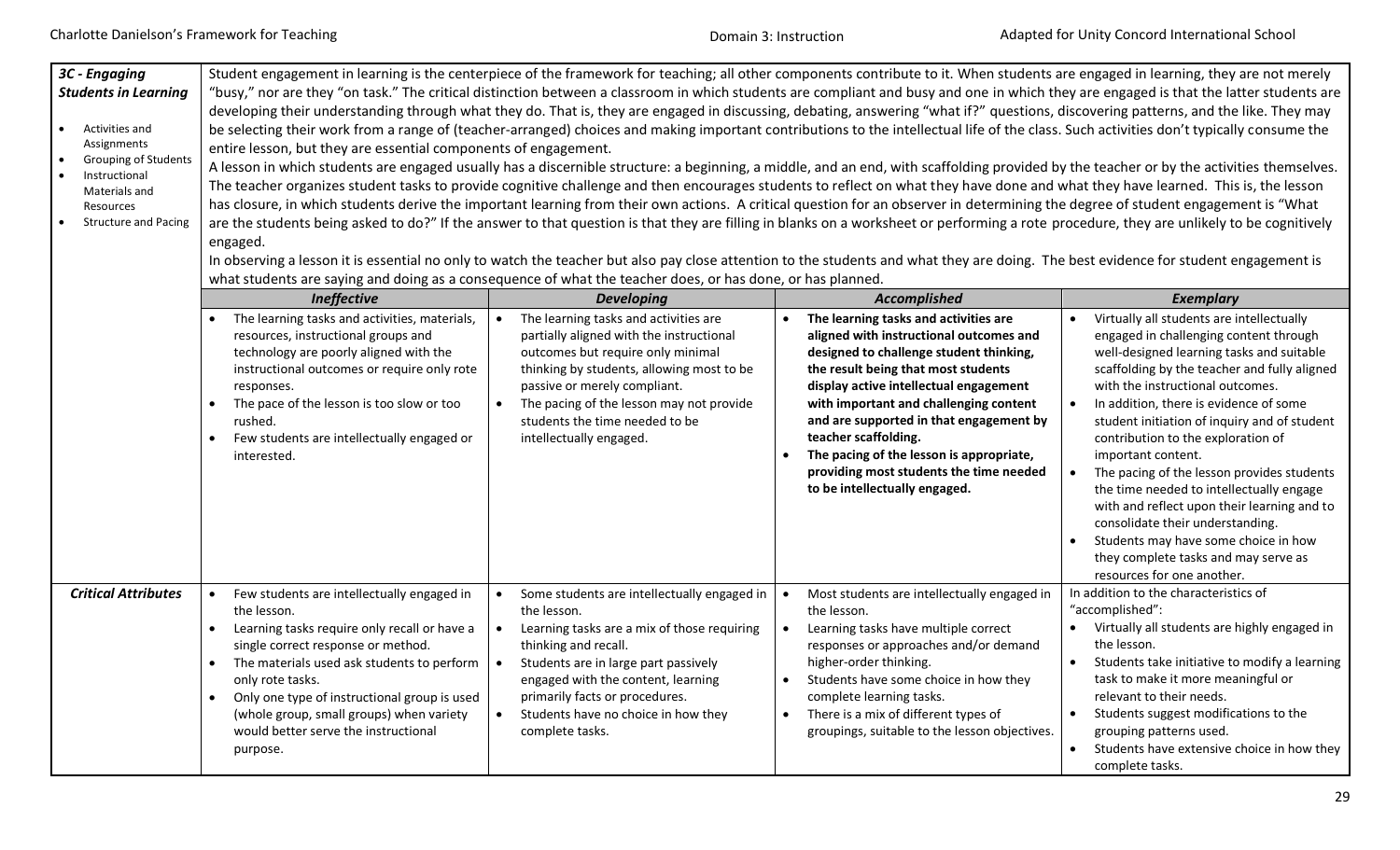| <b>Critical Attributes</b><br>(cont.) | Instructional materials used are unsuitable<br>to the lesson and/or students.<br>The lesson drags or is rushed.                                                                              | The teacher uses different instructional<br>groupings; these are partially successful in<br>achieving the lesson objectives.<br>The materials and resources are partially<br>aligned to the lesson objectives and only in<br>some cases demand student thinking.<br>The pacing of the lesson is uneven- suitable<br>in parts, but rushed or dragging in others. | Materials and resources support the<br>learning goals and require intellectual<br>engagement, as appropriate.<br>The pacing of the lesson provides students<br>the time needed to be intellectually<br>engaged.                                                                                                                                                                                          | Students suggest modifications or additions<br>to materials being used.<br>Students have the opportunity for both<br>reflection and closure after the lesson to<br>consolidate their understanding.                                                                                                                                                     |
|---------------------------------------|----------------------------------------------------------------------------------------------------------------------------------------------------------------------------------------------|-----------------------------------------------------------------------------------------------------------------------------------------------------------------------------------------------------------------------------------------------------------------------------------------------------------------------------------------------------------------|----------------------------------------------------------------------------------------------------------------------------------------------------------------------------------------------------------------------------------------------------------------------------------------------------------------------------------------------------------------------------------------------------------|---------------------------------------------------------------------------------------------------------------------------------------------------------------------------------------------------------------------------------------------------------------------------------------------------------------------------------------------------------|
| <b>Possible Examples</b>              | Students are able to fill out the worksheet<br>without fully understanding what it's<br>asking them to do.<br>The lesson drags or feels rushed.<br>Students complete "busy work" activities. | Students are asked to fill in a worksheet,<br>following an established procedure.<br>There is a recognizable beginning, middle<br>and end to the lesson.<br>Parts of the lesson have a suitable pace:<br>other parts drag or feel rushed.                                                                                                                       | Students are asked to formulate a<br>hypothesis about what might happen if the<br>American voting system allowed for the<br>direct election of presidents.<br>Students are given a task to do<br>independently, then to discuss with a table<br>group, and then to report out from each<br>table.<br>There is a clear beginning, middle and end<br>to the lesson.<br>The lesson neither rushes or drags. | Students are asked to write an essay "in<br>the spirit of Hemmingway."<br>A student asks whether they might remain<br>in their small groups to complete another<br>section of the activity, rather than work<br>independently.<br>Students identify or create their own<br>learning materials.<br>Students summarize their learning from the<br>lesson. |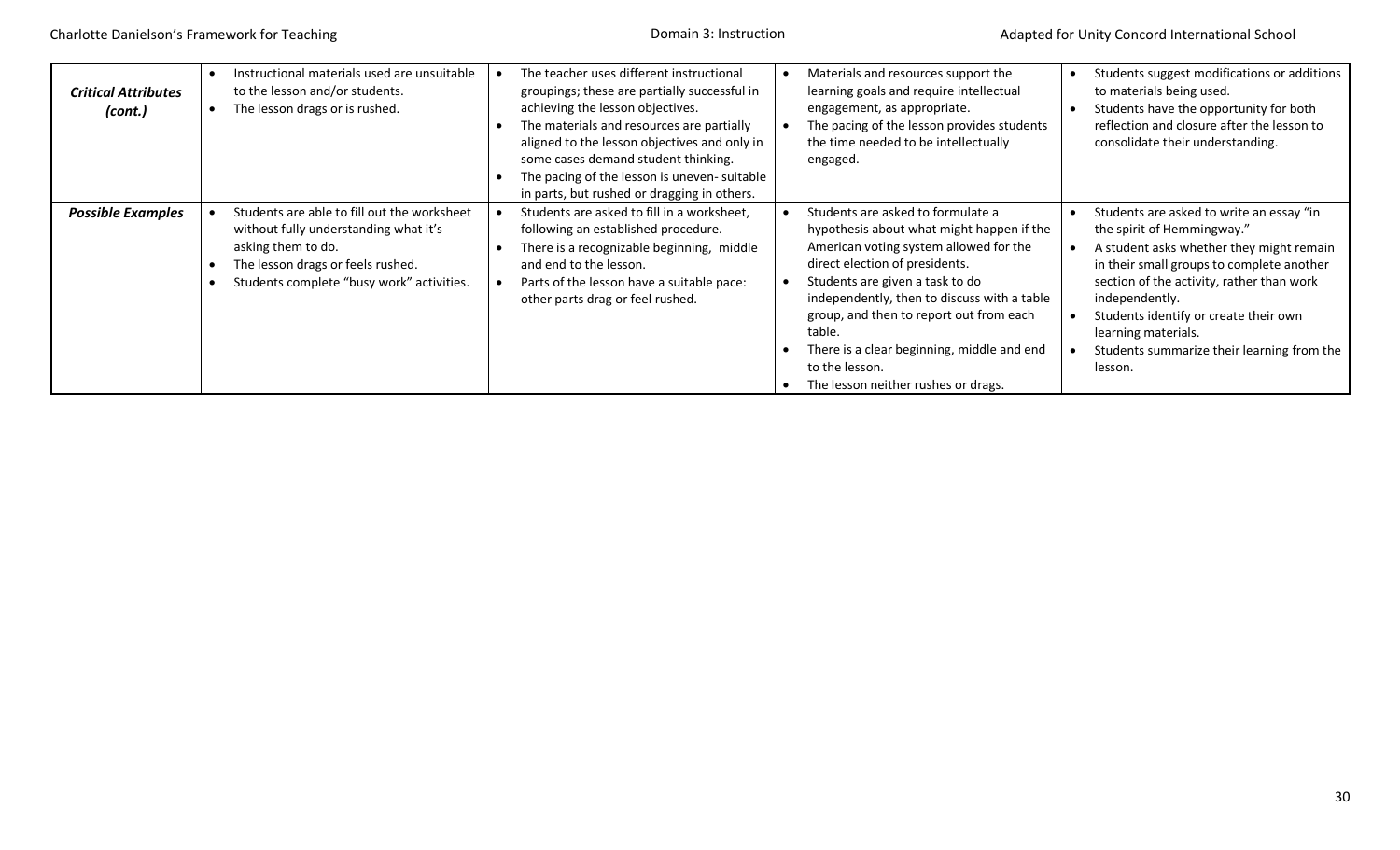Domain 3: Instruction

| 3D - Using<br>Assessment in<br><b>Instruction</b>                                                                                | Assessment of student learning plays an important role in instruction; no longer does it signal the end of instruction; it is now recognized to be an integral part of instruction. While<br>assessment for learning has always been and will continue to be an important aspect of teaching (It's important for teachers to know whether students have learned what was<br>intended), assessment for learning has increasingly come to play an important role in classroom practice. And in order to assess student learning for the purposes of instruction,<br>teachers must have their "fingers on the pulse" of a lesson, monitoring student understanding and, where appropriate, offering feedback to students. |                                                                                                                                                                                                                                                                                                                                                                                                                                                                                                                                                                          |                                                                                                                                                                                                                                                                                                                                                                                                                                                                                           |                                                                                                                                                                                                                                                                                                                                                                                                                                                                                                                                                                                                                                                                                  |  |
|----------------------------------------------------------------------------------------------------------------------------------|------------------------------------------------------------------------------------------------------------------------------------------------------------------------------------------------------------------------------------------------------------------------------------------------------------------------------------------------------------------------------------------------------------------------------------------------------------------------------------------------------------------------------------------------------------------------------------------------------------------------------------------------------------------------------------------------------------------------|--------------------------------------------------------------------------------------------------------------------------------------------------------------------------------------------------------------------------------------------------------------------------------------------------------------------------------------------------------------------------------------------------------------------------------------------------------------------------------------------------------------------------------------------------------------------------|-------------------------------------------------------------------------------------------------------------------------------------------------------------------------------------------------------------------------------------------------------------------------------------------------------------------------------------------------------------------------------------------------------------------------------------------------------------------------------------------|----------------------------------------------------------------------------------------------------------------------------------------------------------------------------------------------------------------------------------------------------------------------------------------------------------------------------------------------------------------------------------------------------------------------------------------------------------------------------------------------------------------------------------------------------------------------------------------------------------------------------------------------------------------------------------|--|
| Assessment Criteria                                                                                                              |                                                                                                                                                                                                                                                                                                                                                                                                                                                                                                                                                                                                                                                                                                                        |                                                                                                                                                                                                                                                                                                                                                                                                                                                                                                                                                                          |                                                                                                                                                                                                                                                                                                                                                                                                                                                                                           |                                                                                                                                                                                                                                                                                                                                                                                                                                                                                                                                                                                                                                                                                  |  |
| Monitoring of<br><b>Student Learning</b><br>Feedback to Students<br>Student Self-<br>Assessment and<br>Monitoring of<br>Progress | <b>Ineffective</b><br>There is little or no assessment or<br>monitoring of student learning; feedback is<br>absent or of poor quality.<br>Students do not appear to be aware of the<br>assessment criteria and do not engage in<br>self-assessment.                                                                                                                                                                                                                                                                                                                                                                                                                                                                    | <b>Developing</b><br>Assessment is used sporadically by teacher<br>and/or students to support instruction<br>through some monitoring of progress in<br>learning.<br>Feedback to students is general, students<br>appear to be only partially aware of the<br>assessment criteria used to evaluate their                                                                                                                                                                                                                                                                  | Accomplished<br>Assessment is used regularly by teacher<br>$\bullet$<br>and/or students during the lesson through<br>monitoring of learning progress and<br>results in accurate, specific feedback that<br>advances learning.<br>Students appear to be aware of the<br>$\bullet$<br>assessment criteria; some of them engage                                                                                                                                                              | <b>Exemplary</b><br>Assessment is fully integrated into<br>$\bullet$<br>instruction through extensive use of<br>formative assessment.<br>Students appear to be aware of, and there<br>is some evidence that they have<br>contributed to, the assessment criteria<br>Students self-assess and monitor their                                                                                                                                                                                                                                                                                                                                                                       |  |
|                                                                                                                                  |                                                                                                                                                                                                                                                                                                                                                                                                                                                                                                                                                                                                                                                                                                                        | work, and few assess their own work.                                                                                                                                                                                                                                                                                                                                                                                                                                                                                                                                     | in self-assessment<br>Questions, prompts, assessments are used<br>$\bullet$<br>to diagnose evidence of learning.                                                                                                                                                                                                                                                                                                                                                                          | progress.<br>A variety of feedback, from both their<br>teacher and their peers, is accurate,<br>specific, and advances learning.<br>Questions, prompts, assessments are used<br>regularly to diagnose evidence of learning<br>by individual students.                                                                                                                                                                                                                                                                                                                                                                                                                            |  |
| <b>Critical Attributes</b>                                                                                                       | The teacher gives no indication of what<br>high-quality work looks like.<br>The teacher makes no effort to determine<br>whether students understand the lesson.<br>Feedback is only global.<br>The teacher does not ask students to<br>$\bullet$<br>evaluate their own classmates work.                                                                                                                                                                                                                                                                                                                                                                                                                                | There is little evidence that the students<br>$\bullet$<br>understand how their work will be<br>evaluated.<br>Teacher monitors understanding through a<br>$\bullet$<br>single method, or without eliciting<br>evidence of understanding from all<br>students.<br>Teacher requests global indications of<br>student understanding.<br>Feedback to students is not uniformly<br>$\bullet$<br>specific and not oriented towards future<br>improvement of the work.<br>The teacher makes only minor attempts to<br>engage students in self-assessment or peer<br>assessment. | Students indicate that they clearly<br>$\bullet$<br>understand the characteristics of high-<br>quality work.<br>The teacher elicits evidence of student<br>$\bullet$<br>understanding during the lesson. Students<br>are invited to assess their own work and<br>make improvements.<br>Feedback includes specific and timely<br>$\bullet$<br>guidance, at least for groups of students.<br>The teacher attempts to engage students in<br>$\bullet$<br>self-assessment or peer assessment. | In addition to the characteristics of<br>"accomplished":<br>There is evidence that students have<br>helped establish the evaluation criteria.<br>Teacher monitoring of student<br>$\bullet$<br>understanding is sophisticated and<br>continuous: the teacher is constantly<br>"taking the pulse" of the class.<br>Teacher makes frequent use of strategies<br>to elicit information about individual<br>student understanding.<br>Feedback to students is specific and timely,<br>and is provided from many sources<br>including other students.<br>Students monitor their own understanding,<br>either on their own initiative or as a result<br>of tasks set by their teacher. |  |
| <b>Possible Examples</b>                                                                                                         | A student asks: "How is this assignment<br>going to be graded?"<br>A student asks, "Does this quiz count<br>$\bullet$<br>towards my grade?"                                                                                                                                                                                                                                                                                                                                                                                                                                                                                                                                                                            | Teacher asks: "Does anyone have a<br>question?"<br>When a student completes a problem on<br>$\bullet$<br>the board, the teacher corrects the<br>student's work without explaining why.                                                                                                                                                                                                                                                                                                                                                                                   | The teacher circulates during small group<br>or independent work, offering suggestions<br>to groups of students.                                                                                                                                                                                                                                                                                                                                                                          | The teacher reminds students of the<br>$\bullet$<br>characteristics of high-quality work (the<br>assessment criteria), suggesting that the<br>students themselves helped develop them.                                                                                                                                                                                                                                                                                                                                                                                                                                                                                           |  |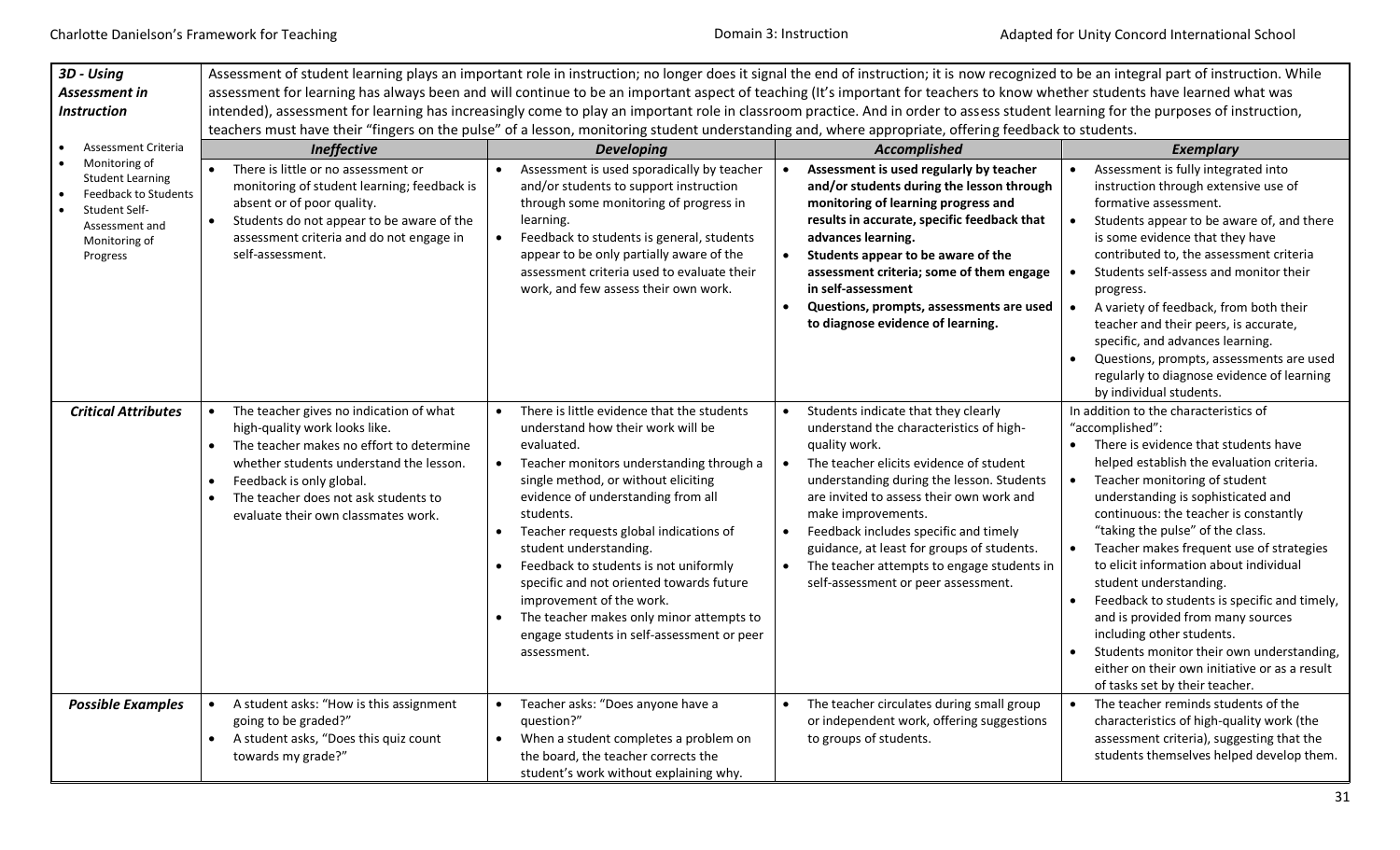| <b>Possible Examples</b><br>(cont.) | The teacher forges ahead with a<br>presentation without checking for<br>understanding.<br>The teacher says: "Good job, everyone." | The teacher, after receiving a correct<br>response from one student, continues<br>without ascertaining whether all students<br>understand the concept. | The teacher uses a specifically formulated<br>question to elicit evidence of student<br>understanding.<br>The teacher asks student to look over their<br>papers to correct their errors | While students are working, the teacher<br>circulates, providing substantive feedback<br>to individual students.<br>The teacher uses exit tickets to elicit<br>evidence of individual student<br>understanding.<br>Students offer feedback to their classmates<br>on their work.<br>Students evaluate a piece of their writing<br>rubric and confer with the teacher about<br>how it could be improved. |
|-------------------------------------|-----------------------------------------------------------------------------------------------------------------------------------|--------------------------------------------------------------------------------------------------------------------------------------------------------|-----------------------------------------------------------------------------------------------------------------------------------------------------------------------------------------|---------------------------------------------------------------------------------------------------------------------------------------------------------------------------------------------------------------------------------------------------------------------------------------------------------------------------------------------------------------------------------------------------------|
|-------------------------------------|-----------------------------------------------------------------------------------------------------------------------------------|--------------------------------------------------------------------------------------------------------------------------------------------------------|-----------------------------------------------------------------------------------------------------------------------------------------------------------------------------------------|---------------------------------------------------------------------------------------------------------------------------------------------------------------------------------------------------------------------------------------------------------------------------------------------------------------------------------------------------------------------------------------------------------|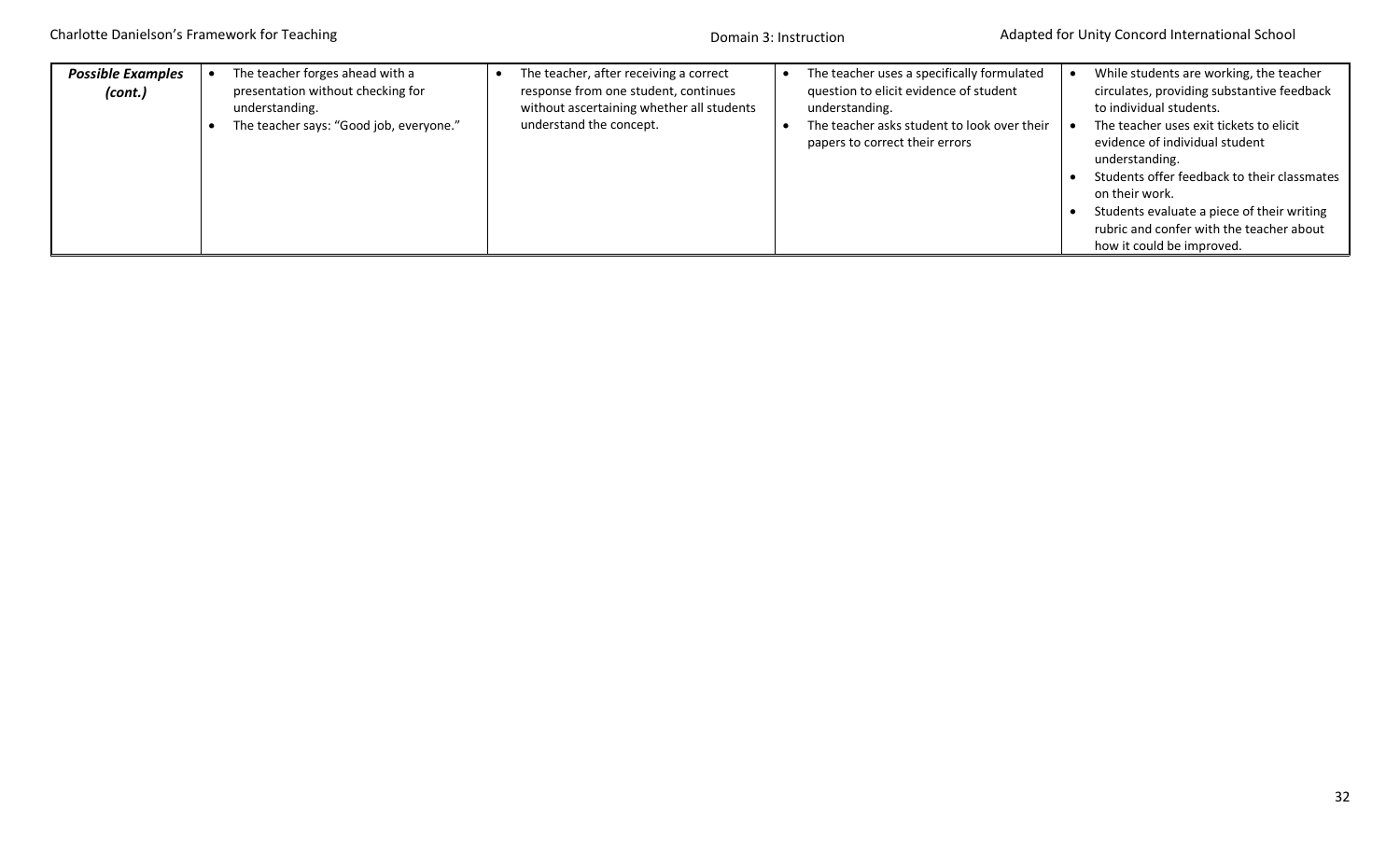Domain 3: Instruction

| 3E - Demonstrating         |                                                                                                                                                                                                                                                                                                                                                                                                                                                  |                                                                                                                                                                                                                                                                                                                                                                                                                                                                    | "Flexibility and responsiveness" refers to a teacher's skill in making adjustments in a lesson to respond to changing conditions. When a lesson is well planned, there may be no need                                                                                                                                                                                                                                                                                                                              |                                                                                                                                                                                                                                                                                                                                                                                                                                                                                                                                                                                           |  |  |  |
|----------------------------|--------------------------------------------------------------------------------------------------------------------------------------------------------------------------------------------------------------------------------------------------------------------------------------------------------------------------------------------------------------------------------------------------------------------------------------------------|--------------------------------------------------------------------------------------------------------------------------------------------------------------------------------------------------------------------------------------------------------------------------------------------------------------------------------------------------------------------------------------------------------------------------------------------------------------------|--------------------------------------------------------------------------------------------------------------------------------------------------------------------------------------------------------------------------------------------------------------------------------------------------------------------------------------------------------------------------------------------------------------------------------------------------------------------------------------------------------------------|-------------------------------------------------------------------------------------------------------------------------------------------------------------------------------------------------------------------------------------------------------------------------------------------------------------------------------------------------------------------------------------------------------------------------------------------------------------------------------------------------------------------------------------------------------------------------------------------|--|--|--|
| <b>Flexibility and</b>     |                                                                                                                                                                                                                                                                                                                                                                                                                                                  |                                                                                                                                                                                                                                                                                                                                                                                                                                                                    | for changes during the course of the lesson itself. Shifting the approach in midstream in not always necessary; in fact, with experience comes skill in accurately predicting how a                                                                                                                                                                                                                                                                                                                                |                                                                                                                                                                                                                                                                                                                                                                                                                                                                                                                                                                                           |  |  |  |
| <b>Responsiveness</b>      |                                                                                                                                                                                                                                                                                                                                                                                                                                                  |                                                                                                                                                                                                                                                                                                                                                                                                                                                                    | lesson will go and readiness for different possible scenarios. But even the most-skilled and best-prepared teachers will on occasion find that either a lesson is not going as they would                                                                                                                                                                                                                                                                                                                          |                                                                                                                                                                                                                                                                                                                                                                                                                                                                                                                                                                                           |  |  |  |
|                            |                                                                                                                                                                                                                                                                                                                                                                                                                                                  | like or that a teachable moment has presented itself. They are ready to respond to such situations. Furthermore, teachers who are committed to the learning of all students persist                                                                                                                                                                                                                                                                                |                                                                                                                                                                                                                                                                                                                                                                                                                                                                                                                    |                                                                                                                                                                                                                                                                                                                                                                                                                                                                                                                                                                                           |  |  |  |
| Lesson Adjustment          |                                                                                                                                                                                                                                                                                                                                                                                                                                                  | in their attempts to engage each student in learning, even when confronted with initial setbacks.                                                                                                                                                                                                                                                                                                                                                                  |                                                                                                                                                                                                                                                                                                                                                                                                                                                                                                                    |                                                                                                                                                                                                                                                                                                                                                                                                                                                                                                                                                                                           |  |  |  |
| Response to Students       | Ineffective                                                                                                                                                                                                                                                                                                                                                                                                                                      | <b>Developing</b>                                                                                                                                                                                                                                                                                                                                                                                                                                                  | <b>Accomplished</b>                                                                                                                                                                                                                                                                                                                                                                                                                                                                                                | <b>Exemplary</b>                                                                                                                                                                                                                                                                                                                                                                                                                                                                                                                                                                          |  |  |  |
| Persistence                | Teacher adheres to the instruction plan in<br>spite of evidence of poor student<br>understanding or lack of interest.<br>Teacher ignores student questions; when<br>students experience difficulty, the teacher<br>blames the students or their home<br>environment.                                                                                                                                                                             | Teacher attempts to modify the lesson<br>when needed and to respond to student<br>questions and interests, with moderate<br>success.<br>Teacher accepts responsibility for student<br>success but has only a limited repertoire of<br>strategies to draw upon.                                                                                                                                                                                                     | Teacher promotes the successful learning<br>of all students, making minor adjustments<br>as needed to instruction plans and<br>accommodating student questions, needs,<br>and interests.<br>$\bullet$<br>Drawing on a broad repertoire of<br>strategies, the teacher persists in seeking                                                                                                                                                                                                                           | Teacher seizes an opportunity to enhance<br>learning, building on a spontaneous event<br>or student interests, or successfully adjusts<br>and differentiates instruction to address<br>individual student misunderstandings.<br>Teacher persists in seeking effective<br>approaches for students who need help,                                                                                                                                                                                                                                                                           |  |  |  |
|                            |                                                                                                                                                                                                                                                                                                                                                                                                                                                  |                                                                                                                                                                                                                                                                                                                                                                                                                                                                    | approaches for students who have<br>difficulty learning.                                                                                                                                                                                                                                                                                                                                                                                                                                                           | using an extensive repertoire of<br>instructional strategies and soliciting<br>additional resources from the school or<br>community.                                                                                                                                                                                                                                                                                                                                                                                                                                                      |  |  |  |
| <b>Critical Attributes</b> | Teacher ignores indications of student<br>boredom or lack of understanding.<br>Teacher brushes aside student questions<br>$\bullet$<br>Teacher makes no attempt to incorporate<br>student interests into the lesson.<br>The teacher conveys to students that when<br>they have difficulty learning it is their fault.<br>In reflecting on practice, the teacher does<br>$\bullet$<br>not indicate that it is important to reach all<br>students. | Teacher's efforts to modify the lesson are<br>only partially successful.<br>Teacher makes perfunctory attempts to<br>incorporate student questions and<br>interests in the lesson.<br>The teacher conveys a sense to students of<br>their own responsibility for their learning<br>but is uncertain about how to assist them.<br>In reflecting on practice, the teacher<br>indicates the desire to reach all students<br>but does not suggest strategies to do so. | When necessary, the teacher makes<br>$\bullet$<br>adjustments to the lesson to enhance<br>understanding by groups of students.<br>Teacher incorporates students' interests<br>$\bullet$<br>and questions into the heart of the lesson.<br>The teacher conveys to students that s/he<br>$\bullet$<br>has other approaches to try when the<br>students experience difficulty.<br>$\bullet$<br>In reflecting on practice, the teacher cites<br>multiple approaches undertaken to reach<br>students having difficulty. | In addition to the characteristics of<br>"accomplished":<br>The teacher's adjustments to the lesson are<br>designed to assist individual students.<br>Teacher seizes on a teachable moment to<br>$\bullet$<br>enhance a lesson.<br>The teacher conveys to students that s/he<br>$\bullet$<br>won't consider a lesson "finished" until<br>every student understands and that s/he<br>has a broad range of approaches to use.<br>In reflecting on practice, the teacher can<br>cite others in the school and beyond whom<br>s/he has contacted for assistance in<br>reaching some students. |  |  |  |
| <b>Possible Examples</b>   | The teacher says: "We don't have time for<br>that today."<br>The teacher makes no attempt to adjust<br>the lesson when students appear confused.<br>The teacher says: "If you'd just pay<br>$\bullet$<br>attention, you could understand this."                                                                                                                                                                                                  | The teacher says: "I'll try to think of<br>another way to come at this and get back<br>to you."<br>The teacher says: "I realize not everyone<br>understands this, but we can't spend any<br>more time on it."<br>The teacher rearranges the way the<br>students are grouped in an attempt to help<br>students understand the lesson.                                                                                                                               | The teacher says: "That's an interesting<br>$\bullet$<br>idea; let's see how it fits."<br>$\bullet$<br>The teacher illustrates a principle of good<br>writing to a student using his interest in<br>basketball as context.<br>The teacher says: "Let's try this way and<br>$\bullet$<br>then uses another approach."                                                                                                                                                                                               | The teacher stops midstream in a lesson,<br>and says: "This activity doesn't seem to be<br>working! Here's another way I'd like you to<br>try it."<br>The teacher incorporates the school's<br>upcoming championship game into an<br>explanation of averages.<br>The teacher says: "If we have to come back<br>$\bullet$<br>to this tomorrow, we will; it's really<br>important that you understand it."                                                                                                                                                                                  |  |  |  |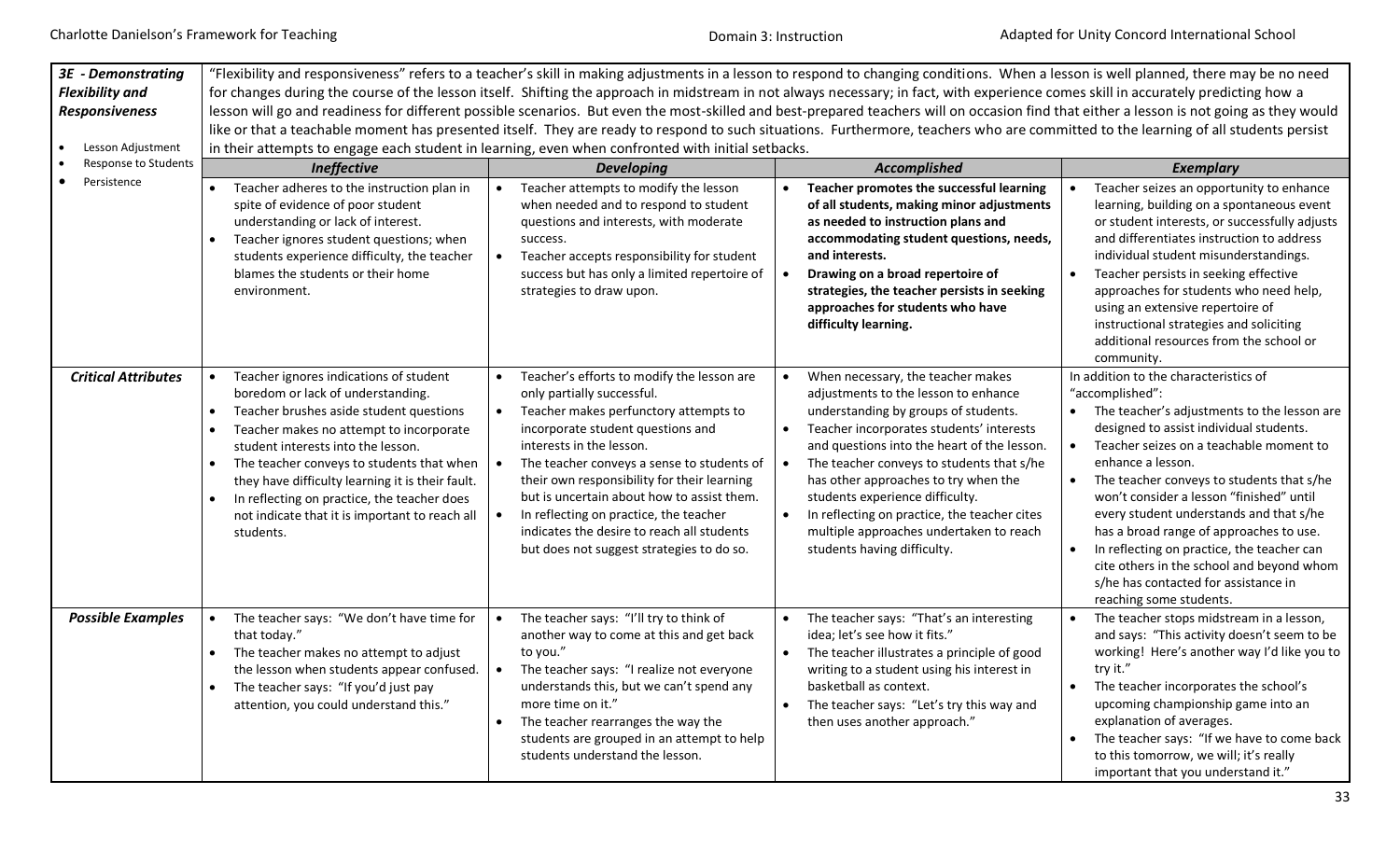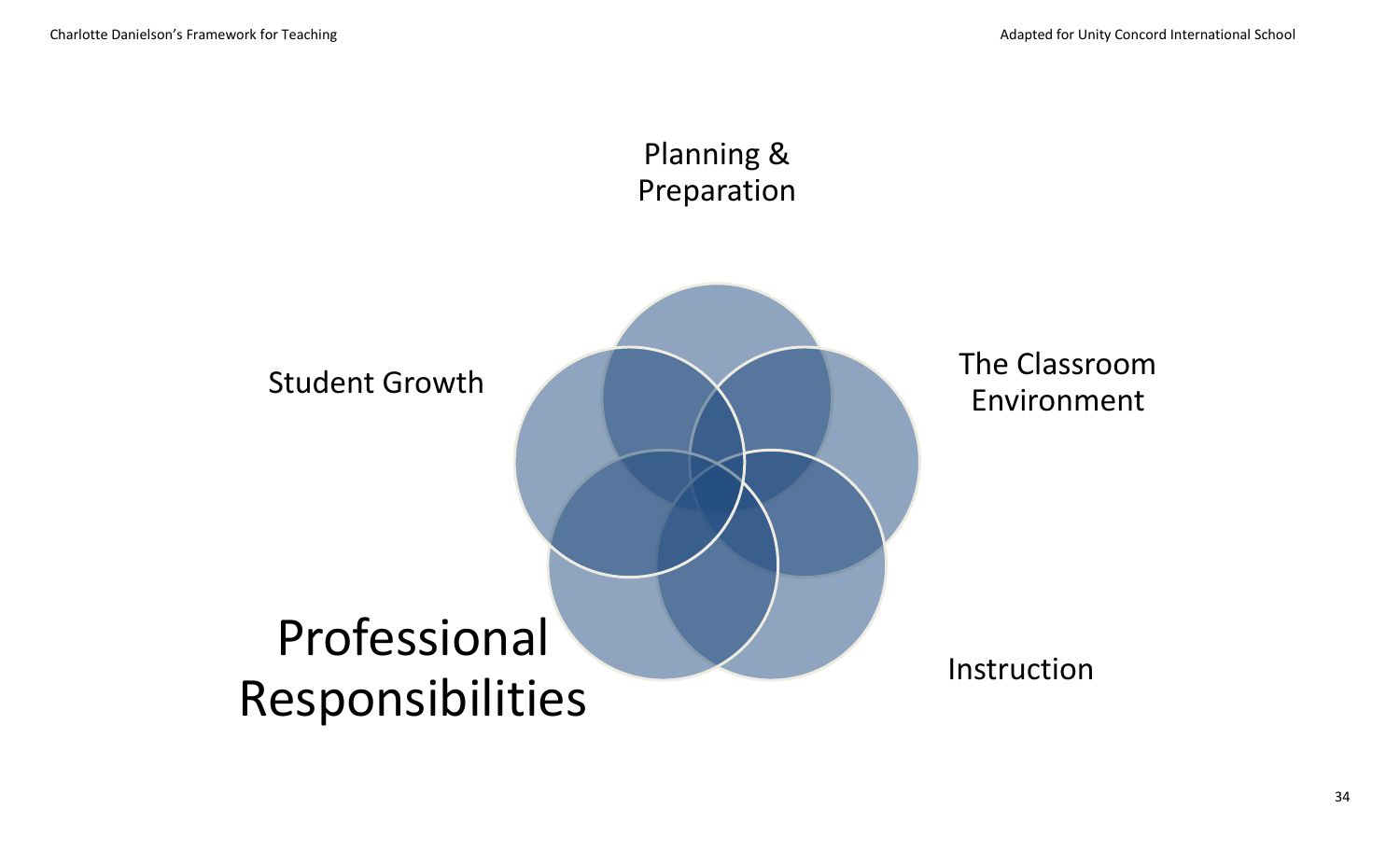| 4A - Reflecting on<br><b>Teaching</b><br>Accuracy<br>$\bullet$<br>Use in Future<br>Teaching | Reflecting on teaching encompasses the teacher's thinking that follows any instructional event - an analysis of the many decisions made both in planning and implementation of a<br>lesson. By considering these elements in light of the impact they had on student learning, teachers can determine where to focus their efforts in making revisions and what aspects of<br>the instruction they will continue in future lessons. Teachers may reflect on their practice through collegial conversations, journal writing, examining student work, informal<br>observations and conversations with students, or simply thinking about their teaching. Reflecting with accuracy, specificity, and ability to use what has been learned in future<br>teaching is a learned skill; mentors, coaches, and supervisors can help teachers acquire and develop the skill of reflecting on teaching through supportive and deep questioning. Over<br>time, this way of thinking and analyzing instruction through the lens of student learning becomes a habit of mind, leading to improvement in teaching and learning. |                                                                                                                                                                                                                         |                                                                                                                                                                                                                                                                                                                                            |                                                                                                                                                                                                                                                                                                                                                                                                                                    |  |
|---------------------------------------------------------------------------------------------|--------------------------------------------------------------------------------------------------------------------------------------------------------------------------------------------------------------------------------------------------------------------------------------------------------------------------------------------------------------------------------------------------------------------------------------------------------------------------------------------------------------------------------------------------------------------------------------------------------------------------------------------------------------------------------------------------------------------------------------------------------------------------------------------------------------------------------------------------------------------------------------------------------------------------------------------------------------------------------------------------------------------------------------------------------------------------------------------------------------------|-------------------------------------------------------------------------------------------------------------------------------------------------------------------------------------------------------------------------|--------------------------------------------------------------------------------------------------------------------------------------------------------------------------------------------------------------------------------------------------------------------------------------------------------------------------------------------|------------------------------------------------------------------------------------------------------------------------------------------------------------------------------------------------------------------------------------------------------------------------------------------------------------------------------------------------------------------------------------------------------------------------------------|--|
|                                                                                             | <b>Ineffective</b>                                                                                                                                                                                                                                                                                                                                                                                                                                                                                                                                                                                                                                                                                                                                                                                                                                                                                                                                                                                                                                                                                                 | <b>Developing</b>                                                                                                                                                                                                       | Accomplished                                                                                                                                                                                                                                                                                                                               | Exemplary                                                                                                                                                                                                                                                                                                                                                                                                                          |  |
|                                                                                             | Teacher does not know whether a lesson<br>was effective or achieved its instructional<br>outcomes, or he/she profoundly misjudges<br>the success of a lesson<br>Teacher has no suggestions for how a<br>lesson could be improved.                                                                                                                                                                                                                                                                                                                                                                                                                                                                                                                                                                                                                                                                                                                                                                                                                                                                                  | Teacher has a generally accurate<br>impression of a lesson's effectiveness and<br>the extent to which instructional outcomes<br>were met.<br>Teacher makes general suggestions about<br>how a lesson could be improved. | Teacher makes an accurate assessment of<br>$\bullet$<br>a lesson's effectiveness and the extent to<br>which it achieved its instructional<br>outcomes and can cite general references<br>to support the judgment.<br>Teacher makes a few specific suggestions<br>$\bullet$<br>of what could be tried another time the<br>lesson is taught. | Teacher makes a thoughtful and accurate<br>assessment of a lesson's effectiveness and<br>the extent to which it achieved its<br>instructional outcomes, citing many specific<br>examples from the lesson and weighing the<br>relative strengths of each.<br>Drawing on an extensive repertoire of<br>skills, teacher offers specific alternative<br>actions, complete with the probable<br>success of different courses of action. |  |
| <b>Critical Attributes</b>                                                                  | The teacher considers the lesson but draws<br>incorrect conclusions about its<br>effectiveness.<br>The teacher makes no suggestions for<br>improvement.                                                                                                                                                                                                                                                                                                                                                                                                                                                                                                                                                                                                                                                                                                                                                                                                                                                                                                                                                            | The teacher has a general sense of whether<br>or not instructional practices were<br>effective.<br>The teacher offers general modifications<br>for future instruction.                                                  | The teacher accurately assesses the<br>effectiveness of instructional activities<br>used.<br>The teacher identifies specific ways in<br>which a lesson might be improved.                                                                                                                                                                  | In addition to the characteristics of<br>"accomplished":<br>Teacher's assessment of the lesson is<br>$\bullet$<br>thoughtful and includes specific indicators<br>of effectiveness.<br>Teacher's suggestions for improvement<br>draw on an extensive repertoire.                                                                                                                                                                    |  |
| <b>Possible Examples</b>                                                                    | Despite evidence to the contrary, the<br>teacher says, "My students did great on<br>that lesson!"<br>The teacher says: "That was awful; I wish I<br>knew what to do!"                                                                                                                                                                                                                                                                                                                                                                                                                                                                                                                                                                                                                                                                                                                                                                                                                                                                                                                                              | At the end of the lesson the teacher says,<br>"I guess that went okay."<br>The teacher says: "I guess I'll try X next<br>time."                                                                                         | The teacher says: "I wasn't pleased with<br>$\bullet$<br>the level of engagement of the students."<br>The teacher's journal indicates several<br>$\bullet$<br>possible lesson improvements.                                                                                                                                                | The teacher says: "I think that lesson<br>worked pretty well, although I was<br>disappointed in how the group at the back<br>table performed."<br>In conversation with colleagues, the<br>teacher considers different group<br>strategies for improving a lesson.                                                                                                                                                                  |  |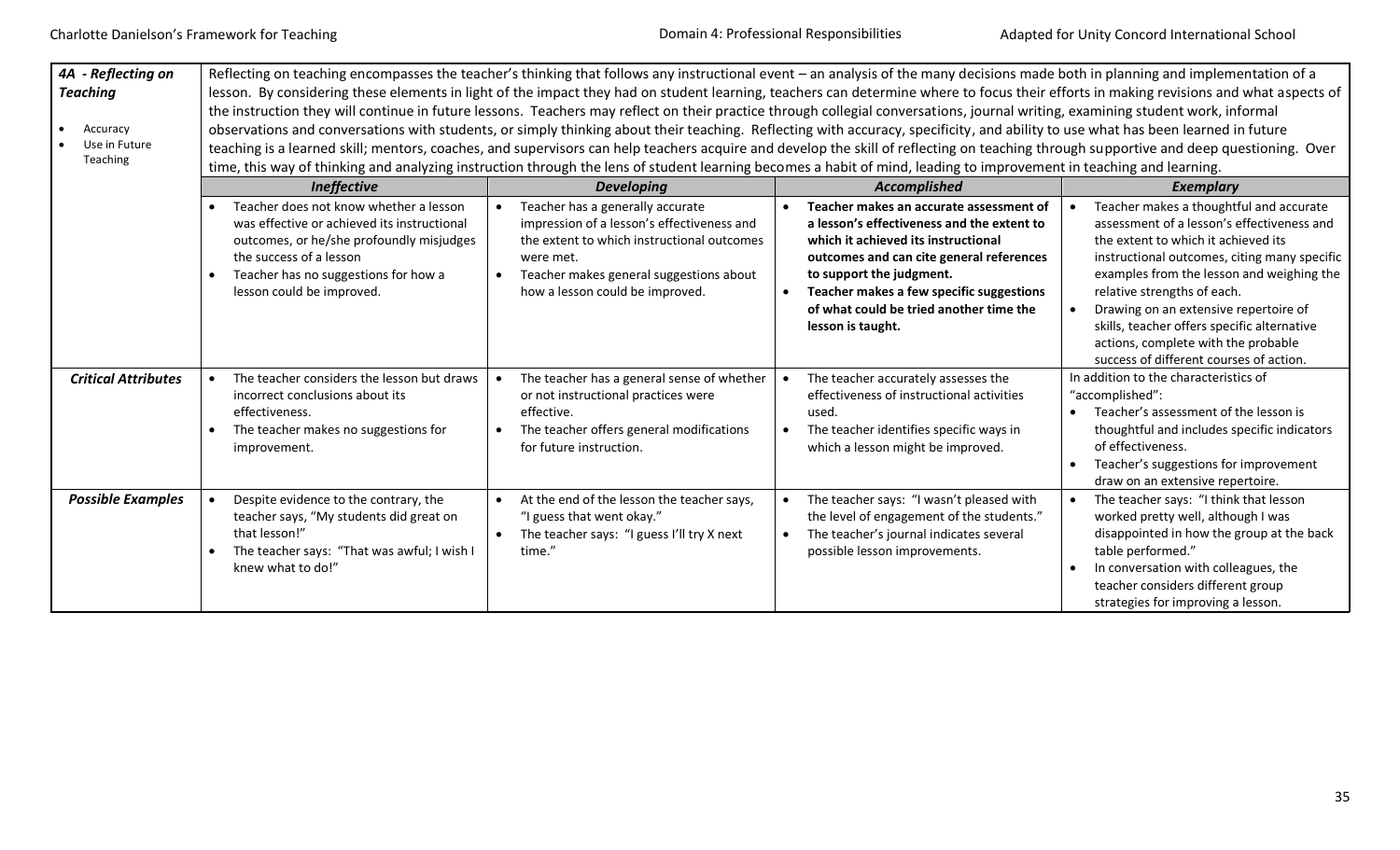| <b>4B</b> - Maintaining<br><b>Accurate Records</b><br><b>Student Completion</b><br>of Assignments<br>Student Progress in<br>Learning | An essential responsibility of professional educators is keeping accurate records of both instructional and noninstructional events. This record keeping includes student completion of<br>assignments, student progress in learning, and records of noninstructional activities that are part of the day-to-day functions in a school setting, including such things as the return of<br>signed permission slips for a field trip and money for school pictures. Proficiency in this component is vital because these records inform interactions with students and parents and<br>allow teachers to monitor learning and adjust instruction accordingly. The methods of keeping records vary as much as the type of information that is being recorded. For example,<br>records of formal assessments may be recorded electronically with the use of spreadsheets and databases that allow for item analysis and individualized instruction. A less formal<br>means of keeping track of student progress may include anecdotal notes that are kept in student folders. |                                                                                                                                                                                                                                                                                                                                                                                                                                                             |                                                                                                                                                                                                                                                                                                                                                                                                                                                                          |                                                                                                                                                                                                                                                                                                                                                                                                            |  |
|--------------------------------------------------------------------------------------------------------------------------------------|--------------------------------------------------------------------------------------------------------------------------------------------------------------------------------------------------------------------------------------------------------------------------------------------------------------------------------------------------------------------------------------------------------------------------------------------------------------------------------------------------------------------------------------------------------------------------------------------------------------------------------------------------------------------------------------------------------------------------------------------------------------------------------------------------------------------------------------------------------------------------------------------------------------------------------------------------------------------------------------------------------------------------------------------------------------------------|-------------------------------------------------------------------------------------------------------------------------------------------------------------------------------------------------------------------------------------------------------------------------------------------------------------------------------------------------------------------------------------------------------------------------------------------------------------|--------------------------------------------------------------------------------------------------------------------------------------------------------------------------------------------------------------------------------------------------------------------------------------------------------------------------------------------------------------------------------------------------------------------------------------------------------------------------|------------------------------------------------------------------------------------------------------------------------------------------------------------------------------------------------------------------------------------------------------------------------------------------------------------------------------------------------------------------------------------------------------------|--|
| Non-Instructional<br>Records                                                                                                         | Ineffective<br>Teacher's system for maintaining                                                                                                                                                                                                                                                                                                                                                                                                                                                                                                                                                                                                                                                                                                                                                                                                                                                                                                                                                                                                                          | <b>Developing</b><br>Teacher's system for maintaining                                                                                                                                                                                                                                                                                                                                                                                                       | <b>Accomplished</b><br>Teacher's system for maintaining<br>$\bullet$                                                                                                                                                                                                                                                                                                                                                                                                     | <b>Exemplary</b><br>Teacher's system for maintaining                                                                                                                                                                                                                                                                                                                                                       |  |
|                                                                                                                                      | information on student completion of<br>assignments and student progress in<br>learning is nonexistent or in disarray.<br>Teacher's records for noninstructional<br>activities are in disarray, resulting in errors<br>and confusion.                                                                                                                                                                                                                                                                                                                                                                                                                                                                                                                                                                                                                                                                                                                                                                                                                                    | information on student completion of<br>assignments and student progress in<br>learning is rudimentary and only partially<br>effective.<br>Teacher's records for noninstructional<br>activities are adequate but require<br>frequent monitoring to avoid errors.                                                                                                                                                                                            | information on student completion of<br>assignments, student progress in learning,<br>and noninstructional records is fully<br>effective.                                                                                                                                                                                                                                                                                                                                | information on student completion of<br>assignments, student progress in learning,<br>and noninstructional records is fully<br>effective.<br>Students contribute information and<br>participate in maintaining the records.                                                                                                                                                                                |  |
| <b>Critical Attributes</b>                                                                                                           | There is no system for either instructional<br>or noninstructional records.<br>The record-keeping systems are in disarray<br>so as to provide incorrect or confusing<br>information.                                                                                                                                                                                                                                                                                                                                                                                                                                                                                                                                                                                                                                                                                                                                                                                                                                                                                     | The teacher has a process for recording<br>completion og student work. However, it is<br>out of date or does not permit students to<br>gain access to the information.<br>The teacher's process for tracking student<br>progress is cumbersome to use.<br>The teacher has a process for tracking, but<br>not all, noninstructional information, and it<br>may contain some errors.                                                                          | The teacher's process for recording student<br>work completion is efficient and effective;<br>students have access to information about<br>completed and/or missing assignments.<br>The teacher has an efficient and effective<br>$\bullet$<br>process for recording student attainment<br>of learning goals; student able to see how<br>they're progressing.<br>The teacher's process for recording<br>noninstructional information is both<br>efficient and effective. | In addition to the characteristics of<br>"accomplished":<br>Students contribute to and maintain<br>records indicating completed and overdue<br>work assignments.<br>Students both contribute and maintain<br>data files indicating their own progress in<br>learning.<br>Students contribute to maintaining<br>noninstructional records for the class.                                                     |  |
| <b>Possible Examples</b>                                                                                                             | A student says, "I'm sure I turned in that<br>assignment, but the teacher lost it!"<br>The teacher says, "I misplaced the writing<br>samples for my class, but it doesn't<br>matter-I know what the students would<br>have scored."<br>On the morning of the field trip, the<br>teacher discovers that five students have<br>never turned in their permission slips.                                                                                                                                                                                                                                                                                                                                                                                                                                                                                                                                                                                                                                                                                                     | A student says, "I wasn't in school today,<br>and my teacher's website is out of date, so<br>I don't know what the assignments are."<br>The teacher says "I've got all these notes<br>about how kids are doing; I should put<br>them into the system, but I don't have<br>time."<br>On the morning of the field trip, the<br>teacher frantically searches all the drawers<br>in the desk for permission slips and finds<br>them just before the bell rings. | $\bullet$<br>The teacher creates a link on the class<br>website that students can access to check<br>on any missing assignment.<br>The teacher's grade book records student<br>progress toward learning goals.<br>The teacher creates a spreadsheet for<br>$\bullet$<br>tracking which students have paid for their<br>school pictures.                                                                                                                                  | A student from each team maintains the<br>database of current and missing<br>assignments for the team.<br>When asked about their progress in class, a<br>student proudly shows her data file and<br>can explain how the documents indicate<br>her progress toward learning goals.<br>When they bring in their permission slips<br>for a field trip, students add their own<br>information to the database. |  |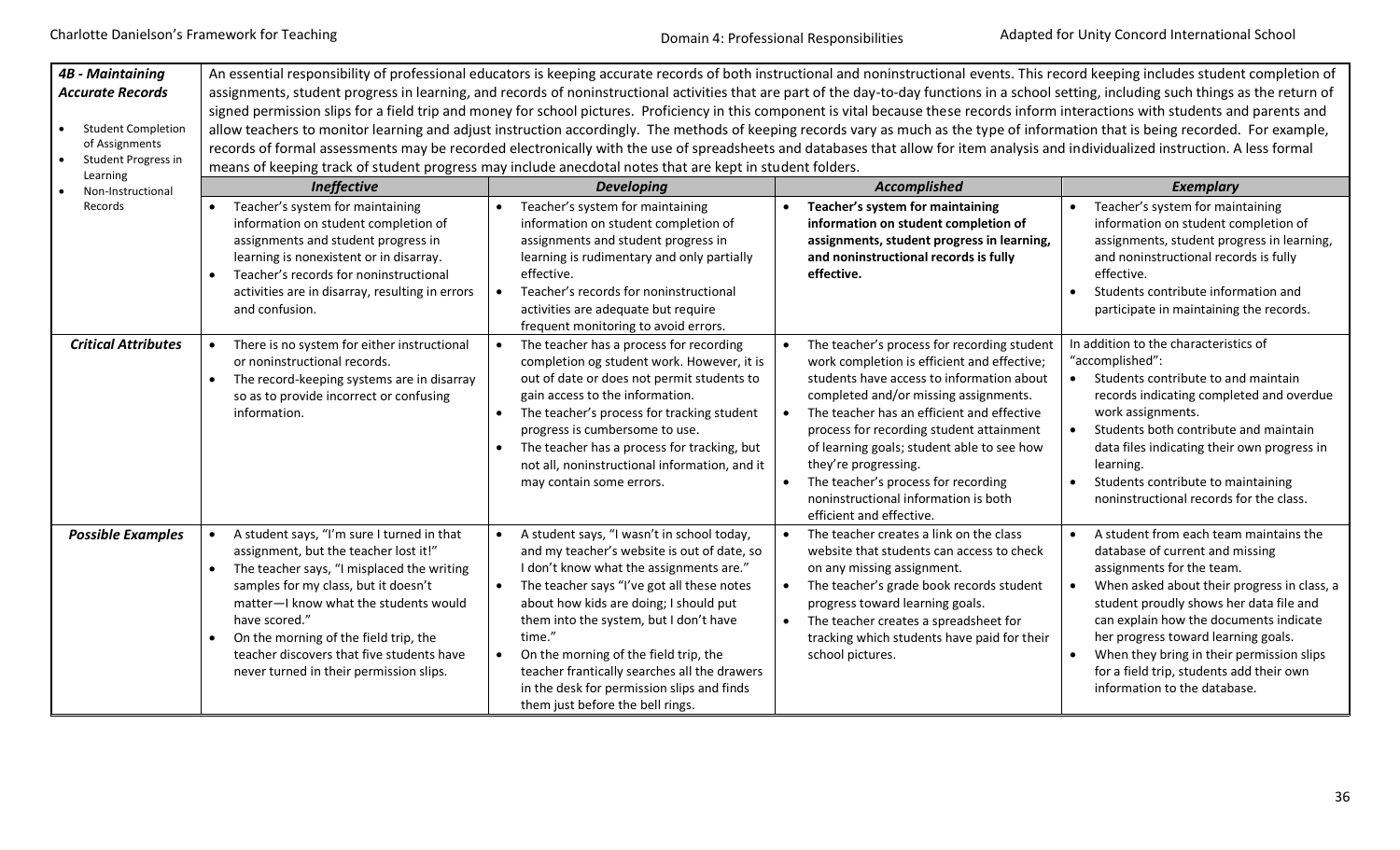| <b>4C - Communicating</b><br>with Families<br><b>Information About</b><br>the Instructional                                       | Although the ability of families to participate in their child's learning varies widely due to other family or job obligations, it is the responsibility of teachers to provide opportunities for<br>them to both understand the instructional program and their child's progress. Teachers establish relationships with families by communicating to them about both the instructional<br>program and about individual students, and they invite families to be part of the educational process itself. The level of family participation and involvement tends to be greater at<br>the elementary level when young children are just beginning school. However, the importance of regular communication with families of adolescence cannot be overstated. A<br>teacher's effort to communicate with families conveys an essential caring on the part on the part of the teacher, a quality valued by families of students of all ages. |                                                                                                                                                                                                                                                                                                                                                                                                            |                                                                                                                                                                                                                                                                                                                                                                                                                                             |                                                                                                                                                                                                                                                                                                                                                                                                                                             |  |
|-----------------------------------------------------------------------------------------------------------------------------------|-------------------------------------------------------------------------------------------------------------------------------------------------------------------------------------------------------------------------------------------------------------------------------------------------------------------------------------------------------------------------------------------------------------------------------------------------------------------------------------------------------------------------------------------------------------------------------------------------------------------------------------------------------------------------------------------------------------------------------------------------------------------------------------------------------------------------------------------------------------------------------------------------------------------------------------------|------------------------------------------------------------------------------------------------------------------------------------------------------------------------------------------------------------------------------------------------------------------------------------------------------------------------------------------------------------------------------------------------------------|---------------------------------------------------------------------------------------------------------------------------------------------------------------------------------------------------------------------------------------------------------------------------------------------------------------------------------------------------------------------------------------------------------------------------------------------|---------------------------------------------------------------------------------------------------------------------------------------------------------------------------------------------------------------------------------------------------------------------------------------------------------------------------------------------------------------------------------------------------------------------------------------------|--|
| Program<br><b>Information About</b><br><b>Individual Students</b><br>Engagement of<br>Families in the<br>Instructional<br>Program | Ineffective<br>Teacher communication with families-<br>about the instructional program, about<br>individual students-is sporadic or<br>culturally inappropriate.<br>Teacher makes no attempt to engage                                                                                                                                                                                                                                                                                                                                                                                                                                                                                                                                                                                                                                                                                                                                    | <b>Developing</b><br>Teacher makes sporadic attempts to<br>communicate with families about the<br>instructional program and about the<br>progress of individual students but does<br>not attempt to engage families in the                                                                                                                                                                                 | Accomplished<br>Teacher communicates frequently with<br>families about the instructional program<br>and conveys information about individual<br>student progress.<br>Teacher makes some attempts to engage<br>$\bullet$                                                                                                                                                                                                                     | <b>Exemplary</b><br>Teacher's communication with families is<br>frequent and sensitive to cultural<br>traditions, with students contributing to<br>the communication.<br>Response to family concerns is handled                                                                                                                                                                                                                             |  |
|                                                                                                                                   | families in the instructional program.                                                                                                                                                                                                                                                                                                                                                                                                                                                                                                                                                                                                                                                                                                                                                                                                                                                                                                    | instructional program. Communications are<br>one-way and not always appropriate to the<br>cultural norms of those families.                                                                                                                                                                                                                                                                                | families in the instructional program.<br>Information to families is conveyed in a<br>$\bullet$<br>culturally appropriate manner.                                                                                                                                                                                                                                                                                                           | with professional and cultural sensitivity.<br>Teacher's efforts to engage families in the<br>instructional program are frequent and<br>successful.                                                                                                                                                                                                                                                                                         |  |
| <b>Critical Attributes</b>                                                                                                        | Little or no information regarding the<br>instructional program is available to<br>parents.<br>Families are unaware of their children's<br>progress.<br>Family engagement activities are lacking.<br>$\bullet$<br>Communication is culturally inappropriate.                                                                                                                                                                                                                                                                                                                                                                                                                                                                                                                                                                                                                                                                              | School or district-created materials about<br>the instructional program are sent home.<br>Infrequent or incomplete information is<br>sent home by teachers about the<br>instructional program.<br>Teacher maintains school-required grade<br>book but does little else to inform families<br>about student progress.<br>Teacher communications are sometimes<br>inappropriate to families' cultural norms. | Information about the instructional<br>$\bullet$<br>program is available on a regular basis.<br>The teacher sends information about<br>$\bullet$<br>student progress home on a regular basis.<br>Teacher develops activities designed to<br>$\bullet$<br>successfully engage families in their<br>children's learning, as appropriate.                                                                                                      | In addition to the characteristics of<br>"accomplished":<br>• On a regular basis, students develop<br>materials to inform their families about the<br>instructional program.<br>Students maintain accurate records about<br>their individual learning progress and<br>frequently share this information with<br>families.<br>Students contribute to regular and ongoing<br>projects designed to engage families in the<br>learning process. |  |
| <b>Possible Examples</b>                                                                                                          | A parent says, "I'd like to know what my kid<br>is working on at school."<br>A parent says, "I wish I knew something<br>$\bullet$<br>about my child's progress before the report<br>card comes out."<br>A parent says, "I wonder why we never see<br>any school work come home."                                                                                                                                                                                                                                                                                                                                                                                                                                                                                                                                                                                                                                                          | A parent says, "I received the district<br>pamphlet on the reading program, but I<br>wonder how it's being taught in my child's<br>class."<br>A parent says, "I emailed the teacher about<br>my child's struggles with math, but all I got<br>back was a note saying that he's doing<br>fine."<br>Weekly quizzes are sent home for<br>parent/guardian signature.                                           | The teacher sends weekly newsletter home<br>to families, including advance notice about<br>homework assignments, current class<br>activities, community and/or school<br>projects, field trips, etc.<br>$\bullet$<br>The teacher creates a monthly progress<br>report, which is sent home for each<br>student.<br>The teacher sends home a project that asks<br>students to interview a family member<br>about growing up during the 1970s. | Students create materials for back-to-<br>school night that outline the approach for<br>learning science.<br>Student daily reflection log describes<br>learning and goes home each week for a<br>response from a parent or guardian.<br>Students design a project on charting<br>family use of plastics.                                                                                                                                    |  |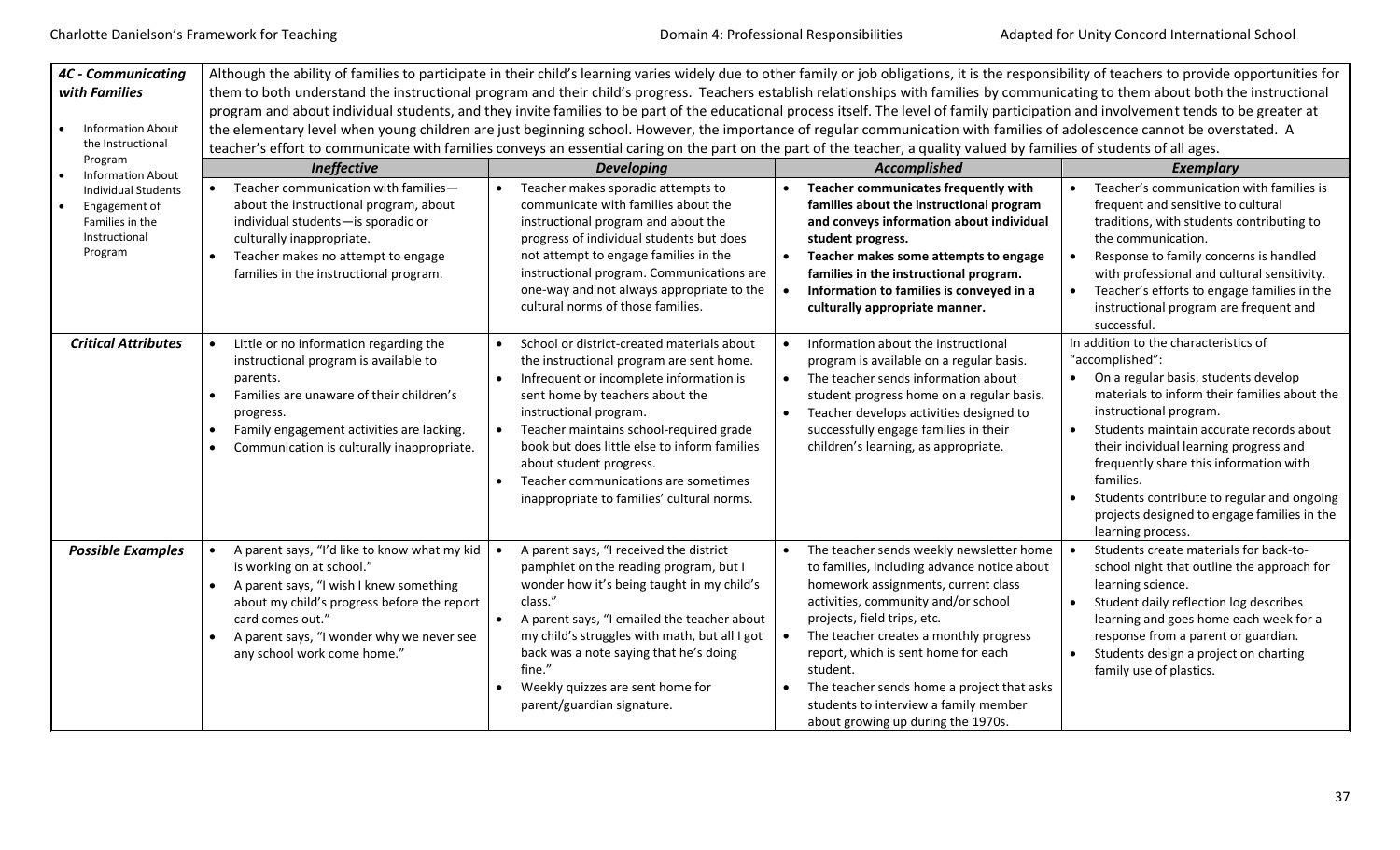| 4D - Participating in<br>a Professional<br>Community<br>Relationships with<br>Colleagues             | Schools are, first of all, environments to promote the learning of students. But in promoting student learning, teachers must work with colleagues to share strategies, plan joint<br>efforts, and plan for the success of individual students. Schools are, in other words, professional organizations for teachers - organizations whose full potential is realized only when<br>teachers regard themselves as members of a professional community. This community is characterized by mutual support and respect and by recognition of the responsibility of all<br>teachers to be constantly seeking ways to improve their practice and to contribute to the life of the school. Inevitably, teachers' duties extend beyond the doors of their classrooms<br>and include activities related to the entire school and/or larger district. These activities include such things as school and district curriculum committees or engagement with the<br>parent-teacher organization. With experience, teachers assume leadership roles in these activities. |                                                                                                                                                                                                                                                                                                                                                  |                                                                                                                                                                                                                                                                                                                                                                                                                                                                              |                                                                                                                                                                                                                                                                                                                                                                                                                                                                                          |  |  |
|------------------------------------------------------------------------------------------------------|--------------------------------------------------------------------------------------------------------------------------------------------------------------------------------------------------------------------------------------------------------------------------------------------------------------------------------------------------------------------------------------------------------------------------------------------------------------------------------------------------------------------------------------------------------------------------------------------------------------------------------------------------------------------------------------------------------------------------------------------------------------------------------------------------------------------------------------------------------------------------------------------------------------------------------------------------------------------------------------------------------------------------------------------------------------|--------------------------------------------------------------------------------------------------------------------------------------------------------------------------------------------------------------------------------------------------------------------------------------------------------------------------------------------------|------------------------------------------------------------------------------------------------------------------------------------------------------------------------------------------------------------------------------------------------------------------------------------------------------------------------------------------------------------------------------------------------------------------------------------------------------------------------------|------------------------------------------------------------------------------------------------------------------------------------------------------------------------------------------------------------------------------------------------------------------------------------------------------------------------------------------------------------------------------------------------------------------------------------------------------------------------------------------|--|--|
| Involvement in a<br>Culture of                                                                       | Ineffective                                                                                                                                                                                                                                                                                                                                                                                                                                                                                                                                                                                                                                                                                                                                                                                                                                                                                                                                                                                                                                                  | <b>Developing</b>                                                                                                                                                                                                                                                                                                                                | Accomplished                                                                                                                                                                                                                                                                                                                                                                                                                                                                 | <b>Exemplary</b>                                                                                                                                                                                                                                                                                                                                                                                                                                                                         |  |  |
| Professional Inquiry<br>Service to the School<br>Participation in<br>School and District<br>Projects | Teacher's relationships with colleagues are<br>negative or self-serving.<br>Teacher avoids participation in a<br>$\bullet$<br>professional culture of inquiry, resisting<br>opportunities to become involved.<br>Teacher avoids becoming involved in<br>$\bullet$<br>school events or school and district<br>projects                                                                                                                                                                                                                                                                                                                                                                                                                                                                                                                                                                                                                                                                                                                                        | Teacher maintains cordial relationships<br>with colleagues to fulfill duties that the<br>school or district requires.<br>Teacher becomes involved in the school's<br>culture of professional inquiry when invited<br>to do so.<br>Teacher participates in school events and<br>school and district projects when<br>specifically asked to do so. | Teacher's relationships with colleagues<br>are characterized by mutual support and<br>cooperation; teacher actively participates<br>in a culture of professional inquiry.<br>Teacher volunteers to participate in school<br>events and in school and district projects,<br>making a substantial contribution.                                                                                                                                                                | Teacher's relationships with colleagues are<br>characterized by mutual support and<br>cooperation, with the teacher taking<br>initiative in assuming leadership among the<br>faculty.<br>Teacher takes a leadership role in<br>promoting a culture of professional inquiry.<br>Teacher volunteers to participate in school<br>events and district projects making a<br>substantial contribution, and assuming a<br>leadership role in at least one aspect of<br>school or district life. |  |  |
| <b>Critical Attributes</b>                                                                           | The teacher's relationship with colleagues<br>$\bullet$<br>is characterized by negativity or<br>combativeness.<br>The teacher purposefully avoids<br>$\bullet$<br>contributing to activities promoting<br>professional inquiry.<br>The teacher avoids involvement in school<br>$\bullet$<br>activities and school, district and<br>community projects.                                                                                                                                                                                                                                                                                                                                                                                                                                                                                                                                                                                                                                                                                                       | The teacher has pleasant relationship with<br>colleagues.<br>When invited, the teacher participates in<br>activities related to professional inquiry.<br>When asked, the teacher participates in<br>school activities, as well as school, district<br>and community projects.                                                                    | The teacher has supportive and<br>$\bullet$<br>collaborative relationships with colleagues.<br>The teacher regularly participates in<br>$\bullet$<br>activities related to professional inquiry.<br>The teacher frequently volunteers to<br>$\bullet$<br>participate in school activities, as well as<br>school, district and community projects.                                                                                                                            | In addition to the characteristics of<br>"accomplished":<br>• The teacher takes a leadership role in<br>promoting activities related to professional<br>inguiry.<br>The teacher regularly contributes to and<br>oversees events that positively impact<br>school life.<br>The teacher regularly contributes to and<br>serves as head of significant school, district<br>and community projects.                                                                                          |  |  |
| <b>Possible Examples</b>                                                                             | The teacher doesn't share test-taking<br>strategies with his colleagues. He figures<br>that if his students do well, it will make him<br>look good.<br>The teacher does not attend PLC meetings.<br>The teacher does not attend any school<br>$\bullet$<br>function after the dismissal bell.<br>The teacher says, "I work from 8:30-3:30<br>$\bullet$<br>and not a minute more. I won't serve on<br>any district committee unless they get a<br>substitute to cover my class".                                                                                                                                                                                                                                                                                                                                                                                                                                                                                                                                                                              | The teacher is polite but never shares any<br>instructional materials with his grade<br>partners.<br>The teacher attends PLC meetings only<br>when reminded by her supervisor.<br>The principal says, "I wish I didn't have to<br>ask the teacher to "volunteer" every time<br>we need someone to chaperone the<br>dance."                       | The principal remarks that the teacher's<br>students have been noticeably successful<br>since her team has been focused on<br>instructional strategies during their team<br>meetings.<br>The teacher has decided to take some of<br>$\bullet$<br>the free MIT courses online and to share<br>his learning with colleagues.<br>The basketball coach is usually willing to<br>chaperone the 9 <sup>th</sup> grade dance because she<br>knows all of her players will be there. | The teacher leads the "mentor" group,<br>devoted to supporting teachers during<br>their first years in the profession.<br>The teacher hosts a book study group that<br>meets monthly; he guides the book choices<br>so that the group can focus on topics that<br>will enhance their skills.<br>The teacher leads the school's annual<br>"Olympics" day, which involves all students<br>and faculty in athletic events.                                                                  |  |  |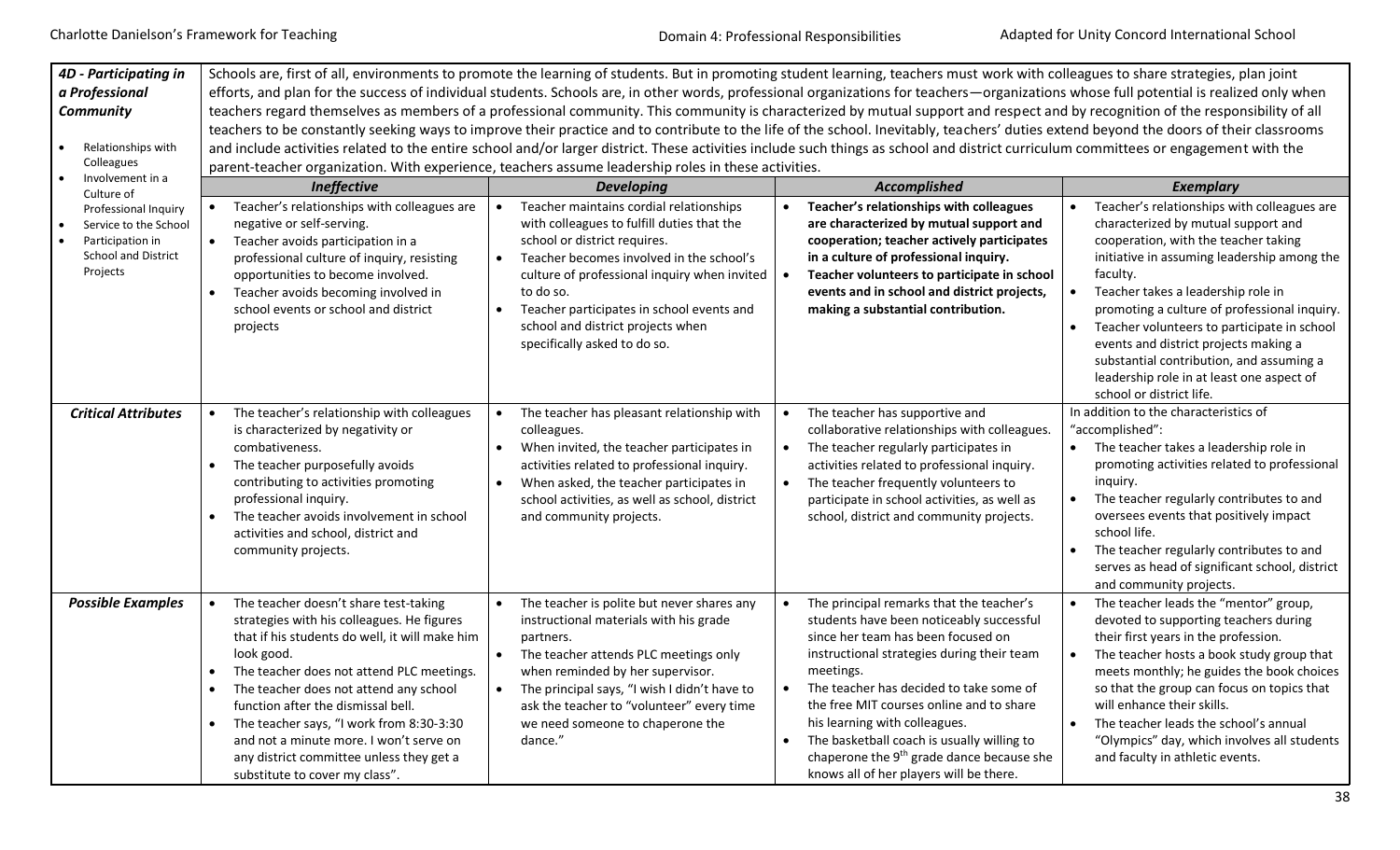Domain 4: Professional Responsibilities

| <b>Possible Examples</b> |  | The teacher contributes to the district   | The teacher enthusiastically represents the | The teacher leads the school district's    |
|--------------------------|--|-------------------------------------------|---------------------------------------------|--------------------------------------------|
| (cont.)                  |  | literacy committee only when requested to | school during the district social studies   | wellness committee, which involves health- |
|                          |  | do so by the principal.                   | review and brings her substantial           | care and nutrition specialists from the    |
|                          |  |                                           | knowledge of U.S. history to the course-    | community.                                 |
|                          |  |                                           | writing team.                               |                                            |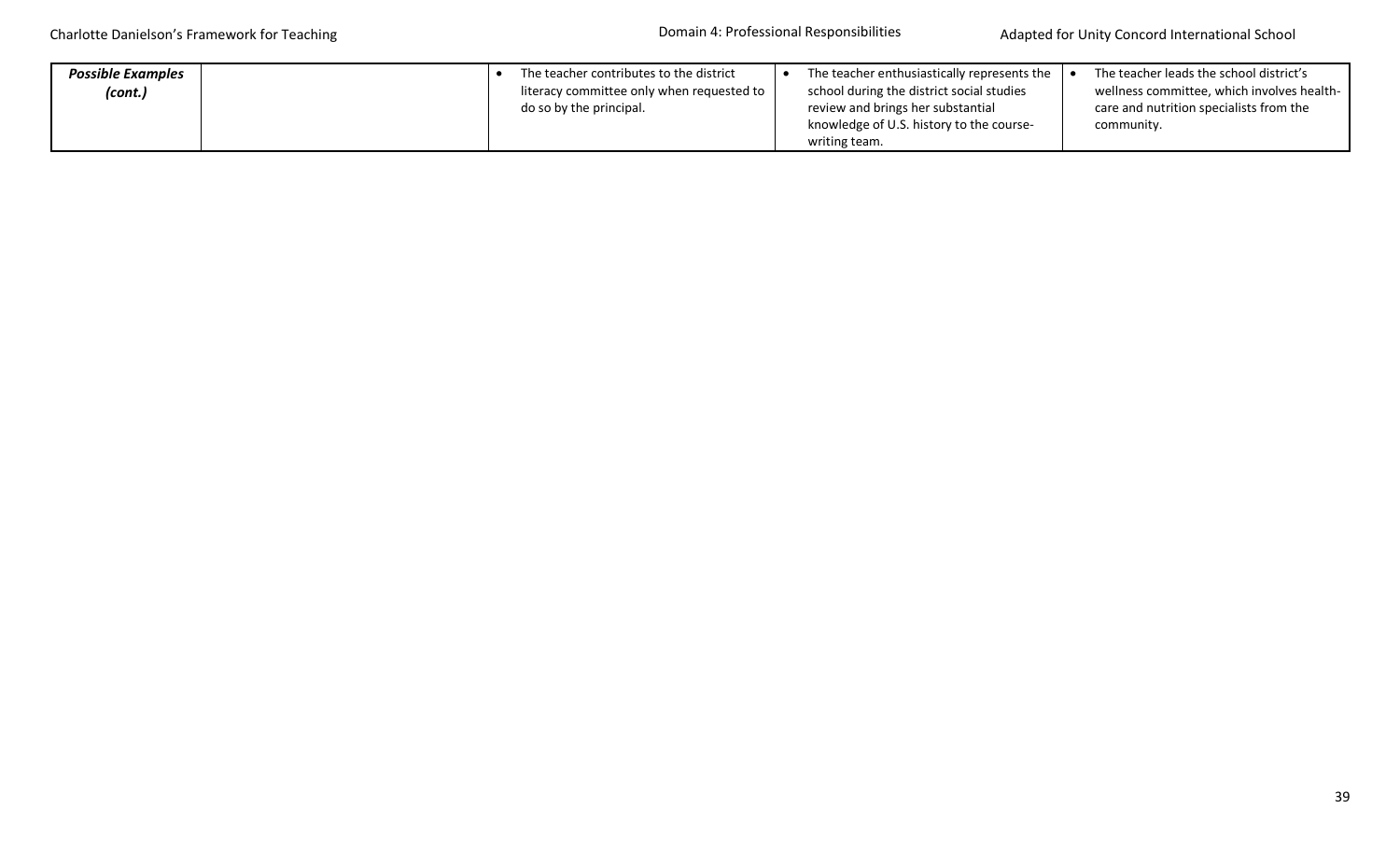| <b>4E - Growing and</b><br><b>Developing</b><br>Professionally<br>Enhancement of<br>Content Knowledge<br>and Pedagogical Skill<br>Receptivity to | As in other professions, the complexity of teaching requires continued growth and development in order to remain current. Conscientiousness about continuing to stay informed and<br>increasing their skills allows teachers to become ever more effective and to exercise leadership among their colleagues. The academic disciplines themselves evolve, and educators<br>constantly refine their understanding of how to engage students in learning; thus growth in content, pedagogy, and information technology are essential to good teaching.<br>Networking with colleagues through such activities such as joint planning, study groups, and lesson study provides opportunities for teachers to learn from one another. These<br>activities allow for job-embedded professional development. In addition, professional educators increase their effectiveness in the classroom by belonging to professional<br>organizations, reading professional journals, attending educational conferences, and taking university classes. As they gain experience and expertise, educators find ways to<br>contribute to their colleagues and to the profession. |                                                                                                                                                                                                                                                                                                                      |                                                                                                                                                                                                                                                                                                                                                                        |                                                                                                                                                                                                                                                                                                                                                                             |  |
|--------------------------------------------------------------------------------------------------------------------------------------------------|----------------------------------------------------------------------------------------------------------------------------------------------------------------------------------------------------------------------------------------------------------------------------------------------------------------------------------------------------------------------------------------------------------------------------------------------------------------------------------------------------------------------------------------------------------------------------------------------------------------------------------------------------------------------------------------------------------------------------------------------------------------------------------------------------------------------------------------------------------------------------------------------------------------------------------------------------------------------------------------------------------------------------------------------------------------------------------------------------------------------------------------------------------------|----------------------------------------------------------------------------------------------------------------------------------------------------------------------------------------------------------------------------------------------------------------------------------------------------------------------|------------------------------------------------------------------------------------------------------------------------------------------------------------------------------------------------------------------------------------------------------------------------------------------------------------------------------------------------------------------------|-----------------------------------------------------------------------------------------------------------------------------------------------------------------------------------------------------------------------------------------------------------------------------------------------------------------------------------------------------------------------------|--|
| Feedback from                                                                                                                                    | <b>Ineffective</b>                                                                                                                                                                                                                                                                                                                                                                                                                                                                                                                                                                                                                                                                                                                                                                                                                                                                                                                                                                                                                                                                                                                                             | <b>Developing</b>                                                                                                                                                                                                                                                                                                    | <b>Accomplished</b>                                                                                                                                                                                                                                                                                                                                                    | <b>Exemplary</b>                                                                                                                                                                                                                                                                                                                                                            |  |
| Colleagues                                                                                                                                       | Teacher engages in no professional                                                                                                                                                                                                                                                                                                                                                                                                                                                                                                                                                                                                                                                                                                                                                                                                                                                                                                                                                                                                                                                                                                                             | Teacher participates in professional                                                                                                                                                                                                                                                                                 | Teacher seeks out opportunities for<br>$\bullet$                                                                                                                                                                                                                                                                                                                       | Teacher seeks out opportunity for                                                                                                                                                                                                                                                                                                                                           |  |
| Service to the<br>Profession                                                                                                                     | development activities to enhance<br>knowledge or skill.                                                                                                                                                                                                                                                                                                                                                                                                                                                                                                                                                                                                                                                                                                                                                                                                                                                                                                                                                                                                                                                                                                       | activities to a limited extent when they are<br>convenient.                                                                                                                                                                                                                                                          | professional development to enhance<br>content knowledge and pedagogical skill.                                                                                                                                                                                                                                                                                        | professional development and makes a<br>systematic effort to conduct action                                                                                                                                                                                                                                                                                                 |  |
|                                                                                                                                                  | Teacher resists feedback on teaching                                                                                                                                                                                                                                                                                                                                                                                                                                                                                                                                                                                                                                                                                                                                                                                                                                                                                                                                                                                                                                                                                                                           | Teacher accepts, with some reluctance,                                                                                                                                                                                                                                                                               | <b>Teacher welcomes feedback from</b><br>$\bullet$                                                                                                                                                                                                                                                                                                                     | research.                                                                                                                                                                                                                                                                                                                                                                   |  |
|                                                                                                                                                  | performance from either supervisors or                                                                                                                                                                                                                                                                                                                                                                                                                                                                                                                                                                                                                                                                                                                                                                                                                                                                                                                                                                                                                                                                                                                         | feedback on teaching performance from                                                                                                                                                                                                                                                                                | colleagues-either when made by                                                                                                                                                                                                                                                                                                                                         | Teacher seeks out feedback on teaching                                                                                                                                                                                                                                                                                                                                      |  |
|                                                                                                                                                  | more experienced colleagues.                                                                                                                                                                                                                                                                                                                                                                                                                                                                                                                                                                                                                                                                                                                                                                                                                                                                                                                                                                                                                                                                                                                                   | both supervisors and colleagues.                                                                                                                                                                                                                                                                                     | supervisors or when opportunities arise                                                                                                                                                                                                                                                                                                                                | from both supervisors and colleagues.                                                                                                                                                                                                                                                                                                                                       |  |
|                                                                                                                                                  | Teacher makes no effort to share                                                                                                                                                                                                                                                                                                                                                                                                                                                                                                                                                                                                                                                                                                                                                                                                                                                                                                                                                                                                                                                                                                                               | Teacher finds limited ways to contribute to                                                                                                                                                                                                                                                                          | through professional collaboration.                                                                                                                                                                                                                                                                                                                                    | Teacher initiates important activities to                                                                                                                                                                                                                                                                                                                                   |  |
|                                                                                                                                                  | knowledge with others or to assume                                                                                                                                                                                                                                                                                                                                                                                                                                                                                                                                                                                                                                                                                                                                                                                                                                                                                                                                                                                                                                                                                                                             | the profession.                                                                                                                                                                                                                                                                                                      | $\bullet$<br>Teacher participates actively in assisting                                                                                                                                                                                                                                                                                                                | contribute to the profession.                                                                                                                                                                                                                                                                                                                                               |  |
|                                                                                                                                                  | professional responsibility.                                                                                                                                                                                                                                                                                                                                                                                                                                                                                                                                                                                                                                                                                                                                                                                                                                                                                                                                                                                                                                                                                                                                   |                                                                                                                                                                                                                                                                                                                      | other educators.                                                                                                                                                                                                                                                                                                                                                       |                                                                                                                                                                                                                                                                                                                                                                             |  |
| <b>Critical Attributes</b>                                                                                                                       | The teacher is not involved in any activity<br>that might enhance knowledge or skill.<br>The teacher purposefully resists discussing<br>$\bullet$<br>performance with supervisors or<br>colleagues.<br>The teacher ignores invitations to join<br>professional organizations or attend<br>conferences.                                                                                                                                                                                                                                                                                                                                                                                                                                                                                                                                                                                                                                                                                                                                                                                                                                                         | The teacher participates in professional<br>activities when they are required or when<br>provided by the school district.<br>The teacher reluctantly accepts feedback<br>$\bullet$<br>from supervisors and colleagues.<br>The teacher contributes in a limited fashion<br>to educational professional organizations. | The teacher seeks regular opportunities for<br>continued professional development.<br>$\bullet$<br>The teacher welcomes colleagues and<br>supervisors into the classroom for the<br>purpose of gaining insight from their<br>feedback.<br>$\bullet$<br>The teacher actively participates in<br>professional organizations designed to<br>contribute to the profession. | In addition to the characteristics of<br>"accomplished":<br>The teacher seeks regular opportunities for<br>continued professional development,<br>including initiating action research.<br>The teacher actively seeks feedback from<br>supervisors and colleagues.<br>The teacher takes an active leadership role<br>$\bullet$<br>in professional organizations in order to |  |
|                                                                                                                                                  |                                                                                                                                                                                                                                                                                                                                                                                                                                                                                                                                                                                                                                                                                                                                                                                                                                                                                                                                                                                                                                                                                                                                                                |                                                                                                                                                                                                                                                                                                                      |                                                                                                                                                                                                                                                                                                                                                                        | contribute to the teaching profession.                                                                                                                                                                                                                                                                                                                                      |  |
| <b>Possible Examples</b>                                                                                                                         | The teacher never takes continuing<br>education courses, even though the credits<br>would increase his salary.<br>The teacher endures the principal's annual<br>observations in her classroom, knowing                                                                                                                                                                                                                                                                                                                                                                                                                                                                                                                                                                                                                                                                                                                                                                                                                                                                                                                                                         | The teacher politely attends district<br>workshops and professional development<br>days but doesn't make much use of the<br>materials received.<br>The teacher listens to his principal's                                                                                                                            | The teacher eagerly attends the school<br>district optional summer workshops,<br>finding them to be a wealth of instructional<br>strategies he can use during the school<br>vear.                                                                                                                                                                                      | The teacher's principal rarely spends time<br>observing in her classroom. Therefore, she<br>has initiated an action research project in<br>order to improve her own instruction.<br>The teacher is working on a particular                                                                                                                                                  |  |
|                                                                                                                                                  | that if she waits long enough, the principal<br>will eventually leave and she will simply<br>discard the feedback form.<br>Despite teaching high school honors<br>$\bullet$<br>mathematics, the teacher declines to join                                                                                                                                                                                                                                                                                                                                                                                                                                                                                                                                                                                                                                                                                                                                                                                                                                                                                                                                       | feedback after a lesson but isn't sure that<br>the recommendations really apply to his<br>situation.<br>The teacher joins the local chapter of the<br>American Library Association because she                                                                                                                       | The teacher enjoys her principal's weekly<br>$\bullet$<br>walk-through visits because they always<br>lead to a valuable informal discussion<br>during lunch the next day.<br>$\bullet$<br>The teacher joins a science education                                                                                                                                        | instructional strategy and asks his<br>colleagues to observe in his classroom in<br>order to provide objective feedback on his<br>progress.<br>The teacher founds a local organization                                                                                                                                                                                      |  |
|                                                                                                                                                  | NCTM because it costs too much and<br>makes too many demands on members'<br>time.                                                                                                                                                                                                                                                                                                                                                                                                                                                                                                                                                                                                                                                                                                                                                                                                                                                                                                                                                                                                                                                                              | feels she might benefit from the free<br>book-but otherwise doesn't feel it worth<br>much of her time.                                                                                                                                                                                                               | partnership and finds that it provides him<br>access to resources that truly benefit his<br>students' conceptual understanding.                                                                                                                                                                                                                                        | devoted to literacy education; her<br>leadership has inspired teachers in the<br>community to work on several curriculum<br>and instruction projects.                                                                                                                                                                                                                       |  |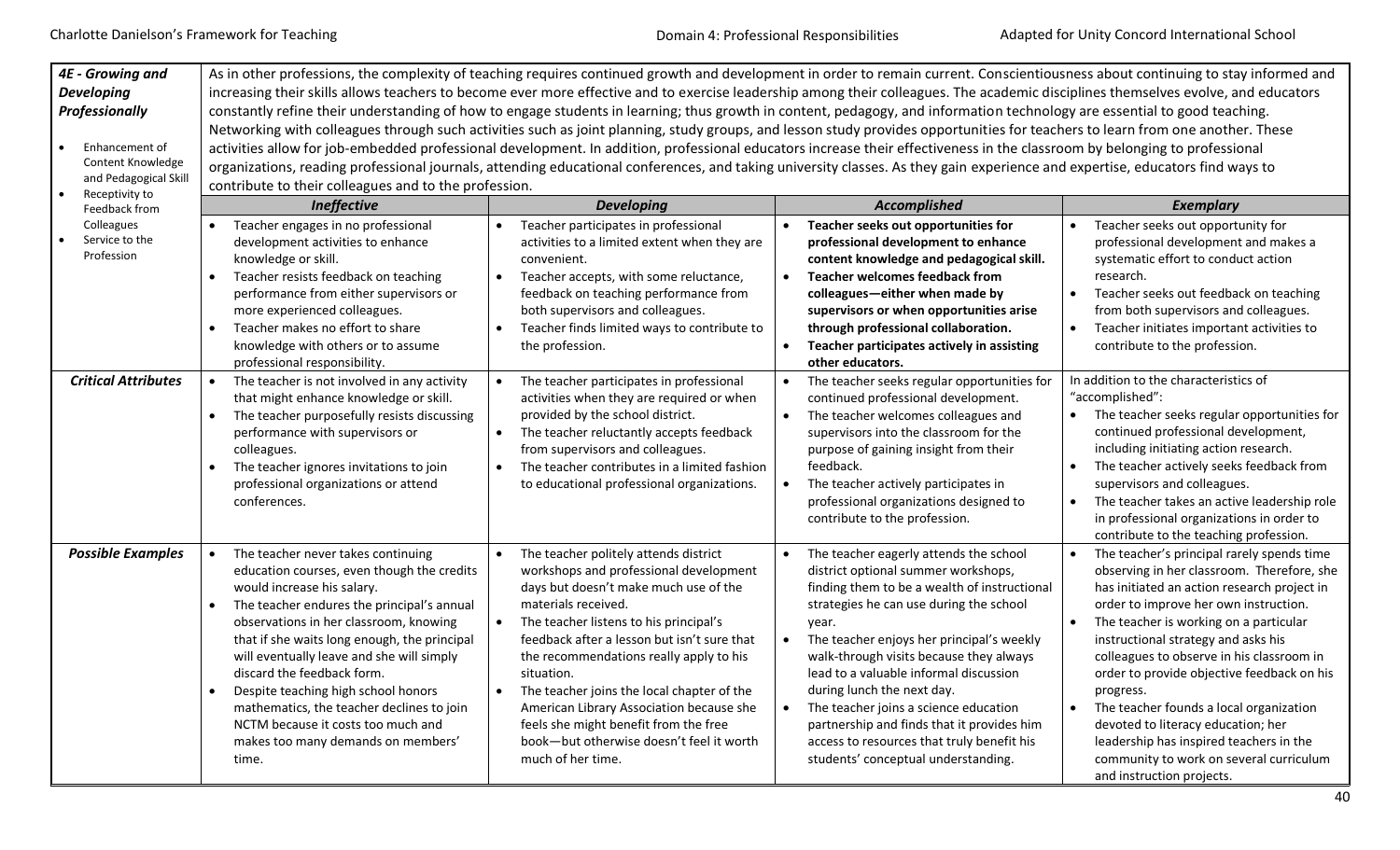| 4F - Showing<br>Professionalism<br>Integrity and Ethical<br>Conduct<br>Service to Students<br>Advocacy<br><b>Decision Making</b><br>Compliance with | Expert teachers demonstrate professionalism in service both to students and to the profession. Teaching at the highest levels of performance in this component is student focused,<br>putting students first, regardless of how this sense of priority might challenge long-held assumptions, past practices, or simply what is easier or more convenient for teachers.<br>Accomplished teachers have a strong moral compass and are guided by what is the best interest of students. Such educators display professionalism in a number of ways. For<br>example, they conduct their interactions with colleagues with honesty and integrity. They know their students' needs and seek out resources in order to step in and provide help that<br>may extend beyond the classroom. Teachers advocate for their students in ways that might challenge traditional views and the educational establishment, seeking greater flexibility<br>in the ways school rules and policies are applied. These dedicated educators also display their professionalism in the ways they approach problem solving and decision making, with<br>student needs in mind. Finally, teachers consistently adhere to school and district policies and procedures but are willing to work to improve those that may be outdated or<br>ineffective. |                                                                                                                                                                                                                                                                                                                                                                 |                                                                                                                                                                                                                                                                                                                                                                                                                          |                                                                                                                                                                                                                                                                                                                                                                                                                                                                                                                                                                                                                                                                                                                                               |  |
|-----------------------------------------------------------------------------------------------------------------------------------------------------|------------------------------------------------------------------------------------------------------------------------------------------------------------------------------------------------------------------------------------------------------------------------------------------------------------------------------------------------------------------------------------------------------------------------------------------------------------------------------------------------------------------------------------------------------------------------------------------------------------------------------------------------------------------------------------------------------------------------------------------------------------------------------------------------------------------------------------------------------------------------------------------------------------------------------------------------------------------------------------------------------------------------------------------------------------------------------------------------------------------------------------------------------------------------------------------------------------------------------------------------------------------------------------------------------------------------------|-----------------------------------------------------------------------------------------------------------------------------------------------------------------------------------------------------------------------------------------------------------------------------------------------------------------------------------------------------------------|--------------------------------------------------------------------------------------------------------------------------------------------------------------------------------------------------------------------------------------------------------------------------------------------------------------------------------------------------------------------------------------------------------------------------|-----------------------------------------------------------------------------------------------------------------------------------------------------------------------------------------------------------------------------------------------------------------------------------------------------------------------------------------------------------------------------------------------------------------------------------------------------------------------------------------------------------------------------------------------------------------------------------------------------------------------------------------------------------------------------------------------------------------------------------------------|--|
|                                                                                                                                                     | <b>Ineffective</b>                                                                                                                                                                                                                                                                                                                                                                                                                                                                                                                                                                                                                                                                                                                                                                                                                                                                                                                                                                                                                                                                                                                                                                                                                                                                                                           | <b>Developing</b>                                                                                                                                                                                                                                                                                                                                               | Accomplished                                                                                                                                                                                                                                                                                                                                                                                                             | <b>Exemplary</b>                                                                                                                                                                                                                                                                                                                                                                                                                                                                                                                                                                                                                                                                                                                              |  |
| <b>School and District</b><br>Regulations                                                                                                           | Teacher displays dishonesty in interactions<br>with colleagues, students and the public.<br>Teacher is not alert to students' needs and<br>$\bullet$<br>contributes to school practices that result<br>in some students' being ill-served by the<br>school.<br>Teacher makes decisions and<br>$\bullet$<br>recommendations based on self-serving<br>interests. Teacher does not comply with<br>school and district regulations.                                                                                                                                                                                                                                                                                                                                                                                                                                                                                                                                                                                                                                                                                                                                                                                                                                                                                              | Teacher is honest in interactions with<br>colleagues, students and the public.<br>Teacher attempts, though inconsistently, to<br>serve students. Teacher does not<br>knowingly contribute to some students'<br>being ill-served by the school.<br>Teacher's decisions and recommendations<br>are based on limited but genuinely<br>professional considerations. | Teacher displays high standards of<br>honesty, integrity, and confidentiality in<br>interactions with colleagues, students and<br>the public.<br>Teacher is active in serving students,<br>working to ensure that all students<br>receive a fair opportunity to succeed.<br>Teacher maintains an open mind in team<br>or departmental decision-making.<br>Teacher complies fully with school and<br>district regulation. | Teacher takes a leadership role with<br>colleagues and can be counted on to hold<br>the highest standards of honesty, integrity<br>and confidentiality.<br>Teacher is highly proactive in serving<br>students, seeking out resources when<br>needed. Teacher makes a concerted effort<br>to challenge negative attitude or practices<br>to ensure that all students, particularly<br>those traditionally underserved, are<br>honored in the school.<br>Teacher takes a leadership role in team or<br>departmental decision-making and helps<br>ensure that such decisions are based on<br>the highest professional standards.<br>Teacher complies fully with school and<br>district regulations, taking a leadership role<br>with colleagues. |  |
| <b>Critical Attributes</b>                                                                                                                          | Teacher is dishonest.<br>$\bullet$                                                                                                                                                                                                                                                                                                                                                                                                                                                                                                                                                                                                                                                                                                                                                                                                                                                                                                                                                                                                                                                                                                                                                                                                                                                                                           | Teacher is honest.                                                                                                                                                                                                                                                                                                                                              | Teacher is honest and known for having                                                                                                                                                                                                                                                                                                                                                                                   | In addition to the characteristics of                                                                                                                                                                                                                                                                                                                                                                                                                                                                                                                                                                                                                                                                                                         |  |
|                                                                                                                                                     | Teacher does not notice the needs of<br>$\bullet$<br>students.<br>The teacher engages in practices that are<br>$\bullet$<br>self-serving.<br>The teacher willfully rejects school district<br>regulations.                                                                                                                                                                                                                                                                                                                                                                                                                                                                                                                                                                                                                                                                                                                                                                                                                                                                                                                                                                                                                                                                                                                   | Teacher notices the needs of students but<br>is inconsistent in addressing them.<br>Teacher does not notice that some school<br>$\bullet$<br>practices result in poor conditions for<br>students.<br>Teacher makes decisions professionally but<br>on a limited basis.<br>Teacher complies with school district<br>regulations.                                 | high standards of integrity.<br>$\bullet$<br>Teacher actively addresses student needs.<br>Teacher actively works to provide<br>$\bullet$<br>opportunities for student success.<br>$\bullet$<br>Teacher willingly participates in team and<br>departmental decision-making.<br>Teacher complies completely with school<br>district regulations.                                                                           | "accomplished":<br>• Teacher is considered a leader in terms of<br>honesty, integrity, and confidentiality.<br>Teacher is highly proactive in serving<br>$\bullet$<br>students.<br>Teacher makes a concerted effort to<br>ensure that opportunities are available for<br>all students to be successful.<br>Teacher makes a leadership role in team<br>and departmental decision-making.<br>Teacher takes a leadership role regarding<br>school district regulations.                                                                                                                                                                                                                                                                          |  |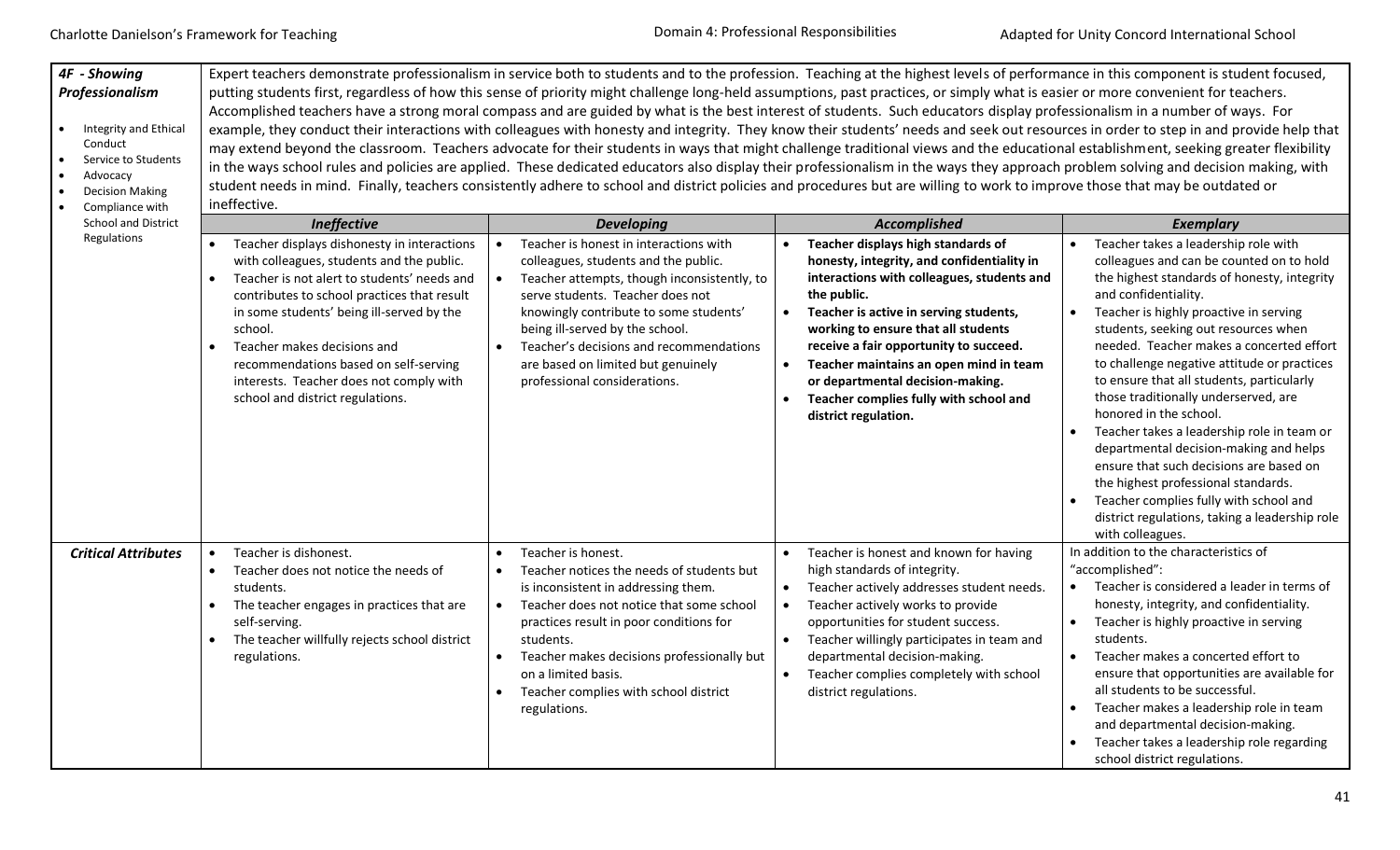| <b>Possible Examples</b> | The teacher makes some errors when          | The teacher says, "I have always this Wafes sidnal | l R <del>pန</del> စ္ <b>လည်းခြမ်း tie</b> arusted by his grade | When the new teacher has trouble              |
|--------------------------|---------------------------------------------|----------------------------------------------------|----------------------------------------------------------------|-----------------------------------------------|
| <b>Possible Examples</b> | marking the last common assessment but      | grade partner to be truthful. If she called        | partners; they share information with him,                     | understanding directions from the             |
| (cont.)                  | doesn't tell his colleagues.                | in sick, then I believe her."                      | confident it will not be repeated                              | principal, she immediately goes to the        |
|                          | The teacher does not realize that three of  | The teacher, considering staying late to           | inappropriately.                                               | colleague who she can rely on for expert      |
|                          | her neediest students arrive at school an   | help some of her students in after-school          | Despite her lack of knowledge about                            | advice and complete discretion.               |
|                          | hour early every morning because their      | day care, realizes doing so would conflict         | dance, the teacher forms a dance club at                       | After the school's intramural basketball      |
|                          | mother can't afford day care.               | with her gym class and decides against             | her high school to meet the high interest                      | program is discontinued, the teacher finds    |
|                          | The teacher fails to notice that one of her | staying.                                           | level of her minority students who cannot                      | some former student-athletes to come in       |
|                          | kindergartners is often ill, looks          | The teacher notices a student struggling in        | afford lessons.                                                | and work with his students, who have          |
|                          | malnourished, and frequently has bruises    | his class and sends a quick e-mail to the          | The teacher notices some speech delays in                      | come to love the after-school sessions.       |
|                          | on her arms and legs.                       | counselor. When he doesn't get a                   | a few of her young students; she calls in                      | The teacher enlists the help of her principal |
|                          | When one of his colleagues goes home        | response, he assumes the problem has               | the speech therapist to do a few sessions in                   | when she realizes that a colleague has        |
|                          | suddenly because of illness, the teacher    | been taken care of.                                | her classroom and provide feedback on                          | been making disparaging comments about        |
|                          | pretends to have a meeting so that he       | When her grade partner goes out on                 | further steps.                                                 | some disadvantaged students.                  |
|                          | won't have to share in the coverage         | maternity leave, the teacher says, "Hello"         | The English department chair says, "I                          | The math department looks forward to          |
|                          | responsibilities.                           | and "Welcome" to the substitute but does           | appreciate when Jim attends our after-                         | their weekly meetings; their leader, the      |
|                          | The teacher does not file her students'     | not offer any further assistance.                  | school meetings; he always contributes                         | teacher is always seeking new instructional   |
|                          | writing samples in their cum folders; doing | The teacher keeps his district-required            | something meaningful to the discussion.                        | strategies and resources for them to          |
|                          | so is time consuming, and she wants to      | grade book up to date, but enters exactly          | The teacher learns the district's new online                   | discuss.                                      |
|                          | leave early for summer break.               | the minimum number of assignments                  | curriculum mapping system and enters all                       | When the district adopts a new Web-based      |
|                          |                                             | specified by his department chair.                 | of her courses.                                                | grading program, the teacher learns it        |
|                          |                                             |                                                    |                                                                | inside and out so that she can assist her     |
|                          |                                             |                                                    |                                                                | colleagues with its implementation.           |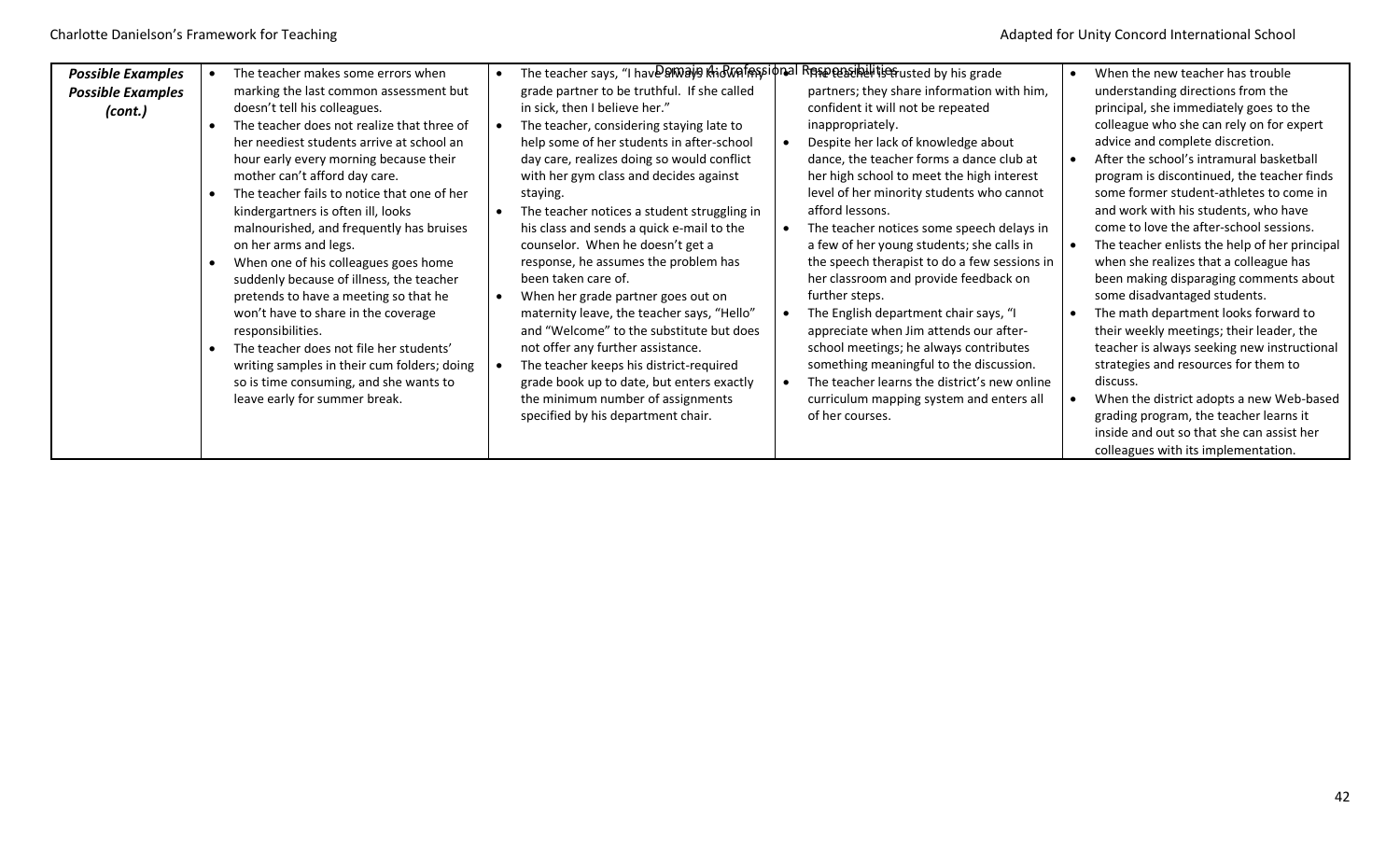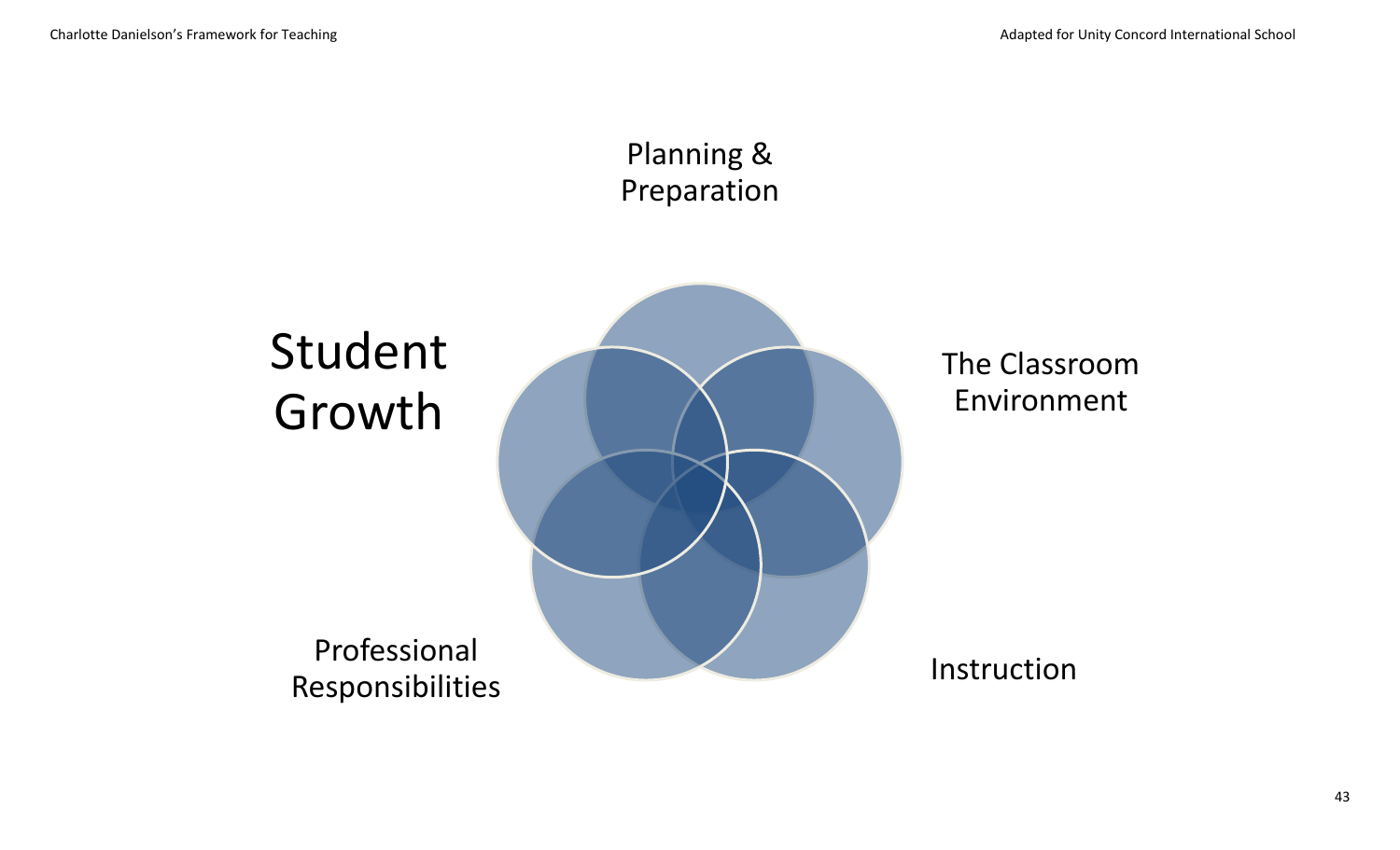Domain 5: Student Growth

| 5A - Student Growth<br><b>Student Growth Goal</b><br><b>Setting Results</b><br><b>Rigorous Student</b><br><b>Growth Goals</b> | The teacher contributes to the overall success of the school and the academic growth of each student, regardless of demographics (e.g., socioeconomic status, ethnicity, gender,<br>disability, prior achievement). We know that teachers have a definite and powerful impact on student learning and academic performance. One approach to linking student growth<br>to teacher performance involves building the capacity for teachers and their supervisors to interpret and use student data to set goals for student growth. The intent of monitoring<br>student growth is to make explicit the connection between teaching and learning, make instructional decisions based on student data, provide a tool for school improvement,<br>increase effectiveness of instruction through continuous professional growth, focus attention on student growth, and ultimately, increase student achievement. |                                                                                                                                                                                                                                                                                                                                                                                                                                                                       |                                                                                                                                                                                                                                                                                                                                                  |                                                                                                                                                                                                                                                                                                                                 |  |  |  |  |  |  |  |  |  |  |
|-------------------------------------------------------------------------------------------------------------------------------|-------------------------------------------------------------------------------------------------------------------------------------------------------------------------------------------------------------------------------------------------------------------------------------------------------------------------------------------------------------------------------------------------------------------------------------------------------------------------------------------------------------------------------------------------------------------------------------------------------------------------------------------------------------------------------------------------------------------------------------------------------------------------------------------------------------------------------------------------------------------------------------------------------------|-----------------------------------------------------------------------------------------------------------------------------------------------------------------------------------------------------------------------------------------------------------------------------------------------------------------------------------------------------------------------------------------------------------------------------------------------------------------------|--------------------------------------------------------------------------------------------------------------------------------------------------------------------------------------------------------------------------------------------------------------------------------------------------------------------------------------------------|---------------------------------------------------------------------------------------------------------------------------------------------------------------------------------------------------------------------------------------------------------------------------------------------------------------------------------|--|--|--|--|--|--|--|--|--|--|
| <b>Student Growth Goal</b>                                                                                                    | Ineffective                                                                                                                                                                                                                                                                                                                                                                                                                                                                                                                                                                                                                                                                                                                                                                                                                                                                                                 | <b>Developing</b>                                                                                                                                                                                                                                                                                                                                                                                                                                                     | Accomplished                                                                                                                                                                                                                                                                                                                                     | <b>Exemplary</b>                                                                                                                                                                                                                                                                                                                |  |  |  |  |  |  |  |  |  |  |
| <b>Setting Process</b><br>Fidelity<br><b>Student Growth</b><br>Percentiles                                                    | The teacher demonstrates little or no<br>$\bullet$<br>student growth over the course of an<br>academic year.<br>The teacher makes no attempt to establish<br>$\bullet$<br>goals using the goal setting process.<br>The teacher does not complete the goal<br>setting process.                                                                                                                                                                                                                                                                                                                                                                                                                                                                                                                                                                                                                               | The teacher demonstrates growth but does<br>not meet the collaboratively established<br>student growth goal.<br>The teacher makes little effort to set<br>rigorous goals as a part of the goal setting<br>process.<br>The teacher makes little effort to adjust<br>strategies throughout the school year as a<br>part of the goal setting process.                                                                                                                    | The teacher demonstrates growth that<br>meets or exceeds the collaboratively<br>established student growth goal.<br>The teacher sets rigorous goals as a part of<br>$\bullet$<br>the goal setting process.<br>The teacher continuously monitors<br>student progress, adjusting strategies as<br>needed as a part of the goal setting<br>process. | The teacher develops and implements<br>programs or initiatives based on student<br>data that targets the overall success of the<br>school.<br>The teacher supports other staff in the<br>setting of rigorous student growth goals.<br>The teacher supports other staff to adjust<br>strategies to achieve student growth goals. |  |  |  |  |  |  |  |  |  |  |
| <b>Critical Attributes</b>                                                                                                    | Student growth is limited.                                                                                                                                                                                                                                                                                                                                                                                                                                                                                                                                                                                                                                                                                                                                                                                                                                                                                  | Student growth is made but goal is not                                                                                                                                                                                                                                                                                                                                                                                                                                | Student growth is made and goal is met.                                                                                                                                                                                                                                                                                                          | In addition to the characteristics of<br>"accomplished":                                                                                                                                                                                                                                                                        |  |  |  |  |  |  |  |  |  |  |
|                                                                                                                               | No evidence of goal setting process.<br>$\bullet$                                                                                                                                                                                                                                                                                                                                                                                                                                                                                                                                                                                                                                                                                                                                                                                                                                                           | met.<br>Student growth goal is not rigorous.<br>Little evidence of strategy modification.                                                                                                                                                                                                                                                                                                                                                                             | Student growth goal is rigorous.<br>$\bullet$<br>Strategies to achieve student growth goal<br>monitored and modified, as appropriate.                                                                                                                                                                                                            | Teacher supports other staff in their<br>student growth goal setting process.                                                                                                                                                                                                                                                   |  |  |  |  |  |  |  |  |  |  |
| <b>Possible Examples</b>                                                                                                      | The teacher does not collaborate with his<br>administrator to set a student growth goal<br>for his World Civ class.<br>The teacher sets a student growth goal that<br>is not based on relevant data.<br>The teacher says "this process is not fair for<br>$\bullet$<br>special ed students."                                                                                                                                                                                                                                                                                                                                                                                                                                                                                                                                                                                                                | The teacher sets a goal for 80% of her<br>students to move at least one level and<br>score a "3" on her scoring rubric, but only<br>75% of her students achieve that goal.<br>After reviewing mid-term data, the teacher<br>maintains the original strategies despite<br>the fact that students are not making<br>adequate progress to meet the goal.<br>The teacher's goal is for 25% of his<br>students to score a "3" or higher on the AP<br>Chemistry assessment. | The teacher sets a goal for 85% of her<br>students to pass the computer<br>programming certification assessment and<br>92% actually pass the assessment.<br>The teacher realizes that he needs to add<br>$\bullet$<br>additional MAP math modules to meet the<br>targeted needs of his student, John Smith.                                      | The teacher begins a student mentoring<br>program that is driven by student data.<br>The teacher works with colleagues through<br>PLC's to review and set rigorous goals.                                                                                                                                                       |  |  |  |  |  |  |  |  |  |  |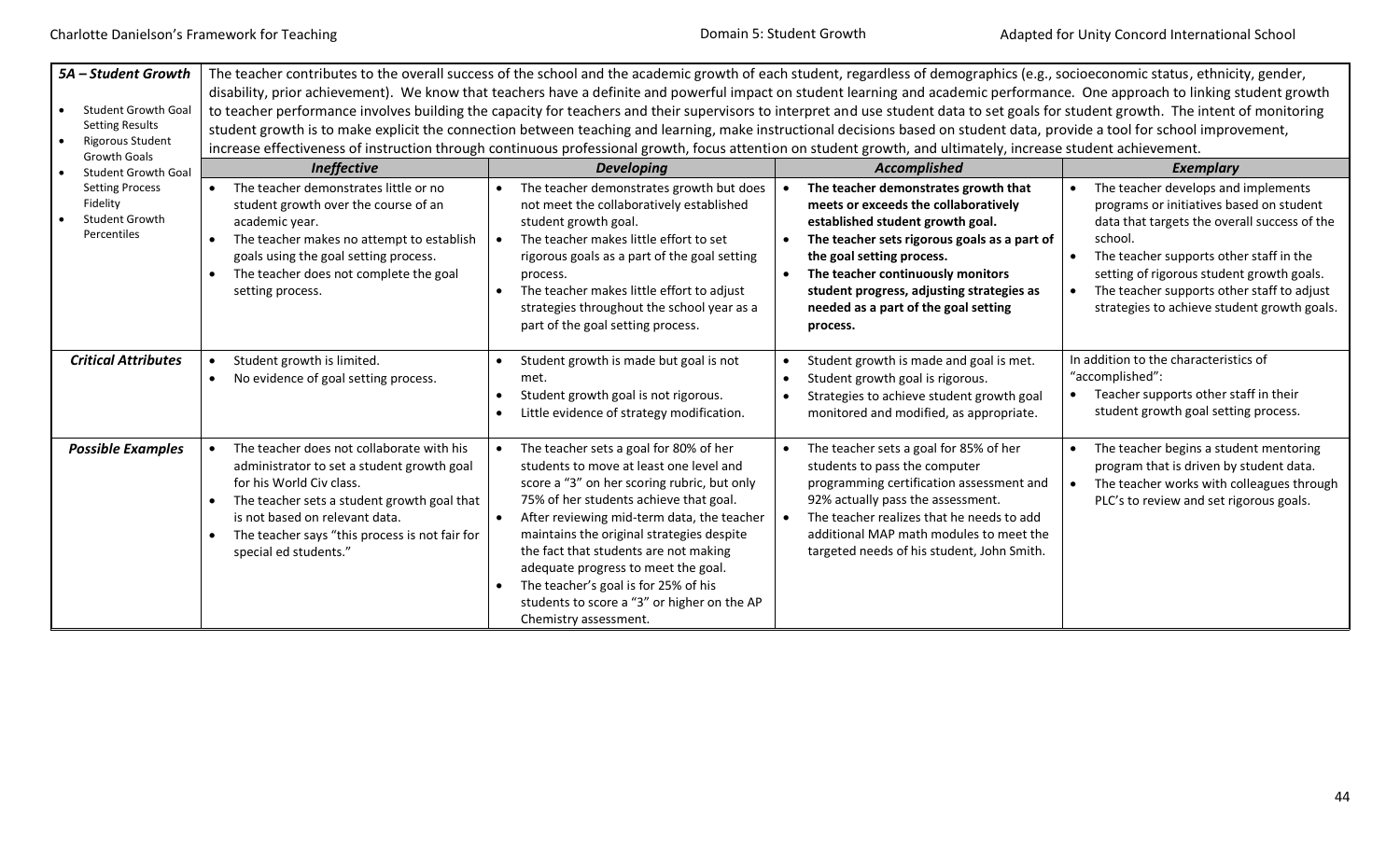| <b>Teacher Name:</b>                                            |  |                      |   |   |   |  |       | <b>ID Number:</b>  |   |  |                             |              |              |   |       |                    |    | <b>Assignment</b> |       |                             |    |  |       |                             |    |                       |             |              |    |  |
|-----------------------------------------------------------------|--|----------------------|---|---|---|--|-------|--------------------|---|--|-----------------------------|--------------|--------------|---|-------|--------------------|----|-------------------|-------|-----------------------------|----|--|-------|-----------------------------|----|-----------------------|-------------|--------------|----|--|
|                                                                 |  | Formal Observation 1 |   |   |   |  |       | Mini Observation 1 |   |  | <b>Formal Observation 2</b> |              |              |   |       | Mini Observation 2 |    |                   |       | <b>Optional Observation</b> |    |  |       | <b>Optional Observation</b> |    | <b>Overall Rating</b> |             |              |    |  |
|                                                                 |  | Date:                |   |   |   |  | Date: |                    |   |  | Date:                       |              |              |   | Date: |                    |    |                   | Date: |                             |    |  | Date: |                             |    |                       |             |              |    |  |
| <b>Domain 2: The Classroom Environment</b>                      |  |                      |   |   |   |  |       |                    |   |  |                             |              |              |   |       |                    |    |                   |       |                             |    |  |       |                             |    |                       |             |              |    |  |
| A: Creating an Environment of<br><b>Respect and Rapport</b>     |  |                      | D | A | E |  | D     | A                  | E |  | D                           | $\mathbf{A}$ | E            |   | D     | A                  | E  |                   | D     | $\boldsymbol{A}$            | E  |  | D     | A                           | E. |                       | $\mathbf D$ | $\mathsf{A}$ | E  |  |
| B: Establishing a Culture for<br>Learning                       |  |                      | D | A | E |  | D     | $\mathbf{A}$       | E |  | D                           | $\mathbf{A}$ | E            |   | D     | A                  | E  |                   | D     | A                           | E. |  | D     | A                           | E  |                       | D           | A            | E  |  |
| C: Managing Classroom<br>Procedures                             |  |                      | D | A | E |  | D     | A                  | E |  | D                           | $\mathbf{A}$ | E            |   | D     | $\mathsf{A}$       | E  |                   | D     | $\mathbf{A}$                | E. |  | D     | A                           | E  | $\mathbf{L}$          | D           | $\mathbf{A}$ | E  |  |
| D: Managing Student Behavior                                    |  |                      | D | A | E |  | D     | A                  | E |  | D                           | $\mathbf{A}$ | E            |   | D     | A                  | E  |                   | D     | A                           | E. |  | D     | A                           | E  |                       | D           | $\mathbf{A}$ | E  |  |
| E: Organizing Physical Space                                    |  |                      | D | A | E |  | D     | A                  | E |  | D                           | $\mathbf{A}$ | E            |   | D     | A                  | E  |                   | D     | $\boldsymbol{A}$            | E  |  | D     | A                           | E  |                       | D           | $\mathbf{A}$ | E  |  |
| <b>Overall Domain Rating:</b>                                   |  |                      |   |   |   |  |       |                    |   |  |                             | D            | $\mathbf{A}$ | E |       |                    |    |                   |       |                             |    |  |       |                             |    |                       |             |              |    |  |
| <b>Domain 3: Instruction</b>                                    |  |                      |   |   |   |  |       |                    |   |  |                             |              |              |   |       |                    |    |                   |       |                             |    |  |       |                             |    |                       |             |              |    |  |
| A: Communicating with<br><b>Students</b>                        |  |                      | D | A | E |  | D     | A                  | E |  | D                           | $\mathbf{A}$ | E            |   | D     | $\mathbf{A}$       | E  |                   | D     | $\mathbf{A}$                | E  |  | D     | $\mathbf{A}$                | E  | $\mathbf{I}$          | $\mathsf D$ | $\mathbf{A}$ | E  |  |
| <b>B: Using Questioning and</b><br><b>Discussion Techniques</b> |  |                      | D | A | E |  | D     | A                  | E |  | D                           | $\mathbf{A}$ | E.           |   | D     | A                  | E. |                   | D     | A                           | E. |  | D     | A                           | E. |                       | D           | $\mathbf{A}$ | E  |  |
| C: Engaging Students in<br>Learning                             |  |                      | D | A | E |  | D     | $\mathbf{A}$       | E |  | D                           | $\mathbf{A}$ | E            |   | D     | A                  | E  |                   | D     | A                           | E. |  | D     | $\mathbf{A}$                | E  |                       | D           | $\mathbf{A}$ | E. |  |
| D: Using Assessment in<br>Instruction                           |  |                      | D | A | E |  | D     | A                  | E |  | D                           | $\mathbf{A}$ | E            |   | D     | $\mathbf{A}$       | E  |                   | D     | $\mathbf{A}$                | E. |  | D     | A                           | E. | $\mathbf{I}$          | D           | $\mathbf{A}$ | E  |  |
| E: Demonstrating Flexibility                                    |  |                      | D | A | E |  | D     | A                  | E |  | D                           | A            | E            |   | D     | Α                  | E. |                   | D     | A                           | E. |  | D     | A                           | E  |                       | D           | $\mathbf{A}$ | E  |  |
| <b>Overall Domain Rating</b>                                    |  |                      |   |   |   |  |       |                    |   |  |                             |              |              |   |       |                    |    |                   |       |                             |    |  |       |                             |    |                       | D           | A            | E  |  |